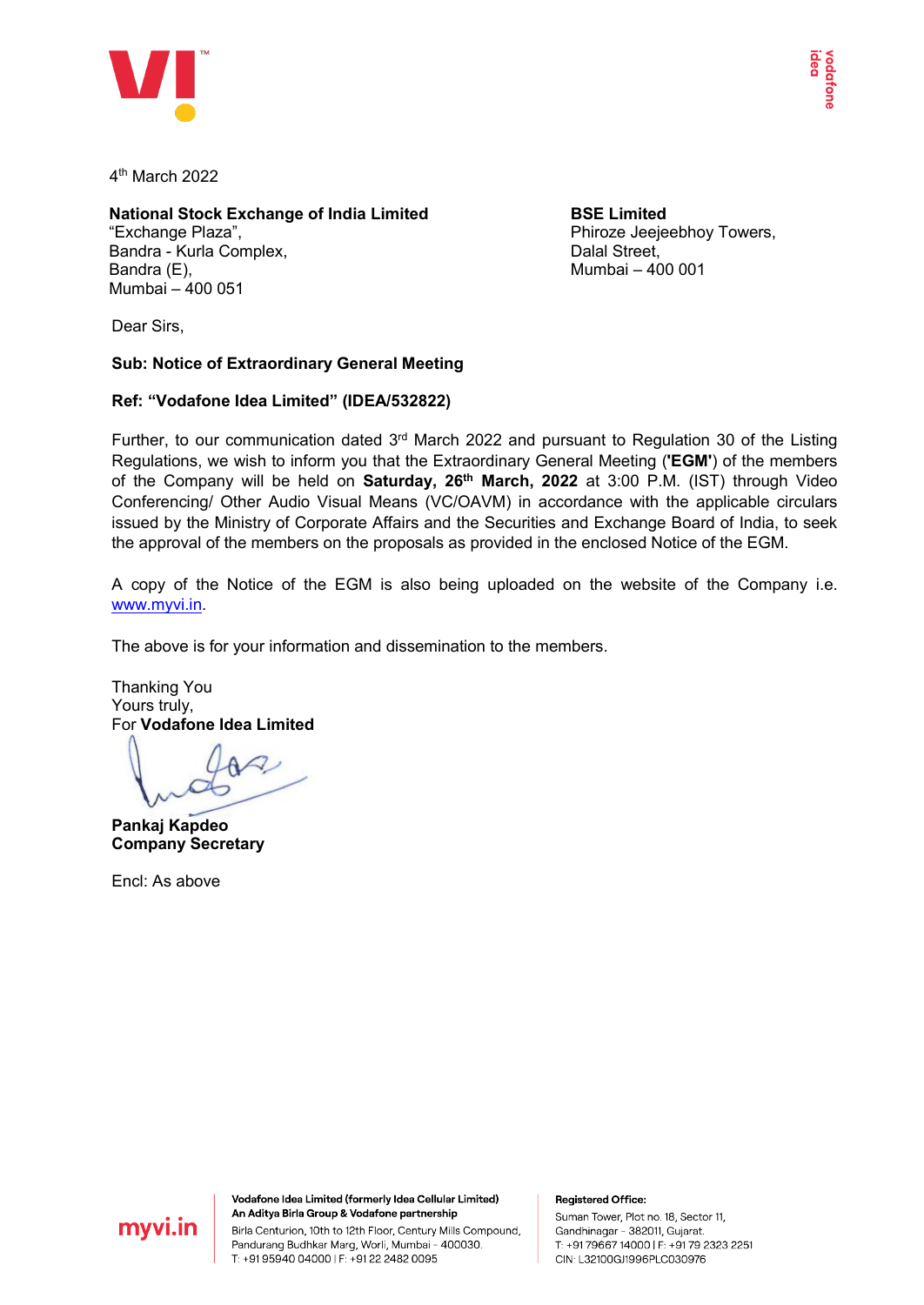

# **VODAFONE IDEA LIMITED**

**CIN**: L32100GJ1996PLC030976 **Registered Office**: Suman Tower, Plot No. 18, Sector - 11, Gandhinagar - 382 011, Gujarat **E-mail**: shs@vodafoneidea.com **Website**: www.myvi.in **Tel**.: + 91-79-66714000 **Fax**: +91-79-23232251

# **NOTICE OF EXTRAORDINARY GENERAL MEETING**

**NOTICE** is hereby given that an Extraordinary General Meeting of the Members of Vodafone Idea Limited will be held on Saturday,  $26<sup>th</sup>$  day of March, 2022 at 3:00 P.M. (IST) through Video Conferencing ('VC') / Other Audio Visual Means ('OAVM') to transact the following business:

## **1. Re-appointment of Mr. Suresh Vaswani as an Independent Director**

To consider and if thought fit, to pass the following resolution as a **Special Resolution**:

"**RESOLVED THAT** pursuant to the provisions of Sections 149 and 152 read with Schedule IV and other applicable provisions of the Companies Act, 2013 ("**the Act**"), the Companies (Appointment and Qualification of Directors) Rules, 2014, (including any statutory modification(s) or re-enactment thereof, for the time being in force), the Securities and Exchange Board of India (Listing Obligations and Disclosure Requirements) Regulations, 2015 ("**Listing Regulations**"), and the Articles of Association of the Company, and based on the recommendation of the Nomination and Remuneration Committee and approval of the Board of Directors, Mr. Suresh Vaswani (DIN: 02176528), who holds office as an Independent Director upto February 7, 2022 and being eligible and meets the criteria for independence as provided in the Act and the Listing Regulations and who has submitted a declaration to that effect, and in respect of whom the Company has received a notice in writing from a Member under Section 160 of the Act proposing his candidature for the office of a Director, be and is hereby re-appointed as an Independent Director, not liable to retire by rotation, for a second term of 3 (three) consecutive years with effect from February 08, 2022 upto February 07, 2025."

#### **2. Re-appointment of Mr. Krishnan Ramachandran as an Independent Director**

To consider and if thought fit, to pass the following resolution as a **Special Resolution**:

**Example 12**<br> **Volvembers** and the Booking of the Administration of PM. (IST) through Videa<br> **MEETING**<br> **IDEA CONDITY (IST)** through Videa<br> **Second Resolution:**<br> **IDEA CONDITY (IST)** the Companies<br> **Second Resolution:**<br> **I** "**RESOLVED THAT** pursuant to the provisions of Sections 149 and 152 read with Schedule IV and other applicable provisions of the Companies Act, 2013 ("**the Act**"), the Companies (Appointment and Qualification of Directors) Rules, 2014, (including any statutory modification(s) or re-enactment thereof, for the time being in force), the Securities and Exchange Board of India (Listing Obligations and Disclosure Requirements) Regulations, 2015 ("**Listing Regulations**"), and the Articles of Association of the Company, and based on the recommendation of the Nomination and Remuneration Committee and approval of the Board of Directors, Mr. Krishnan Ramachandran (DIN: 00193357), who holds office as an Independent Director upto December 26, 2021 and who will be attaining the age of 75 years during his second term and being eligible and meets the criteria for independence as provided in the Act and the Listing Regulations and who has submitted a declaration to that effect, and in respect of whom the Company has received a notice in writing from a Member under Section 160 of the Act proposing his candidature for the office of a Director, be and is hereby re-appointed as an Independent Director, not liable to retire by rotation, for a second term of 3 (three) consecutive years with effect from December 27, 2021 upto December 26, 2024."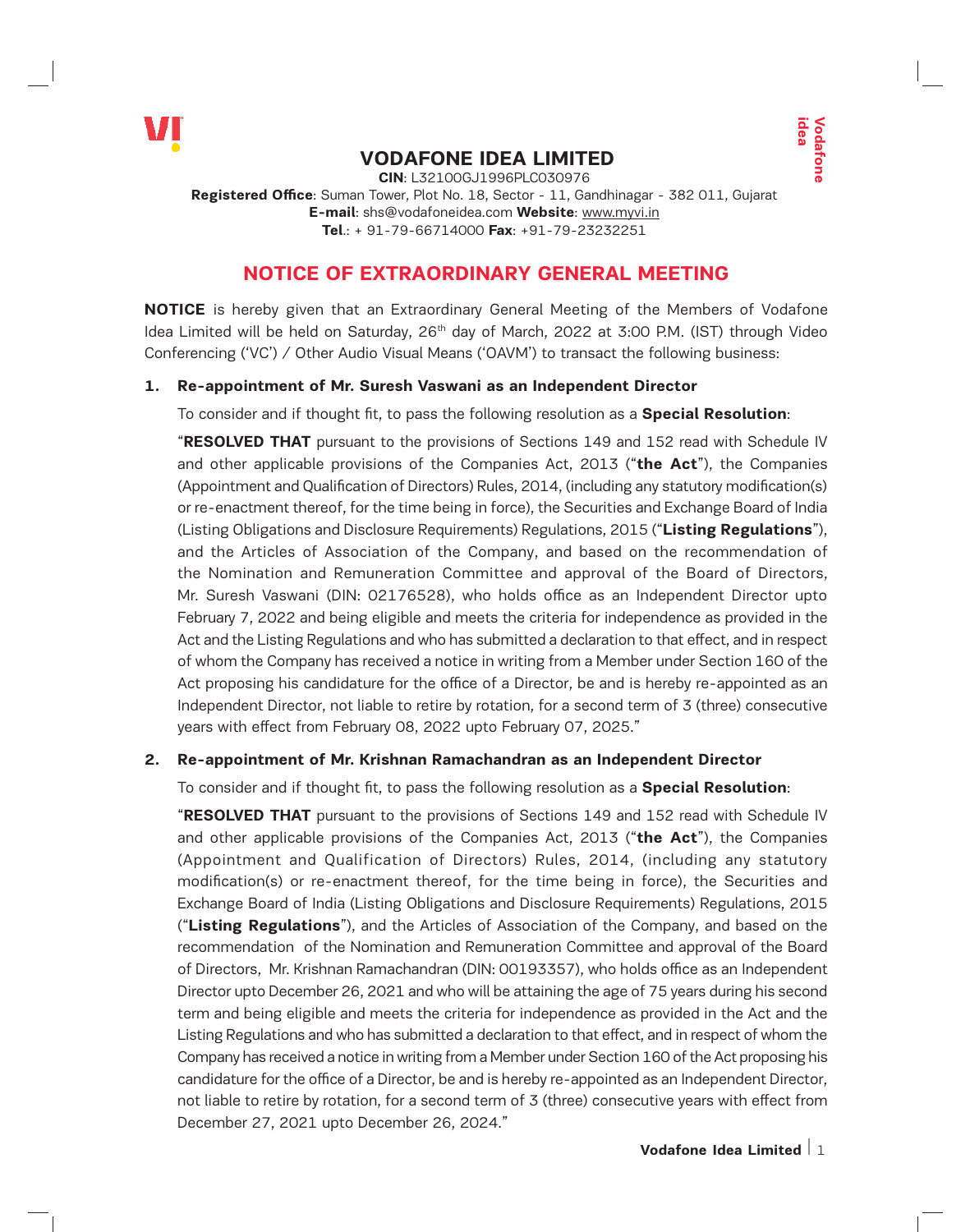#### **3. Appointment of Mr. Krishna Kishore Maheshwari as Non-Executive Director**

To consider and if thought fit, to pass the following resolution as an **Ordinary Resolution**:

"**RESOLVED THAT** pursuant to the provisions of Section 152 and other applicable provisions of the Companies Act, 2013 ("**the Act**"), the Companies (Appointment and Qualification of Directors) Rules, 2014, (including any statutory modification(s) or re-enactment thereof, for the time being in force), the Securities and Exchange Board of India (Listing Obligations and Disclosure Requirements) Regulations, 2015 ("**Listing Regulations**"), and the Articles of Association of the Company, and based on the recommendation of the Nomination and Remuneration Committee and approval of the Board of Directors, Mr. Krishna Kishore Maheshwari (DIN: 00017572), who was appointed, as an Additional Director (Non-Executive and Non-Independent) of the Company with effect from March 3, 2022, and in respect of whom the Company has received a notice in writing from a member under Section 160 of the Act, proposing his candidature for the office of Director of the Company, be and is hereby appointed as a Non-Executive Director of the Company, liable to retire by rotation."

#### **4. Amendment to the Articles of Association**

To consider and if thought fit, to pass the following resolution as a **Special Resolution**:

**"RESOLVED THAT** pursuant to the provisions of Sections 5, 14, 15 and other applicable provisions, if any, of the Companies Act, 2013, read with the Rules framed thereunder (including any statutory modification(s) or re-enactment thereof, for the time being in force), consent of the members of the Company be and is hereby accorded to the alteration to the Articles of Association of the Company as per the details provided in the Explanatory Statement annexed hereto.

**RESOLVED FURTHER THAT** for the purpose of giving effect to this resolution, the Board of Directors of the Company (including any Committee thereof) be and is hereby authorised to do all such acts, deeds, matters and things and execute all such deeds, documents and writings, on an ongoing basis, as may be necessary, proper or expedient for the purpose of giving effect to the above resolution."

#### **5. Issuance of Equity Shares on Preferential Basis**

To consider and if thought fit, to pass the following resolution as a **Special Resolution**:

**"RESOLVED THAT** pursuant to the provisions of Sections 23(1)(b), 42, 62(1)(c) and all other applicable provisions, if any, of the Companies Act, 2013 and applicable rules made thereunder, including the Companies (Prospectus and Allotment of Securities) Rules, 2014, the Companies (Share Capital and Debentures) Rules, 2014 and other rules and regulations made thereunder (including any amendment(s), statutory modification(s) or re-enactment(s) thereof), ("**the Act**"), the enabling provisions of the Memorandum and Articles of Association of the Company, and subject to the provisions of the Securities and Exchange Board of India (Issue of Capital and Disclosure Requirements) Regulations, 2018, as amended ("**ICDR Regulations**"), the Securities and Exchange Board of India (Listing Obligations and Disclosure Requirements) Regulations, 2015, as amended, the applicable provisions of the Foreign Exchange Management Act, 1999, including any amendment(s), statutory modification(s), variation(s) or re-enactment(s) thereof,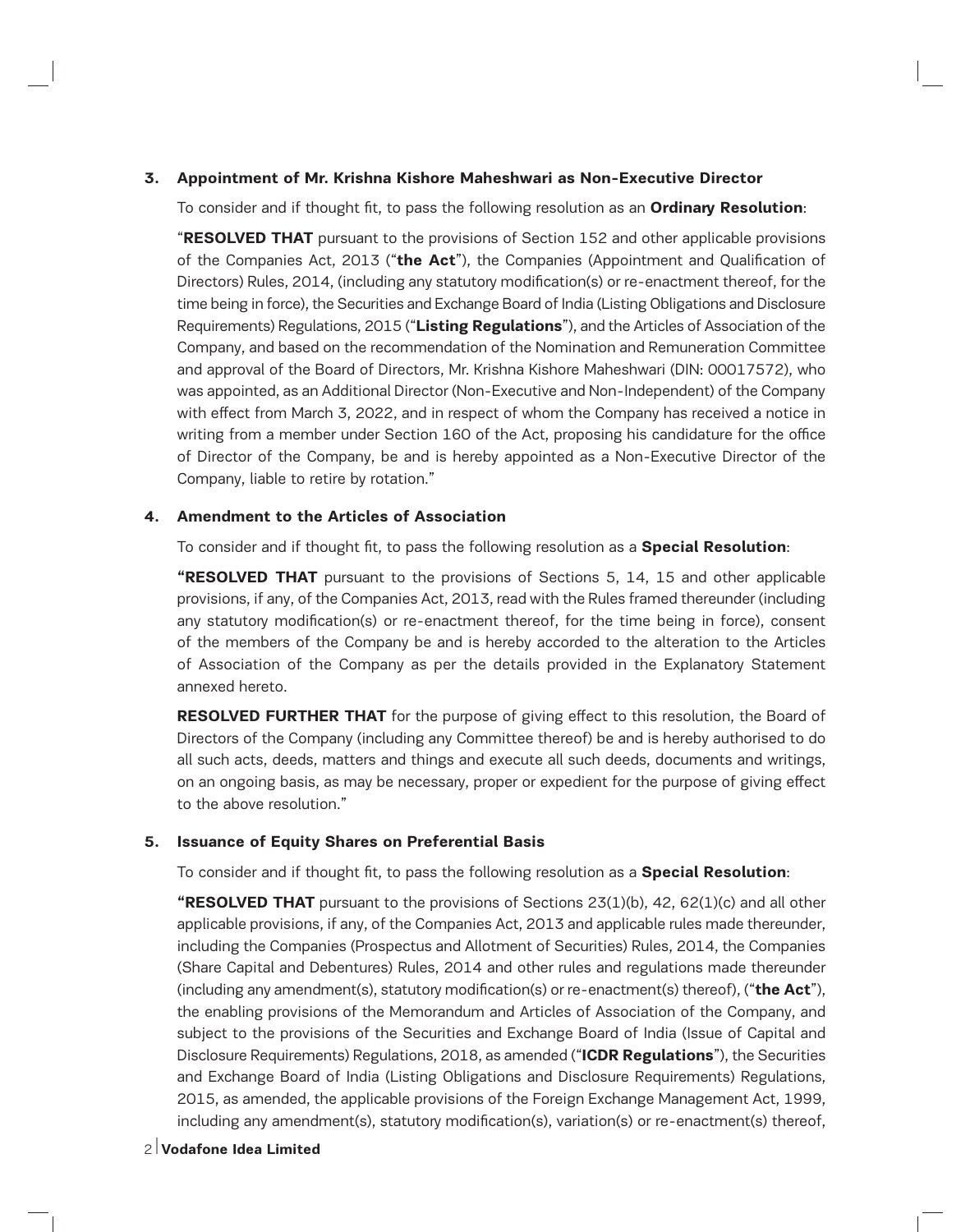the extant consolidated Foreign Direct Investment Policy, as amended and replaced from time to time and the Foreign Exchange Management (Non-debt Instruments) Rules, 2019, as amended, and subject to other applicable Rules / Regulations / Guidelines / Notifications / Circulars and clarifications issued thereunder, if any, from time to time by the Government of India, Ministry of Corporate Affairs ("**MCA**"), the Securities and Exchange Board of India, the Reserve Bank of India and/ or any other competent authorities to the extent applicable, the uniform listing agreement entered into by the Company with the stock exchanges where the equity shares of the Company are listed and subject to all necessary approval(s), consent(s), permission(s) and/ or sanction(s), if any, of the Government of India, any other statutory or regulatory authorities, as may be required, and subject to such conditions as may be prescribed by any of them while granting any such approval(s), consent(s), permission(s), and/or sanction(s), and which may be agreed to by the Board of Directors of the Company (hereinafter referred to as "**Board**" which term shall be deemed to include any duly constituted/to be constituted Committee of Directors thereof to exercise its powers including powers conferred under this resolution), the consent of the members of the Company be and is hereby accorded to offer, issue and allot upto 3,38,34,58,645 (Three Hundred & Thirty Eight Crore Thirty Four Lacs Fifty Eight Thousand Six Hundred & Forty Five) equity shares of face value of ` 10/- each of the Company ("**Equity Shares**") for cash at a price of  $\bar{\tau}$  13.30 (including a premium of  $\bar{\tau}$  3.30) per equity share aggregating upto  $\bar{\tau}$  4,500 Crore, to the below mentioned proposed allottee(s) by way of preferential issue on such other terms and conditions as set out herein, subject to applicable laws and regulations, including the provisions of Chapter V of the ICDR Regulations and the Act:

|    | Sr. Name of the Proposed     | <b>Category</b> | <b>Number of Equity</b> |
|----|------------------------------|-----------------|-------------------------|
|    | No. Allottee(s)              |                 | <b>Shares</b>           |
|    | Euro Pacific Securities Ltd. |                 | Upto 2,53,75,93,984     |
|    | Prime Metals Ltd.            | Promoter        | Equity Shares of        |
|    |                              |                 | ₹ 10/- each             |
| 3. | Oriana Investments Pte. Ltd. | Promoter Group  | Upto 84,58,64,661       |
|    |                              |                 | Equity Shares of        |
|    |                              |                 | ₹ 10/- each             |

**RESOLVED FURTHER THAT** in terms of the provisions of ICDR Regulations, the "Relevant" Date" for the purpose of determination of minimum price for the issue and allotment of Equity Shares as mentioned above shall be Thursday, February 24, 2022, being the date 30 (thirty) days prior to the date of this Extraordinary General Meeting.

**RESOLVED FURTHER THAT** the Equity Shares of the Company being offered, issued and allotted to the Proposed Alottee(s) by way of preferential issue/ allotment shall, inter-alia, be subject to the following:

- a) 100% of the preferential allotment consideration shall be payable on or before the date of the allotment of the Equity Shares;
- b) The Equity Shares so offered, issued and allotted to the proposed allottee(s), shall be issued by the Company for cash consideration;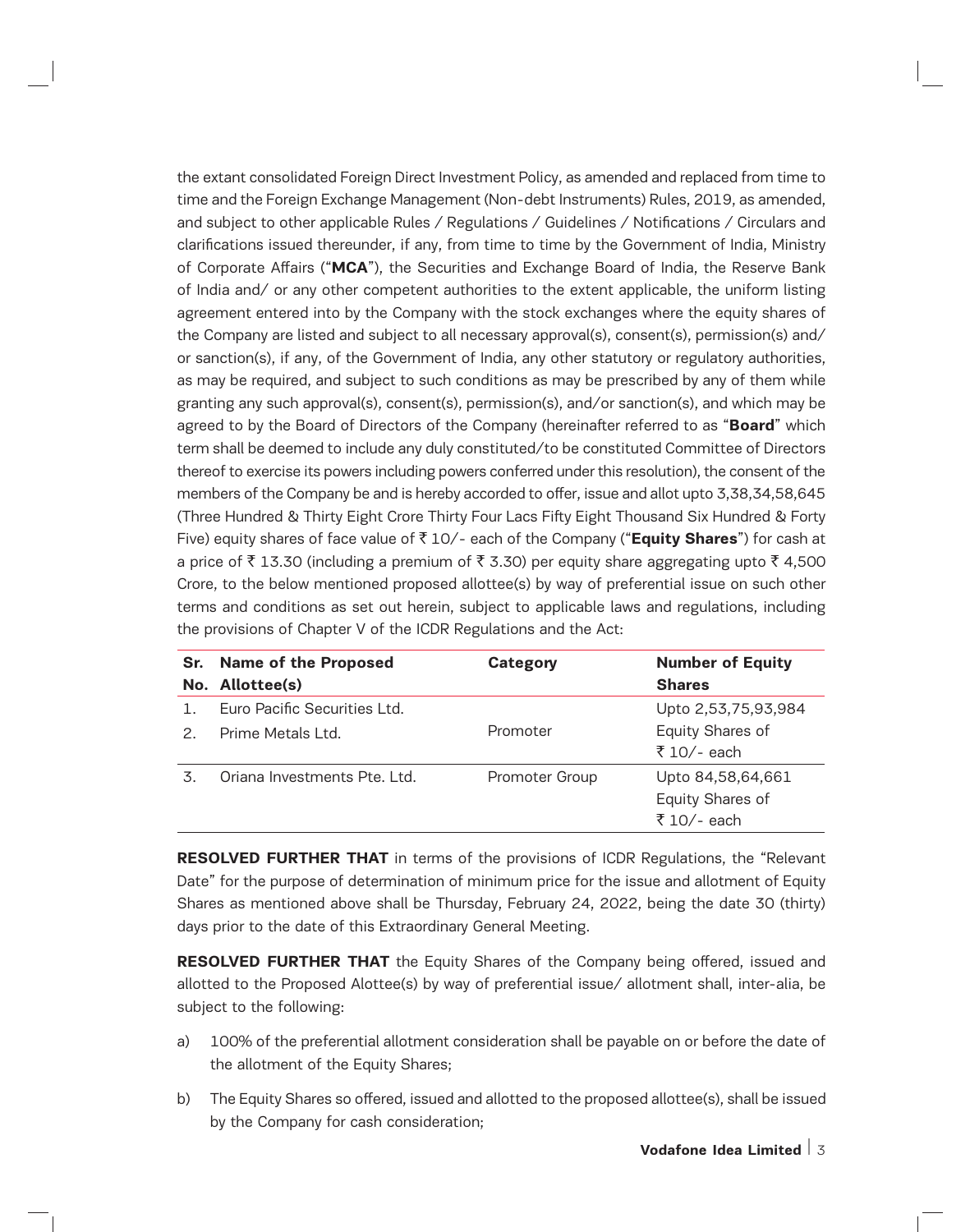- c) The Equity Shares shall be allotted in one or more tranches, on receipt of subscription monies within a period of 15 days from the date of passing of this resolution, provided that if any approval or permission by any regulatory authority/ Stock Exchanges/ the Central Government for allotment is pending, the period of 15 days shall be counted from the date of receipt of such approval or permission;
- d) The Equity Shares shall be allotted by the Company to the proposed allottee(s) in dematerialized form within the time prescribed under the applicable laws;
- e) The Equity Shares to be allotted shall be fully paid-up and shall rank pari passu with the existing equity shares of the Company in all respects including the payment of dividend and voting rights from the date of allotment thereof;
- f) The Equity Shares shall be subject to lock-in as specified in the provisions of Chapter V of the ICDR Regulations; and
- g) The Equity Shares will be listed on BSE Limited and the National Stock Exchange of India Limited where the equity shares of the Company are listed, subject to the receipt of necessary permissions and approvals, as the case may be.

**RESOLVED FURTHER THAT** pursuant to the provisions of the Act, the name(s) of the proposed allottee(s) be recorded for the issuance of invitation to subscribe to the Equity Shares and a private placement offer letter in Form No.PAS-4 together with an application form be issued to the proposed allottee(s) inviting them to subscribe to the Equity Shares.

**RESOLVED FURTHER THAT** for the purpose of giving effect to this resolution, the Board be and is hereby authorised on behalf of the Company to do all such acts, deeds, matters and things as the Board may, in its absolute discretion, deem necessary or desirable for such purpose, including without limitation to vary, modify or alter any of the relevant terms and conditions, attached to the number of equity shares to be allotted to the proposed allottee(s), effecting any modifications, changes, variations, alterations, additions and/or deletions to the preferential issue as may be required by any regulatory or other authorities involved in or concerned with the issue and allotment of Equity Shares making applications to the stock exchanges for obtaining in-principle approvals, listing of shares, filing requisite documents with the MCA and other regulatory authorities, filing of requisite documents with the depositories, to resolve and settle any questions and difficulties that may arise in the preferential offer, issue and allotment of equity shares without being required to seek any further consent or approval of the members of the Company.

**RESOLVED FURTHER THAT** the Board be and is hereby authorized to delegate all or any of its powers conferred upon it by this resolution, to any director(s), committee(s), executive(s), officer(s) or authorized signatory(ies) to give effect to this resolution, including execution of any documents on behalf of the Company and to represent the Company before any governmental or regulatory authorities and to appoint any professional advisors, bankers, consultants, advocates and advisors to give effect to this resolution and further to take all other steps which may be incidental, consequential, relevant or ancillary in this regard."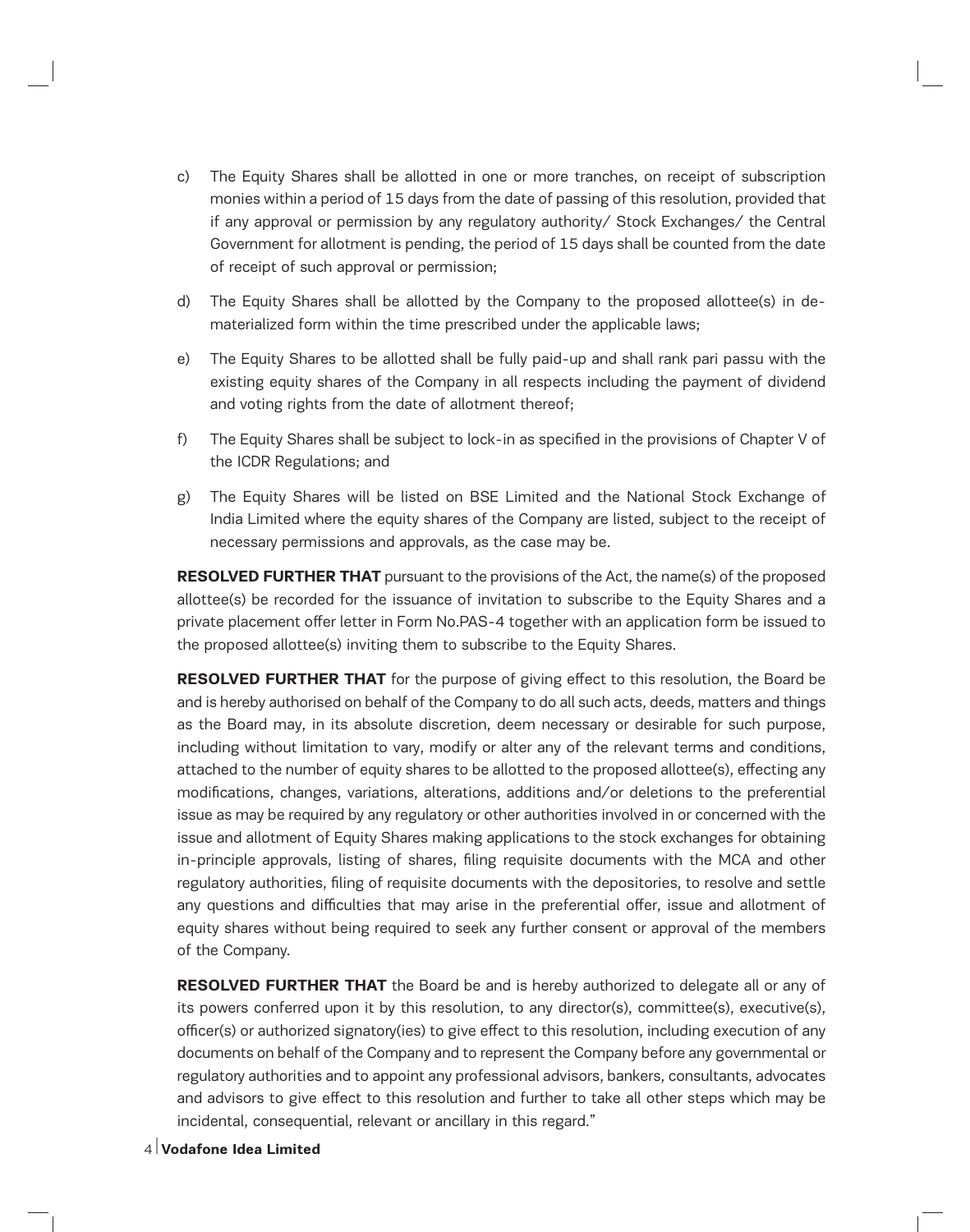#### **6. Issuance of securities upto an aggregate amount of** ` **10,000 Crore**

To consider and if thought fit, to pass the following resolution as a **Special Resolution:**

**"RESOLVED THAT** in accordance with the relevant provisions of the Memorandum and Articles of Association of the Company and pursuant to the provisions of Sections 23, 42, 62, 71 and other applicable provisions, if any, of the Companies Act, 2013, including any amendment(s), statutory modification(s) and/or re-enactment thereof for the time being in force ("**the Act**") and the Companies (Prospectus and Allotment of Securities) Rules, 2014, Companies (Share Capital and Debentures) Rules, 2014, including any amendment(s), statutory modification(s) and/or re-enactment thereof for the time being in force, the Foreign Exchange Management Act, 1999, including any amendment(s), statutory modification(s) and/or re-enactment thereof for the time being in force, the Foreign Exchange Management (Non-debt Instruments) Rules, 2019, the Foreign Exchange Management (Debt Instruments) Regulations, 2019, the Foreign Exchange Management (Mode of Payment and Reporting of Non debt Instruments) Regulations, 2019, the Foreign Exchange Management (Borrowing and Lending) Regulations, 2018, the Master Direction – External Commercial Borrowings, Trade Credits and Structured Obligations, 2019 including any amendment(s), statutory modification(s) and/or re-enactment thereof for the time being in force, the Consolidated FDI Policy issued by the Department of Industrial Policy and Promotion, as amended and replaced from time to time, the relevant regulations of the Securities and Exchange Board of India (Issue of Capital and Disclosure Requirements) Regulations, 2018, including any amendment(s), modification(s), variation or re-enactment thereof (the "**ICDR Regulations**"), the Securities and Exchange Board of India (Issue and Listing of the Non-Convertible Securities) Regulations, 2021, the Issue of Foreign Currency Convertible Bonds and Ordinary Shares (through Depository Receipt Mechanism) Scheme, 1993, as amended (the "**FCCB Scheme**"), the Depository Receipts Scheme, 2014 and the Framework for Issue of Depository Receipts dated October 10, 2019 issued by the Securities and Exchange Board of India (together, the "**GDR Scheme**"), the applicable listing agreement(s) entered into by the Company with the Stock Exchange(s) where the equity shares of the Company of the face value of ` 10/- each (the "**Equity Shares**") are listed, the Securities and Exchange Board of India (Listing Obligations and Disclosure Requirements) Regulations, 2015 to the extent applicable, and all other applicable statutes, clarifications, rules, regulations, circulars, notifications, directions, guidelines, as may be applicable, and as amended from time to time, issued by the Government of India (the "**GoI**"), Ministry of Corporate Affairs (the "**MCA**"), Reserve Bank of India (the "**RBI**"), Securities and Exchange Board of India (the "**SEBI**"), BSE Limited and National Stock Exchange of India Limited (collectively referred to as "**Stock Exchanges**") and/or any other regulatory/statutory authorities in India or abroad from time to time, to the extent applicable and subject to all other approval(s), consent(s), permission(s) and/ or sanction(s) as may be required from any regulatory/statutory authorities and guidelines and clarifications issued thereon from time to time, including by the GoI, MCA, RBI, SEBI and the Stock Exchanges (hereinafter singly or collectively referred to as the "**Appropriate Authorities**") as may be required and subject to such terms, conditions and modifications as may be prescribed by any of the Appropriate Authorities while granting any such approvals, consents, permissions and sanctions, which may be agreed to by the Board of Directors of the Company (the "**Board**") (which term shall be deemed to include any committee constituted/to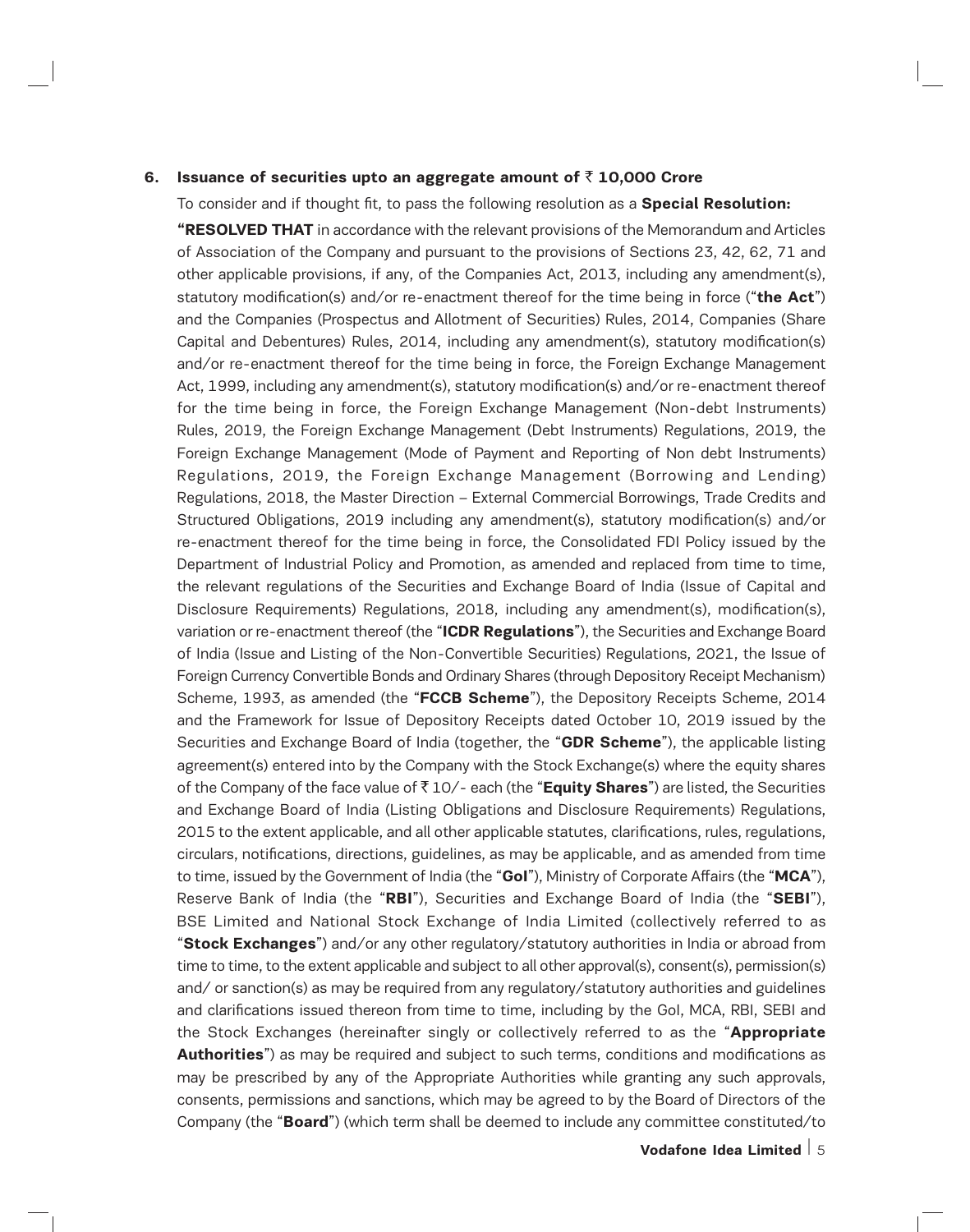be constituted by the Board to exercise its powers including powers conferred by this resolution), which the Board be and is hereby authorised to accept, if it thinks fit in the best interest of the Company, the consent of the Members of the Company be and is hereby accorded to create, issue, offer and allot (including with provisions for reservations on firm and/or competitive basis, or such part of issue and for such categories of persons as may be permitted) such number of Securities (as defined hereinafter), for cash at such price that may be decided by the Board in terms of the applicable regulations and as permitted under the applicable law, in one or more tranches, with or without green shoe option for an aggregate amount of up to  $\bar{\tau}$  10,000 Crore (Rupees Ten Thousand Crore only) to such investors, whether Indian or foreign, that may be permitted to invest in such issuance of Securities, including eligible qualified institutional buyers (the "**QIBs**") as defined in the ICDR Regulations, by way of private placement, including a qualified institutions placement (the "**QIP**") in accordance with the provisions of Chapter VI of the ICDR Regulations, or through any other permissible mode and/or combination thereof as may be considered appropriate, by way of issue of equity shares or by way of issue of any instrument or security including fully/partly/optionally convertible debentures, warrants, securities convertible into Equity Shares, Global Depository Receipts (the "**GDRs**"), American Depository Receipts (the "**ADRs**") or Foreign Currency Convertible Bonds (the "**FCCBs**"), or by way of a composite issue of non-convertible debentures and warrants entitling the warrant holder(s) to apply for equity shares and/ or any other eligible securities which may or may not be listed (instruments mentioned above collectively with the Equity Shares to be hereinafter referred to as the "**Securities**") or any combination of Securities, with or without premium or discount (as may be permitted), to be subscribed to in Indian and/or any foreign currency(ies) by all eligible investors, including resident and/or non-resident/foreign investors (whether institutions and/ or incorporated bodies and/or trusts or otherwise)/ foreign portfolio investors/mutual funds/ pension funds/venture capital funds/banks/alternate investment funds/Indian and/or multilateral financial institutions, insurance companies and any other category of persons or entities who/which are authorised to invest in Securities of the Company as per extant regulations/ guidelines or any combination of the above as may be deemed appropriate by the Board in its absolute discretion and whether or not such investors are members of the Company (collectively referred to as the "**Investors**"), to all or any of them, jointly and/or severally through an offer/placement document and/or other letter or circular and/or on private placement basis, on such terms and conditions considering the prevailing market conditions and other relevant factors wherever necessary, including securities premium, or its equivalent amount in such foreign currencies as may be necessary inclusive of any premium and green shoe option attached thereto, in one or more tranche or tranches, at such price or prices, (whether at prevailing market price or at permissible discount or premium to market price in terms of applicable regulations) and on such terms and conditions at the Board's absolute discretion including the discretion to determine the categories of Investors, considering the prevailing market conditions and other relevant factors wherever necessary, to whom the offer, issue and allotment of Securities shall be made to the exclusion of others, in such manner, including allotment to stabilizing agent in terms of green shoe option, if any, exercised by the Company and where necessary in consultation with the book running lead managers and/or underwriters and/or stabilizing agent and/or other advisors or otherwise on such terms and conditions, including making of calls and manner of appropriation of application money or call money, in respect of different class(es) of Investor(s)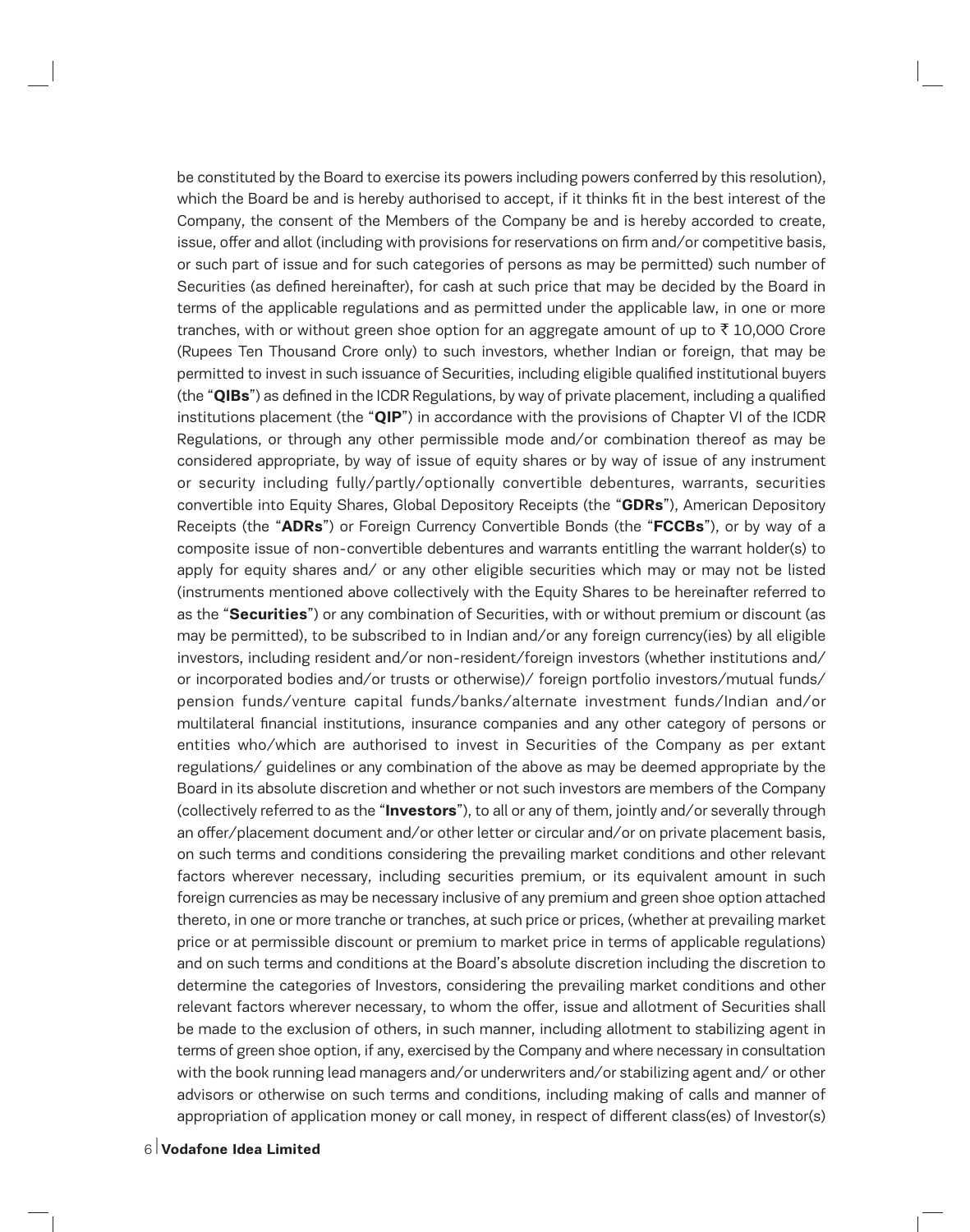and/ or in respect of different Securities, deciding of other terms and conditions like number of securities to be issued, face value, number of Equity Shares to be issued and allotted on conversion/redemption/ extinguishment of debt(s), rights attached to the warrants, terms of issuance, period of conversion, fixing of record date or book closure dates, if any, as the Board may in its absolute discretion decide, in each case, subject to the applicable laws.

**RESOLVED FURTHER THAT** the relevant date for the purpose of pricing the Securities shall be the meeting in which the Board or any Committee duly authorised by the Board decides to open the issue of such Securities, in terms of the Companies Act, the ICDR Regulations, the FCCB Scheme, the GDR Scheme and other applicable laws, regulations and guidelines; in the event that convertible securities (as defined under the ICDR Regulations) are issued to QIBs by way of a QIP, the relevant date for pricing of such Securities shall be either the date of the meeting in which the Board decides to open the issue of such convertible securities or the date on which the holders of such convertible securities become entitled to apply for the Equity Shares, as determined by the Board or any Committee duly authorised by the Board.

**RESOLVED FURTHER THAT** in case of an issue and allotment of Securities by way of a QIP in terms of Chapter VI of the ICDR Regulations:

- (i) the allotment of Securities, or any combination of Securities as may be decided by the Board, shall be completed within 365 days from the date of the resolution of the members of the Company or such other time as may be allowed under the ICDR Regulations;
- (ii) the Equity Shares (including issuance of the Equity Shares pursuant to conversion of any Securities as the case may be in accordance with the terms of the offering) issued shall rank pari passu in all respects including entitlement to dividend with the existing Equity Shares of the Company as may be provided under the terms of issue and in accordance with the placement document(s);
- (iii) any issue of Securities made by way of a QIP shall be at such price which is not less than the price determined in accordance with the pricing formula provided under Chapter VI of the ICDR Regulations (the "QIP Floor Price"). The Board may, however, in its absolute discretion, issue Equity Shares at a discount of not more than five percent or as may be in accordance with the applicable law on such QIP Floor Price;
- (iv) the allotment to a single Qualified Institutional Buyer (QIB) in the proposed QIP issue will not exceed 50% of the total issue size or such other limit as may be permitted under applicable law; and
- (v) the Securities shall not be sold for a period of one year from the date of allotment, except on a recognised Stock Exchange or except as may be permitted from time to time by the ICDR Regulations.

**RESOLVED FURTHER THAT** without prejudice to the generality of the above, the aforesaid Securities may have such features and attributes or any terms or combination of terms in accordance with domestic and international practices to provide for the tradability and free transferability thereof as per the prevailing practices and regulations in the capital markets and the Board be and is hereby authorised, in its absolute discretion, in such manner as it may deem fit, to dispose off such of the Securities that are not subscribed.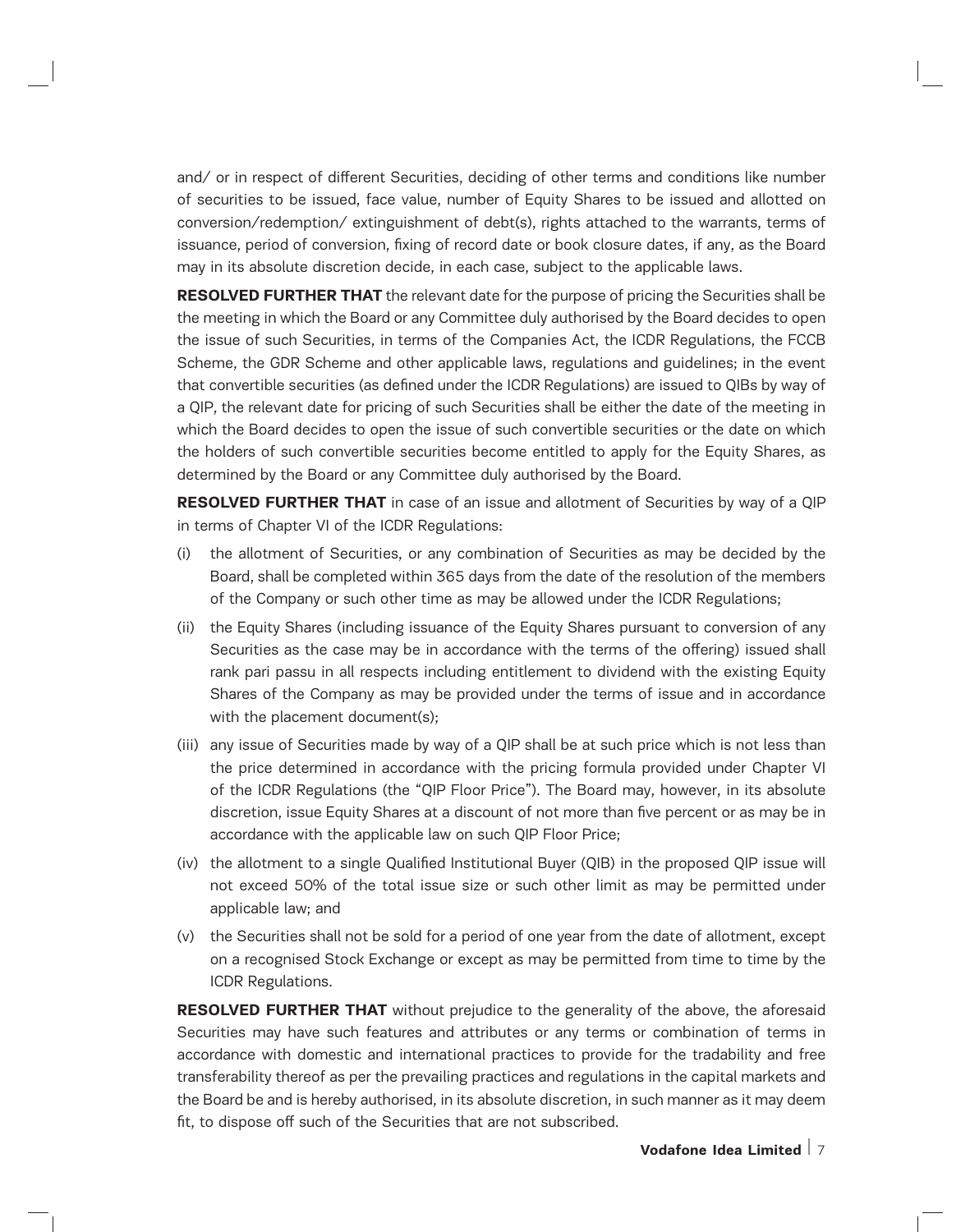**RESOLVED FURTHER THAT** for the purpose of giving effect to any offer, issue or allotment of Equity Shares or Securities or instruments representing the same, as described above, the Board be and is hereby authorised on behalf of the Company to do all such acts, deeds, matters and things, as it may, in its absolute discretion, deem necessary or desirable for such purpose, including without limitation, the determination of the nature of the issuance, terms and conditions for issuance of Securities including the number of Securities that may be offered in domestic and international markets and proportion thereof, issue price and discounts permitted under applicable law, premium amount on issue/conversion of the Securities, if any, rate of interest, timing for issuance of such Securities and shall be entitled to vary, modify or alter any of the terms and conditions as it may deem expedient, entering into and executing arrangements for managing, underwriting, marketing, listing, trading and entering into and executing arrangements with merchant bankers, lead managers, legal advisors, depository, custodian, registrar, stabilizing agent, paying and conversion agent, trustee, escrow agent and executing other agreements, including any amendments or supplements thereto, as necessary or appropriate and to finalise, approve and issue any document(s) or agreements including but not limited to prospectus and/or letter of offer and/or circular and/or offering circular and/or placement memorandum and/or preliminary placement documents and/or placement document, registration statement and filing such documents (in draft or final form) with any Indian or foreign regulatory authority or Stock Exchanges and sign all deeds, documents and writings and to pay any fees, commissions, remuneration, expenses relating thereto and with power on behalf of the Company to settle all questions, difficulties or doubts that may arise with regard to the issue, offer or allotment of Securities and take all such steps which are incidental and ancillary in this connection, including in relation to utilization of the issue proceeds, as it may in its absolute discretion, deem fit without being required to seek further consent or approval of the Members or otherwise to the end and intent that the Members shall be deemed to have given their approval thereto expressly by the authority of this resolution.

**RESOLVED FURTHER THAT** the Board be and is hereby authorised to delegate all or any of its powers herein conferred by this resolution to any Committee duly authorised by the Board or subject to applicable law to any one or more director and/or any one or more officers of the Company to give effect to this resolution.

**RESOLVED FURTHER THAT** the Board be and is hereby authorised to do all such acts, deeds, matters and things and take all such steps as may be necessary, proper or expedient to give full effect to the above resolution and matters connected therewith or incidental thereto."

# **7. Alteration in the Authorised Share Capital of the Company and consequential amendment in the Capital Clause of the Memorandum of Association of the Company**

To consider and if thought fit, to pass the following resolution as a **Special Resolution**:

"**RESOLVED THAT** pursuant to the provisions of Sections 13 and 61 and other applicable provisions, if any, of the Companies Act 2013 read with the Companies (Share Capital and Debentures) Rules, 2014, (including any amendment, modification, variation or re-enactment to any of the foregoing), read with the Articles of Association of the Company, the Authorised Share Capital of the Company be and is hereby increased and altered from the existing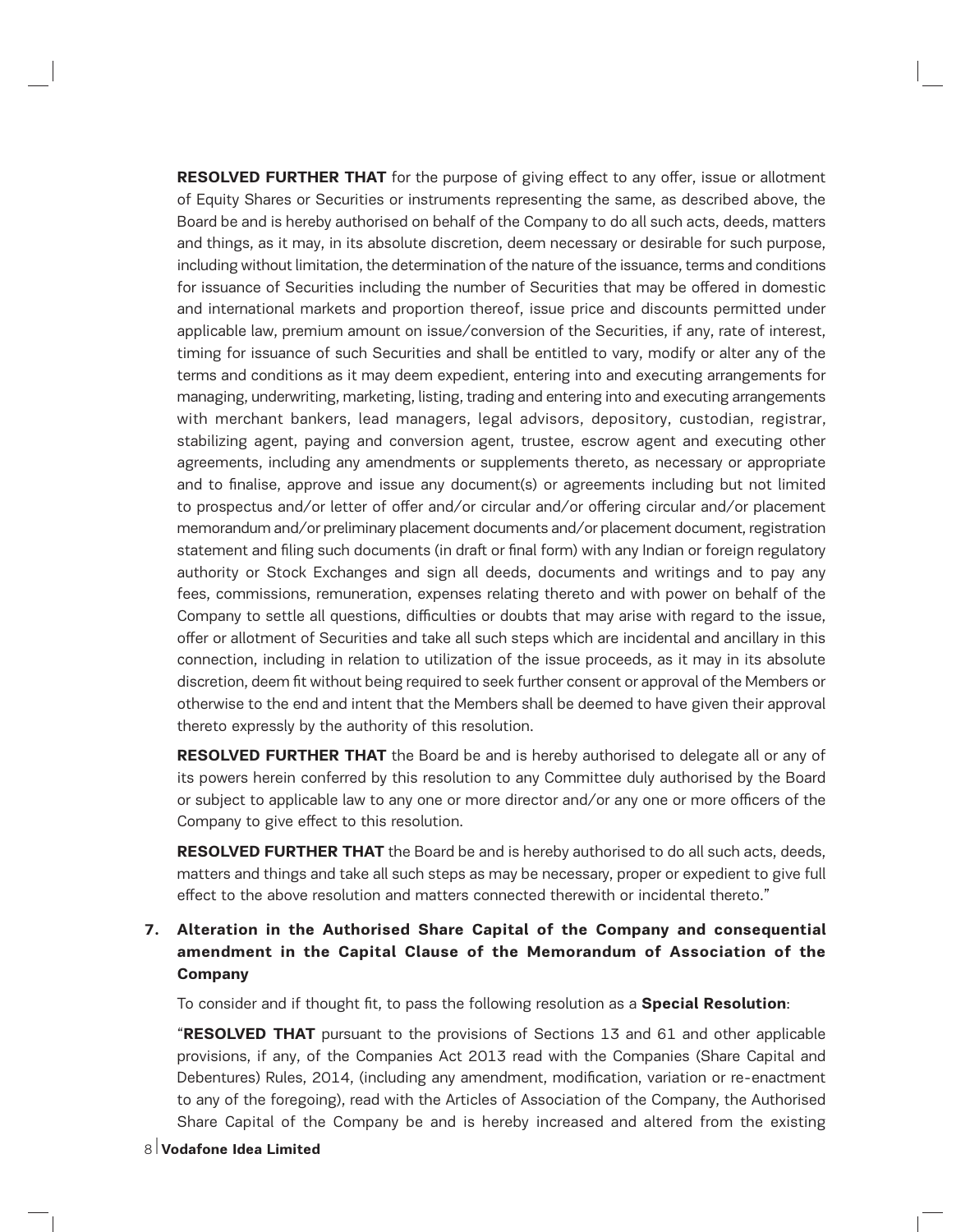` 5,00,00,00,00,000 (Rupees Fifty Thousand Crore only) divided into 48,50,00,00,000 (Four Thousand Eight Hundred and Fifty Crore) equity shares of  $\bar{\tau}$  10/- each and 1,500 (One Thousand Five Hundred) redeemable cumulative non-convertible preference shares of  $\bar{\tau}$  1,00,00,000/-(Rupees One Crore only) each to  $\bar{\tau}$  7,50,00,00,00,000 (Rupees Seventy Five Thousand Crore only) divided into 70,00,00,00,000 (Seven Thousand Crore) equity shares of  $\bar{z}$  10/- each and 5,00,00,00,000 (Five Hundred Crore) Preference Shares of  $\bar{\tau}$  10/- each by:

- (a) creating additional 21,50,00,00,000 (Two Thousand One Hundred and Fifty Crore) equity shares of  $\bar{z}$  10/- each, aggregating to  $\bar{z}$  2,15,00,00,00,000;
- (b) cancelling 1,500 redeemable cumulative non-convertible preference shares of ₹ 1,00,00,000/- each, which are currently unissued; and
- (c) creating additional 5,00,00,00,000 (Five Hundred Crore) Preference Shares of  $\bar{z}$  10/- each, aggregating to ₹ 50,00,00,00,000.

**RESOLVED FURTHER THAT**, the existing Clause V of the Memorandum of Association of the Company be and is hereby substituted with the following:

*V. The Authorised Share Capital of the Company is* ` *7,50,00,00,00,000 (Rupees Seventy Five Thousand Crore only) divided into 70,00,00,00,000 (Seven Thousand Crore) equity shares of*  ` *10/- (Rupees Ten) each and 5,00,00,00,000 (Five Hundred Crore) Preference Shares of* ` *10/*  each (Rupees Ten) each, with the rights, privileges and conditions attached thereto as per the *relevant provisions contained in that behalf in the Articles of Association of the Company and with the power to increase or reduce the capital of the Company and to divide the shares in the capital for the time being into several classes (being those specified in the Companies Act, 2013) and to attach thereto respectively such preferential qualified or special rights, privileges or conditions in such manner as may be permitted by the said Act or provided by the Articles of Association of the Company for the time being in force."*

#### **8. Approval of Material Related Party Transactions with Indus Towers Limited**

To consider and if thought fit, to pass the following resolution as an **Ordinary Resolution:**

**"RESOLVED THAT** pursuant to the provisions of Section 188 and other applicable provisions of the Companies Act, 2013 ("**the Act**") read with the Companies (Meetings of Board and its Powers) Rules, 2014 and Regulation 23 of the Securities and Exchange Board of India (Listing Obligations and Disclosure Requirements) Regulations, 2015, ("**Listing Regulations**") (including any amendment, modification, variation or re-enactment to any of the foregoing), and subject to such other approvals, consents, permissions and sanctions of other authorities as may be necessary, consent of the members of the Company be and is hereby accorded to the Board of Directors of the Company (hereinafter referred to as "the Board" which term shall be deemed to include any Committee of the Board), to approve / ratify all existing contracts/ arrangements/ agreements/transactions and to enter into new/ further contracts/ arrangements/ agreements/ transactions (including any modifications, alterations or amendments thereto), in the ordinary course of business and on an arm's length basis with Indus Towers Limited ("**Indus**") a 'Related Party' within the meaning of the Act and the Listing Regulations, as more particularly enumerated in the explanatory statement to the Notice and on such terms and conditions as may be agreed between the Company and Indus.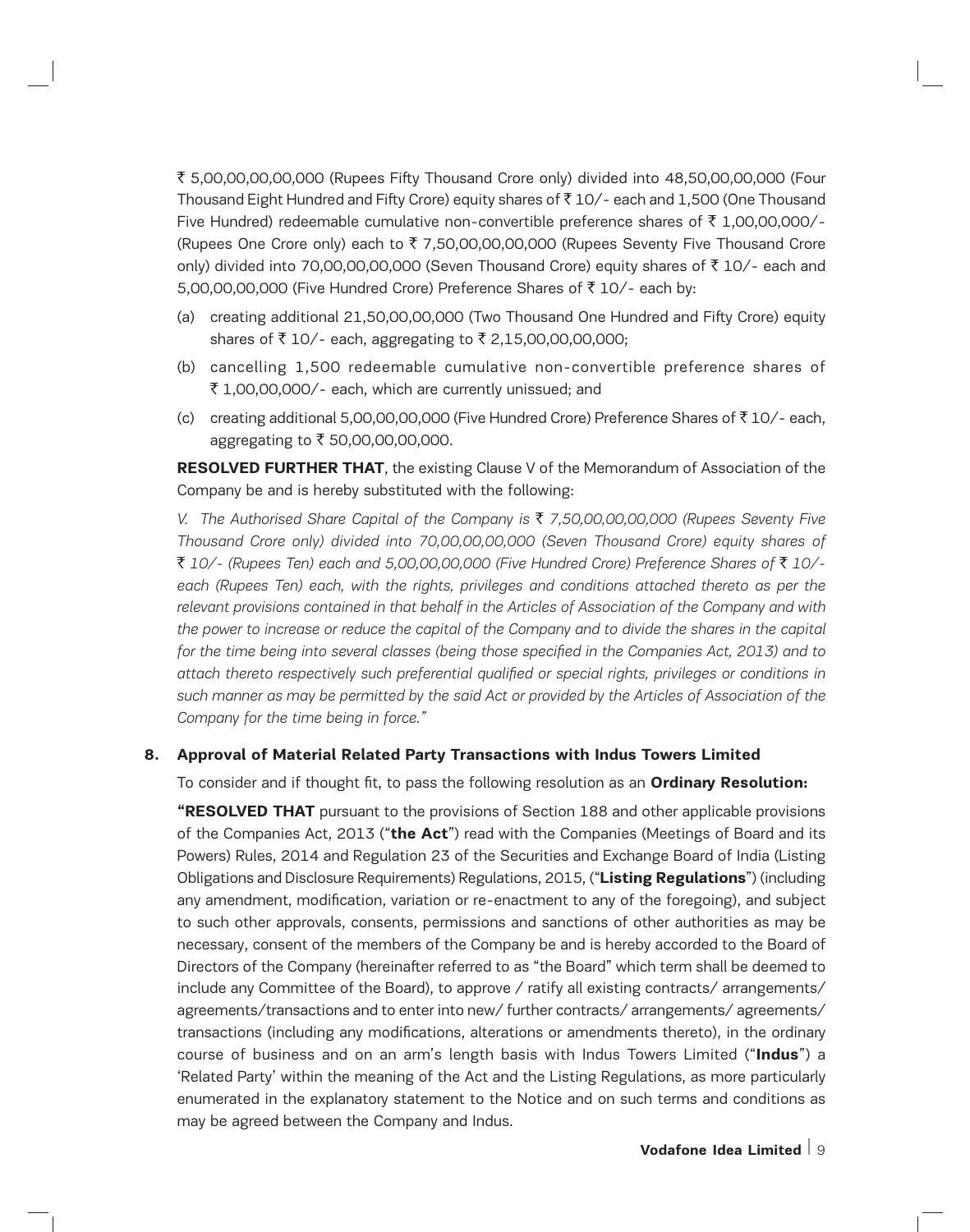**RESOLVED FURTHER THAT** the Board of Directors of the Company (including any Committee thereof) be and is hereby authorised to do all such acts, deeds, matters and things and execute all such deeds, documents and writings, on an ongoing basis, as may be necessary, proper or expedient to give effect to this resolution."

> By Order of the Board For **Vodafone Idea Limited**

**Pankaj Kapdeo**  Place : Mumbai **Company Secretary Company Secretary** Date: March 4, 2022 Membership No.: ACS-9303

#### **Registered Office**:

Suman Tower, Plot No. 18, Sector - 11, Gandhinagar - 382 011, Gujarat CIN: L32100GJ1996PLC030976 Email: shs@vodafoneidea.com Website: www.myvi.in Tel.: +91-79-66714000 • Fax: +91-79-23232251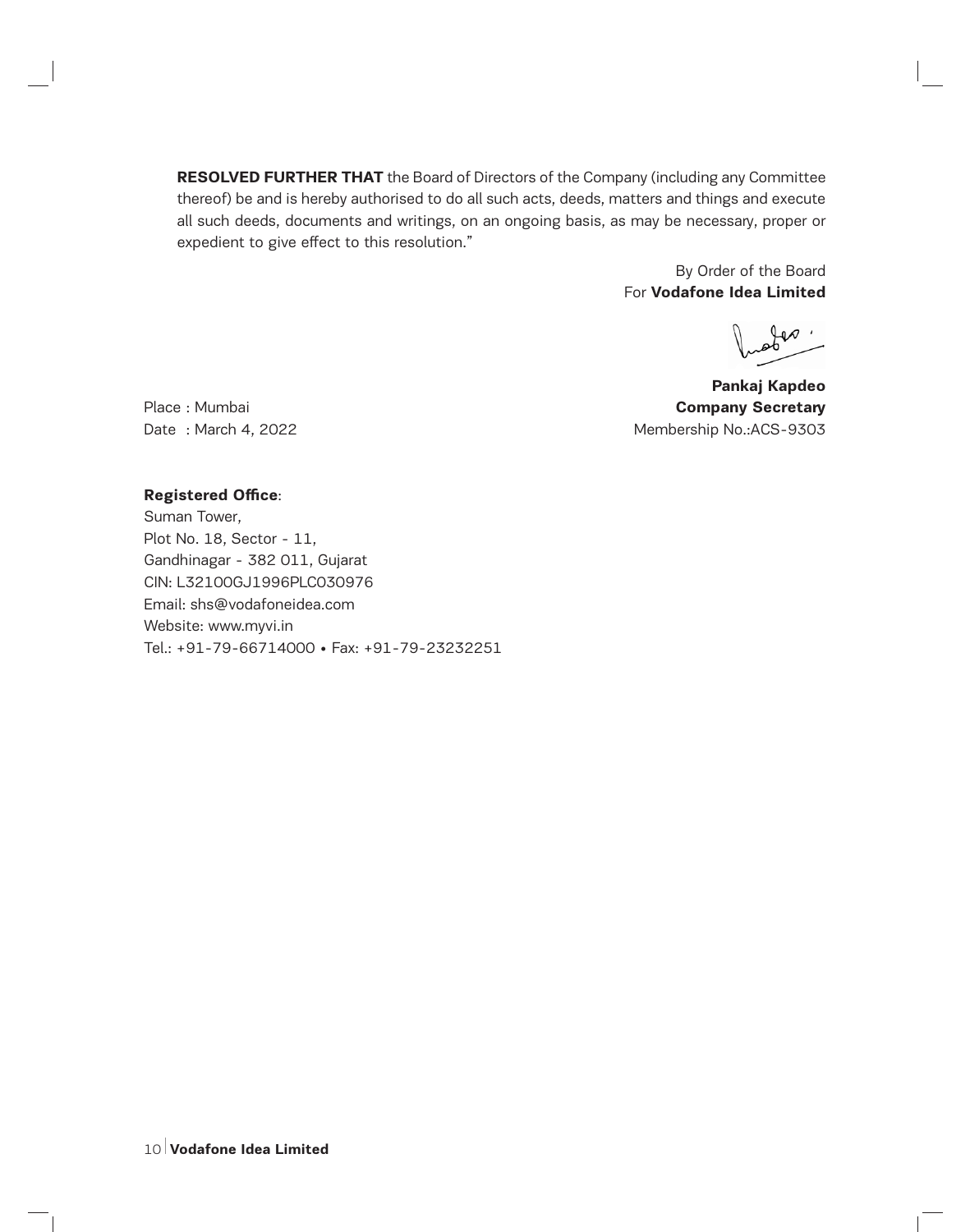# **NOTES:**

# **GENERAL:**

1. In view of the continuing restrictions on the movement of people at several places in the country, due to outbreak of COVID-19, the Ministry of Corporate Affairs, Government of India ('MCA'), and the Securities and Exchange Board of India ('SEBI'), have allowed companies to hold Extraordinary General Meeting ('EGM') through Video Conference ('VC')/ Other Audio-Visual Means ('OAVM'), without the physical presence of Members.

In view of the continuing COVID-19 pandemic scenario, the Ministry of Corporate Affairs ('MCA') vide its General Circular No(s).14/2020 dated April 8, 2020, 17/2020 dated April 13, 2020, 20/2020 dated May 5, 2020, 02/2021 dated January 13, 2021, 10/2021 dated June 23, 2021 and 20/2021 dated December 8, 2021 (collectively referred to as 'MCA Circulars') and Securities and Exchange Board of India ('SEBI') vide its Circular No. SEBI/HO/CFD/CMD1/ CIR/P/2020/79 dated May 12, 2020 read with Circular No. SEBI/HO/CFD/CMD2/CIR/P/2021/11 dated January 15, 2021 ('SEBI Circular') have permitted the holding of EGM by companies through VC / OAVM, without the physical presence of the Members at a common venue. Accordingly, in compliance with the provisions of the Companies Act, 2013 ('Act'), Securities and Exchange Board of India (Listing Obligations and Disclosure Requirements) Regulations, 2015 ('Listing Regulations'), MCA Circulars and SEBI Circulars, the EGM of the Company is being conducted through VC/OAVM.

- 2. An Explanatory Statement pursuant to Section 102 of the Act, setting out material facts concerning the business under Item No. 1 to 8 of the Notice is annexed hereto. The Board of Directors have considered and decided to include Item Nos. 1 to 8 as Special Business as they are unavoidable in nature. The relevant details, pursuant to Regulations 26(4) and 36(3) of the Listing Regulations and Secretarial Standard on General Meetings issued by the Institute of Company Secretaries of India (ICSI), are also annexed.
- 3. In accordance with the Secretarial Standard 2 on General Meetings issued by the ICSI read with Clarification / Guidance on applicability of Secretarial Standards - 1 and 2 dated April 15, 2020 issued by the ICSI, the proceedings of the EGM shall be deemed to be conducted at the Registered Office of the Company i.e. Suman Tower, Plot No. 18, Sector 11, Gandhinagar – 382 011, Gujarat, which shall be the venue of the EGM. Since the EGM will be held through VC / OAVM, the Route Map for the Venue of the Meeting is not annexed in this Notice.
- 4. Members attending the EGM through VC / OAVM shall be counted for the purpose of reckoning the quorum under Section 103 of the Act.
- 5. Generally, a member entitled to attend and vote at the EGM is entitled to appoint a proxy to attend and vote on his/her behalf and the proxy need not be a member of the Company. Since this EGM is being held pursuant to the MCA Circulars through VC / OAVM, physical attendance of members has been dispensed with. Accordingly, the facility for appointment of proxies by the members under section 105 of the Act will not be available for the EGM and hence the Proxy Form and Attendance Slip are not annexed to this Notice.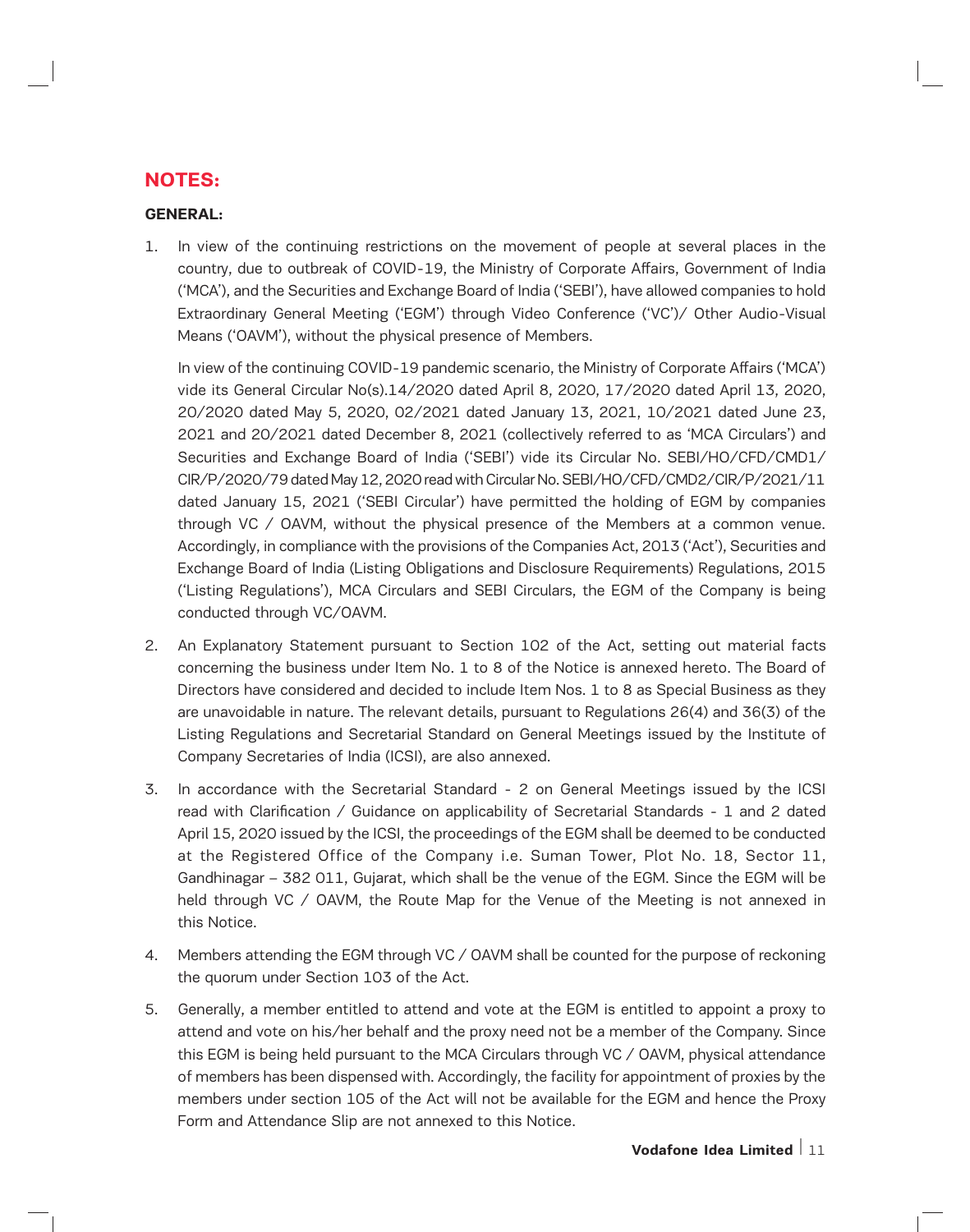- 6. In compliance with the provisions of Section 108 of the Act, read with the Companies (Management and Administration) Rules, 2014 as amended by the Companies (Management and Administration) Amendment Rules, 2015 and Regulation 44 of Listing Regulations and MCA Circulars, the Company is providing facility of remote e-voting to its Members in respect of the business to be transacted at the EGM. For this purpose, the Company has entered into an agreement with National Securities Depository Limited (NSDL) for facilitating voting through electronic means, as the authorized agency. The facility of casting votes by a member using remote e-voting system as well as e-voting during the EGM will be provided by NSDL.
- 7. All documents referred to in the EGM Notice will be available electronically for inspection by the members, without payment of any fees, from the date of circulation of this Notice upto the date of EGM, i.e. Saturday, March 26, 2022. Members seeking inspection of the aforementioned documents can send an email to shs@vodafoneidea.com.
- 8. The members can join the EGM in the VC/OAVM mode 30 minutes before and 15 minutes after the scheduled time of the commencement of the Meeting by following the procedure mentioned in the Notice. The facility of participation at the EGM through VC/OAVM will be made available for minimum 1,000 members on 'first come first serve' basis. This will not include large Shareholders (Shareholders holding 2% or more equity shares), Promoters, Institutional Investors, Directors, Key Managerial Personnel, the Chairpersons of the Audit Committee, Nomination and Remuneration Committee and Stakeholders' Relationship Committee, Auditors etc. who are allowed to attend the EGM without restriction on account of 'first come first serve' basis. The Members will be able to view the proceedings on National Securities Depository Limited's ('NSDL') e-Voting website at www.evoting.nsdl.com.
- 9. Institutional/Corporate Shareholders intending to authorise their representatives to attend the meeting pursuant to Section 113 of the Act, are requested to email certified copy of the Board/governing body resolution/authorisation etc. authorising their representatives to attend and vote on their behalf at email IDs: shs@vodafoneidea.com with a copy marked to evoting@nsdl.co.in.

# **ELECTRONIC DESPATCH OF NOTICE OF EGM AND PROCESS FOR REGISTRATION OF EMAIL ADDRESS FOR OBTAINING COPY OF NOTICE OF EGM:**

- 10. In compliance with the aforesaid MCA and SEBI Circulars, the Notice is being sent to the Members, trustees of debenture-holders and all other persons so entitled in electronic mode only, whose email addresses are registered with the Company/Depositories. Members may note that the Notice will also be available on the Company's website www.myvi.in, websites of the Stock Exchanges i.e. BSE Limited and National Stock Exchange of India Limited at www.bseindia.com and www.nseindia.com respectively, and on the website of NSDL www.evoting.nsdl.com.
- 11. Members who have still not registered their email IDs are requested to do so at the earliest. Members holding shares in electronic mode can get their email IDs registered by contacting their respective Depository Participant. Members holding shares in physical mode are requested to register their email IDs with the Company or the RTA (M/s Bigshare Services Pvt. Ltd.), for receiving the Notice. Requests can be emailed to shs@vodafoneidea.com or investor@bigshareonline.com. We urge members to support this Green Initiative effort of the Company and get their email IDs registered.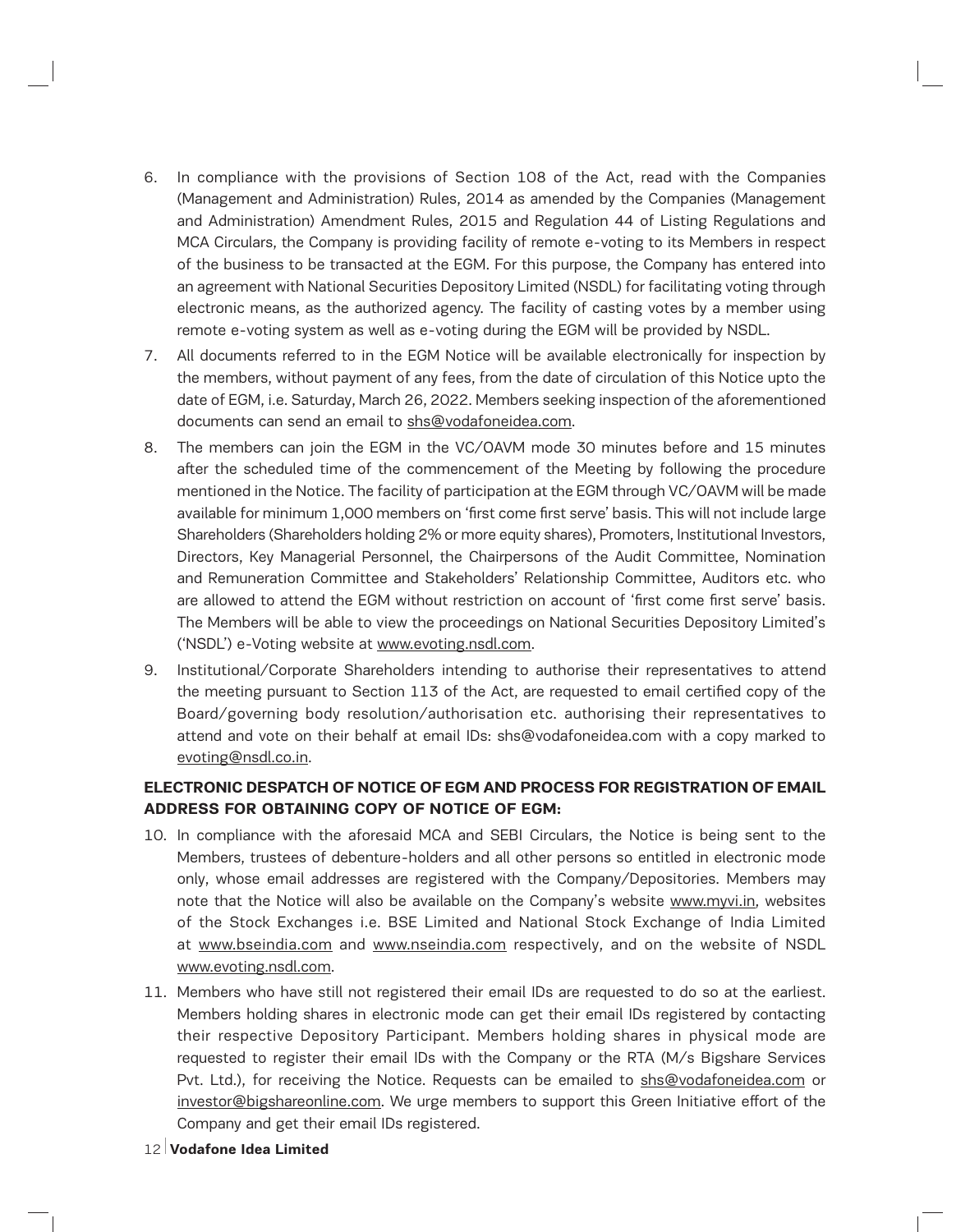## **DECLARATION OF RESULT:**

- 12. The Board of Directors have appointed Mr. Umesh Ved, proprietor of Umesh Ved & Associates, Practicing Company Secretaries, as a Scrutinizer to scrutinize the remote e-voting process and e-voting at the EGM in a fair and transparent manner.
- 13. The result declared along with the Scrutinizer's Report will be forwarded to BSE Limited and National Stock Exchange of India Limited and shall be simultaneously uploaded on the Company's website www.myvi.in and on the website of NSDL www.evoting.nsdl.com immediately.

## **OTHER USEFUL INFORMATION:**

- 14. Members are requested to notify immediately any change of address to their Depository Participants (DPs) in respect of the shares held in electronic form, and to the Company or the RTA (M/s Bigshare Services Pvt. Ltd.), in respect of the shares held in physical form together with a proof of address viz. Electricity Bill, Telephone Bill, Ration Card, Voter ID Card, Passport etc.
- 15. SEBI has mandated the submission of Permanent Account Number (PAN) by every participant in the securities market. Members holding shares in electronic form are requested to submit their PAN to their DPs, and those holding shares in physical form are requested to submit their PAN to the Company's Registrar and Transfer Agent.
- 16. In terms of the amendments to the Listing Regulations, with effect from April 01, 2019, requests for effecting transfer of securities in physical form shall not be processed unless the securities are held in dematerialised form with the depository, i.e., NSDL and CDSL. Members are, therefore, requested to demat their physical holding for any further transfer. Members can, however, continue to make request for transmission or transposition of securities held in physical form.
- 17. Members who hold shares in the dematerialised form and desire a change/correction in the bank account details, should intimate the same to their concerned DPs and not to the Company's RTA. Members are also requested to give the MICR Code of their banks to their DPs. The Company/ Company's RTA will not entertain any direct request from such members for change of address, transposition of names, deletion of name of deceased joint holder and change in the bank account details. The said details will be considered as furnished by the DPs to the Company.

# **PROCEDURE FOR JOINING EGM THROUGH VC / OAVM:**

18. Members will be provided with a facility to attend the EGM through VC/OAVM through the NSDL e-voting system. Members may access by following the steps mentioned hereinbelow for Access to NSDL e-Voting system. After successful login, you can see link of "VC/OAVM" placed under "Join General Meeting" menu against company name. You are requested to click on VC/ OAVM link placed under Join General Meeting menu. The link for VC/OAVM will be available in Shareholder/Member login where the EVEN of the Company will be displayed. Please note that the Members who do not have the User ID and Password for e-Voting or have forgotten the User ID and Password may retrieve the same by following the remote e-Voting instructions mentioned in the notice to avoid last minute rush.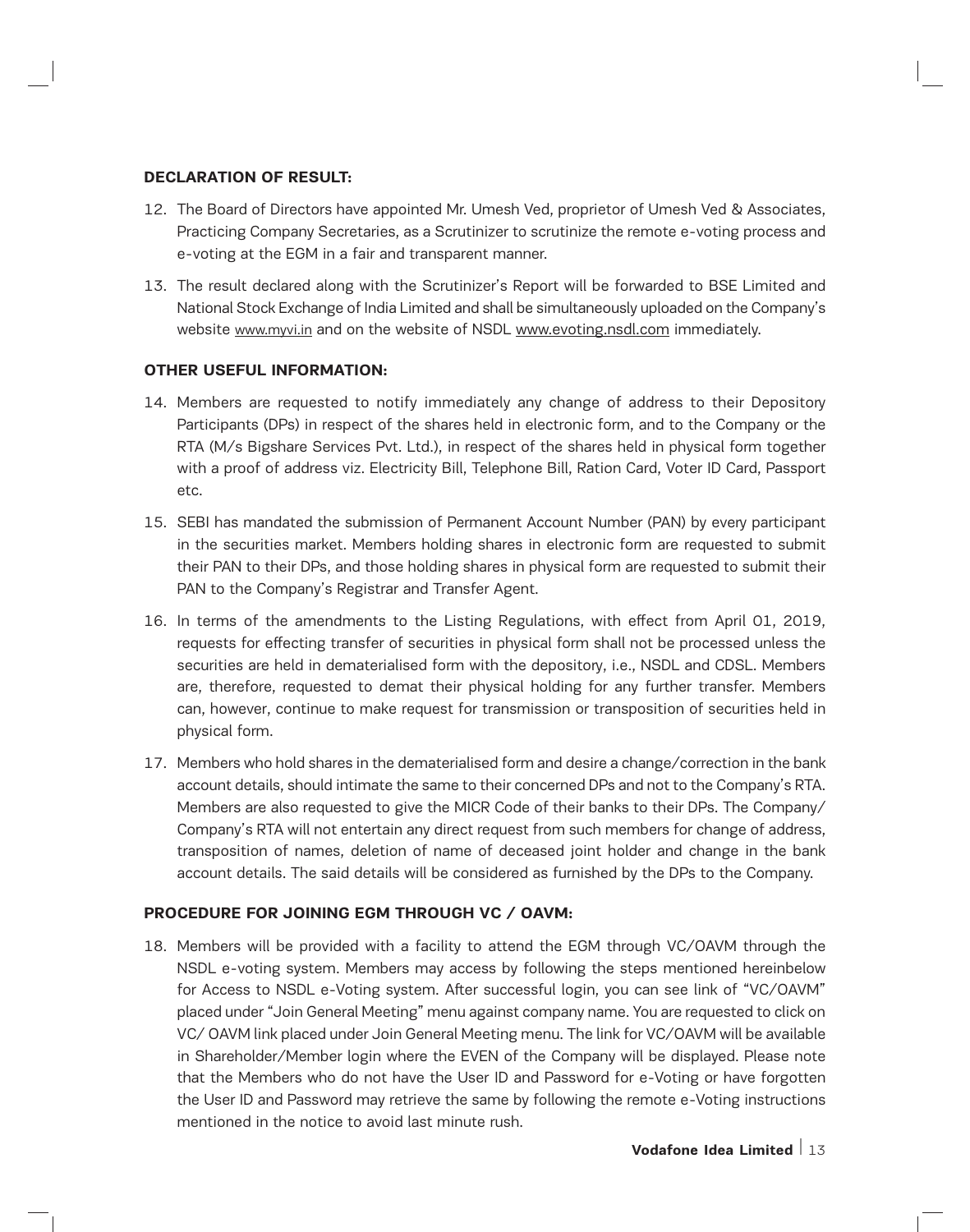- 19. Members are encouraged to join the Meeting through Laptops for better experience.
- 20. Further members will be required to allow Camera and use Internet with a good speed to avoid any disturbance during the meeting.
- 21. Please note that participants connecting from Mobile Devices or Tablets or through Laptop connecting via Mobile Hotspot may experience Audio/Video loss due to Fluctuation in their respective network. It is therefore recommended to use Stable Wi-Fi or LAN Connection to mitigate any kind of aforesaid glitches.
- 22. Shareholders who would like to express their views/ask questions during the meeting may register themselves as a speaker may send their request mentioning their name, demat account number/folio number, email id, mobile number at shs@vodafoneidea.com during the period Monday, March 21, 2022 from 09:00 A.M. to Thursday, March 24, 2022 upto 5:00 P.M.
- 23. Shareholders who would like to express their views/ have questions may send their questions in advance mentioning their name, demat account number/folio number, email id, mobile number at shs@vodafoneidea.com during the period Monday, March 21, 2022 from 09:00 A.M. to Thursday, March 24, 2022 upto 5:00 P.M. The same will be replied by the Company suitably.
- 24. Those shareholders who have registered themselves as a speaker will only be allowed to express their views/ask questions during the meeting.

# **PROCEDURE FOR E-VOTING BEFORE/DURING THE EGM:**

- 25. Members are requested to attend and participate in the ensuing EGM through VC / OAVM and cast their vote either through remote e-voting facility or through e-voting facility to be provided during the EGM.
- 26. The remote e-voting period commences on Tuesday, the  $22<sup>nd</sup>$  day of March, 2022 at 9:00 A.M. and ends on Friday, the 25<sup>th</sup> day of March, 2022, at 5:00 P.M. During this period, Members of the Company holding shares either in physical form or in demat form, as on the cut-off date i.e. Saturday,  $19<sup>th</sup>$  day of March, 2022 may cast their vote by remote e-voting. The remote e-voting module shall be disabled by NSDL for voting thereafter. Once the vote on a resolution is cast by the member, the member shall not be allowed to change it subsequently.
- 27. The facility of e-voting during the EGM will be available to those Members who have not cast their vote by remote e-voting. Members, who have cast their vote by remote e-voting, may attend the EGM through VC/OAVM but will not be entitled to cast their vote once again on resolutions.
- 28. The voting rights of the Members shall be in proportion to their shares in the paid-up equity share capital of the Company as on the cut-off date.
- 29. Any person, who acquires shares of the Company and becomes a Member of the Company after sending of the Notice and holding shares as of the cut-off date, may obtain the login ID and password by sending a request at evoting@nsdl.co.in. However, if he/she is already registered with NSDL for remote e-voting then he/she can use his/her existing User ID and password for casting the vote.
- 14 **Vodafone Idea Limited**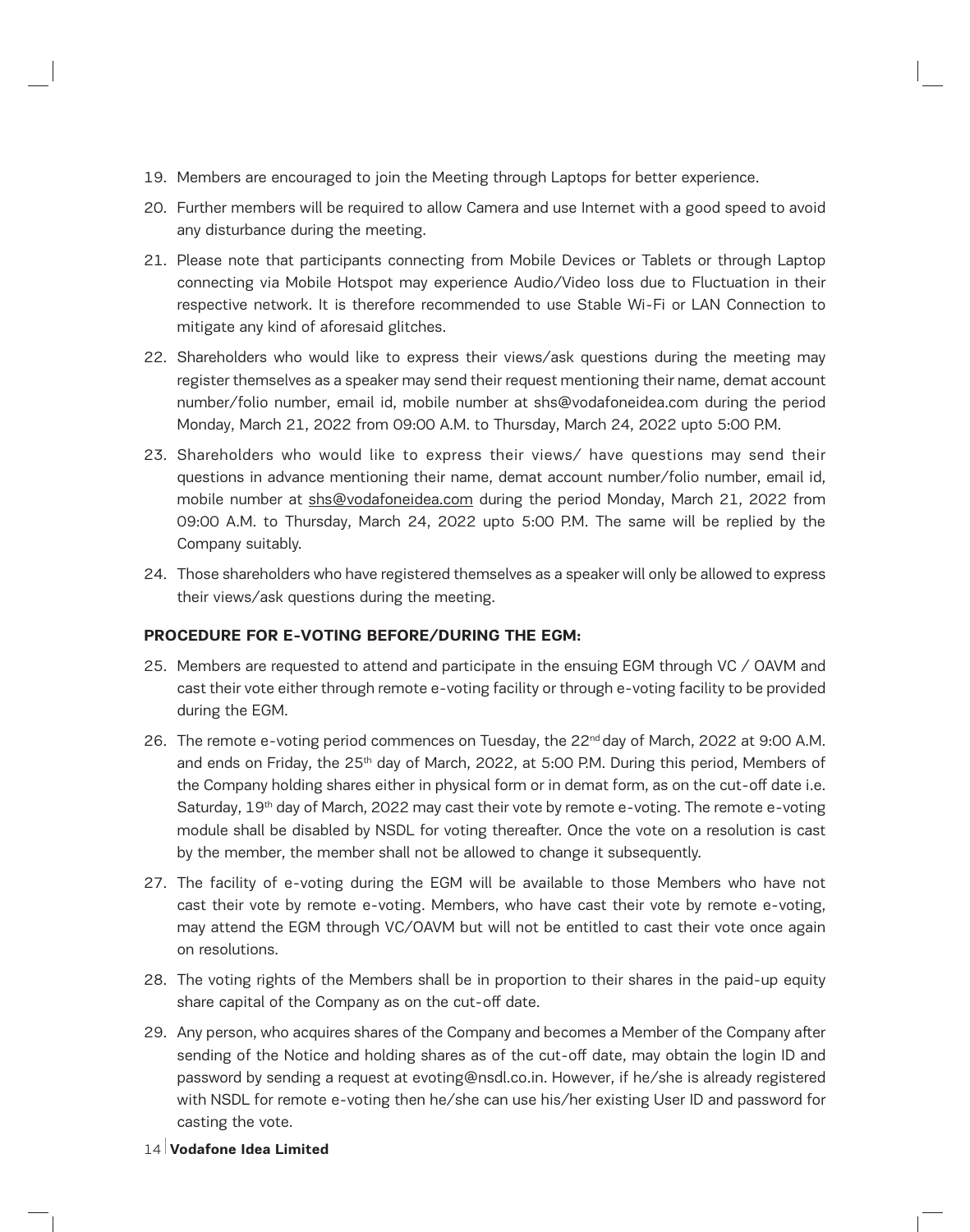# **How do I vote electronically using NSDL e-voting system?**

The way to vote electronically on NSDL e-voting system consists of 'Two Steps' which are mentioned below:

## **Step 1 : Access to NSDL e-voting system**

## **Step 2 : Cast your vote electronically and join**

## **Details on Step 1 are mentioned below:**

#### **Access to NSDL e-voting website**

**A. Login method for e-voting and joining virtual meeting for individual shareholders holding securities in demat mode.**

In terms of SEBI Circular dated December 9, 2020 on e-voting facility provided by Listed Companies, individual shareholders holding securities in demat mode are allowed to vote through their demat account maintained with Depositories and Depository Participants. Shareholders are advised to update their mobile number and email id in their demat accounts in order to access e-voting facility.

Login method for Individual shareholders holding securities in demat mode is given below:

| <b>Type of Shareholders</b>                                                  |    | <b>Login Method</b>                                                                                                                                                                                                                                                                                                                                                                                                                                                                                                                                                                                                                                                                                                                                                                             |
|------------------------------------------------------------------------------|----|-------------------------------------------------------------------------------------------------------------------------------------------------------------------------------------------------------------------------------------------------------------------------------------------------------------------------------------------------------------------------------------------------------------------------------------------------------------------------------------------------------------------------------------------------------------------------------------------------------------------------------------------------------------------------------------------------------------------------------------------------------------------------------------------------|
| Individual Shareholders a.<br>holding securities in demat<br>mode with NSDL. |    | Existing IDEAS user can visit the e-services website of NSDL<br>viz. https://eservices.nsdl. com either on a Personal Computer<br>or on a mobile. On the e-services home page click on the<br>"Beneficial Owner" icon under "Login" which is available under<br>'IDEAS' section, this will prompt you to enter your existing User<br>ID and Password. After successful authentication, you will be able<br>to see e-voting services under Value Added Services. Click on<br>"Access to e-voting" under e-voting services and you<br>will be able to see e-voting page. Click on company name or<br>e-voting service provider i.e. NSDL and you will be redirected<br>to e-voting website of NSDL for casting your vote during the<br>remote e-voting period or joining virtual meeting & voting |
|                                                                              | b. | during the meeting.<br>If you are not registered for IDEAS e-services, option to register<br>is available at https://eservices.nsdl.com. Select "Register<br>Online for IDEAS Portal" or click at https://eservices.nsdl.com/<br>SecureWeb/Ideas DirectReg.jsp.                                                                                                                                                                                                                                                                                                                                                                                                                                                                                                                                 |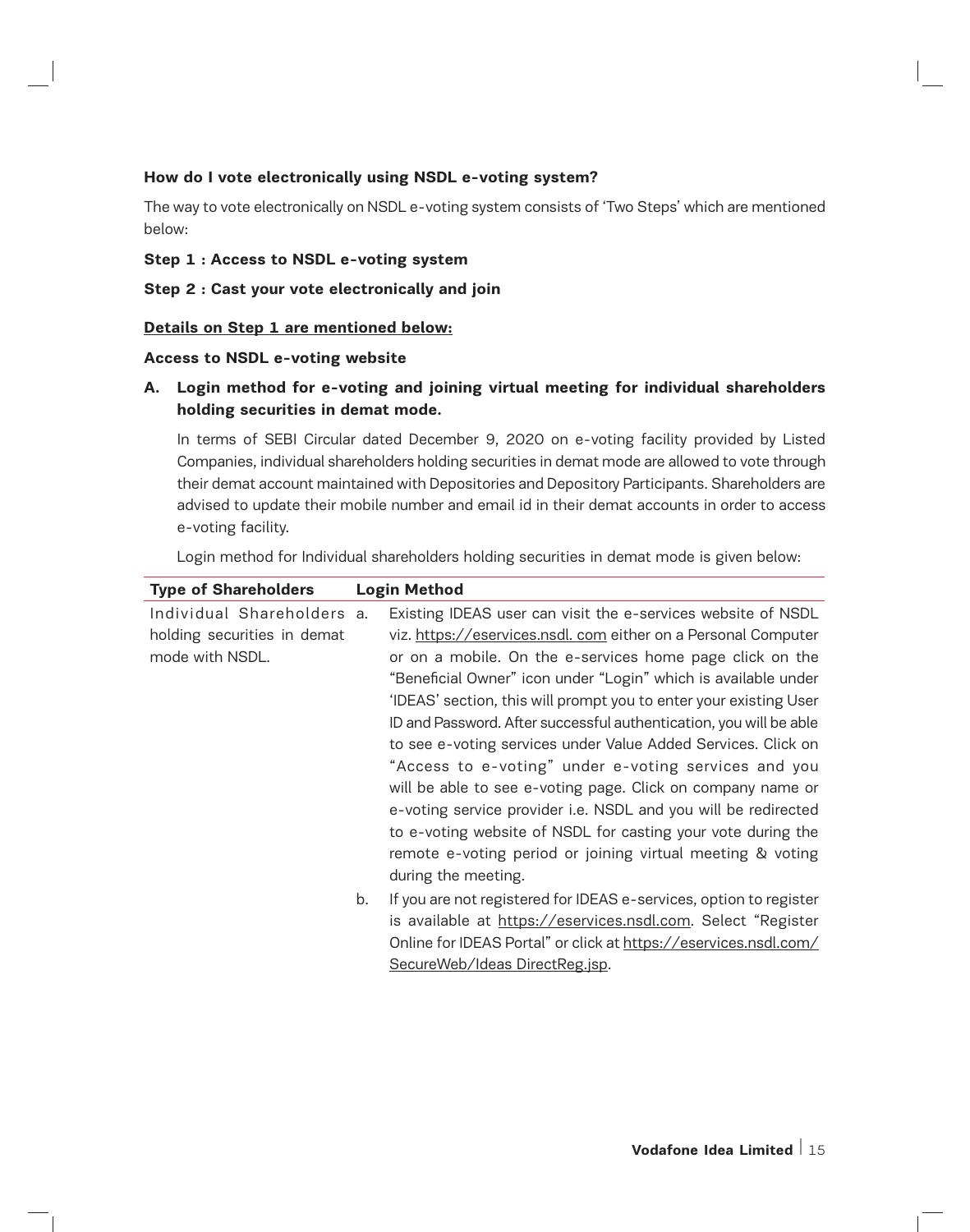| <b>Type of Shareholders</b>                                                 |          | <b>Login Method</b>                                                                                                                                                                                                                                                                                                                                                                                                                                                                                                                                                                                                                                                                                                                                                                                                                                                                                                                                                                                                                                                                                                        |
|-----------------------------------------------------------------------------|----------|----------------------------------------------------------------------------------------------------------------------------------------------------------------------------------------------------------------------------------------------------------------------------------------------------------------------------------------------------------------------------------------------------------------------------------------------------------------------------------------------------------------------------------------------------------------------------------------------------------------------------------------------------------------------------------------------------------------------------------------------------------------------------------------------------------------------------------------------------------------------------------------------------------------------------------------------------------------------------------------------------------------------------------------------------------------------------------------------------------------------------|
|                                                                             | C.<br>d. | Visit the e-voting website of NSDL. Open web browser by typing<br>the following URL: https://www.evoting.nsdl.com/ either on<br>a Personal Computer or on a mobile. Once the home page of<br>e-voting system is launched, click on the icon "Login" which is<br>available under 'Shareholder/Member' section. A new screen<br>will open. You will have to enter your User ID (i.e. your sixteen<br>digit demat account number held with NSDL Password/OTP and<br>a Verification Code as shown on the screen. After successful<br>authentication, you will be redirected to NSDL Depository site<br>wherein you can see e-voting page. Click on company name or<br>e-voting service provider i.e. NSDL and you will be redirected<br>to e-voting website of NSDL for casting your vote during the<br>remote e-voting period or joining virtual meeting & voting<br>during the meeting.<br>Shareholders/Members can also download NSDL Mobile App<br>"NSDL Speede" facility by scanning the QR code mentioned<br>below for seamless voting experience.<br><b>NSDL Mobile App is available on</b><br>Google Play<br>App Store |
| Individual Shareholders a.<br>holding securities in demat<br>mode with CDSL |          | Existing users who have opted for Easi/Easiest, they can login<br>through their User ID and Password. Option will be made available<br>to reach e-voting page without any further authentication. The<br>URL for users to login to Easi/Easiest are https://web.cdslindia.<br>com/ myeasi/home/login or www.cdslindia.com and click on                                                                                                                                                                                                                                                                                                                                                                                                                                                                                                                                                                                                                                                                                                                                                                                     |

New System Myeasi.

- b. After successful login of Easi/Easiest the user will also be able to see the E Voting Menu. The Menu will have links of **e-voting service provider i.e. NSDL.** Click on **NSDL** to cast your vote.
- c. If the user is not registered for Easi/Easiest, option to register is available at https://web.cdslindia.com/myeasi/Registration/ EasiRegistration.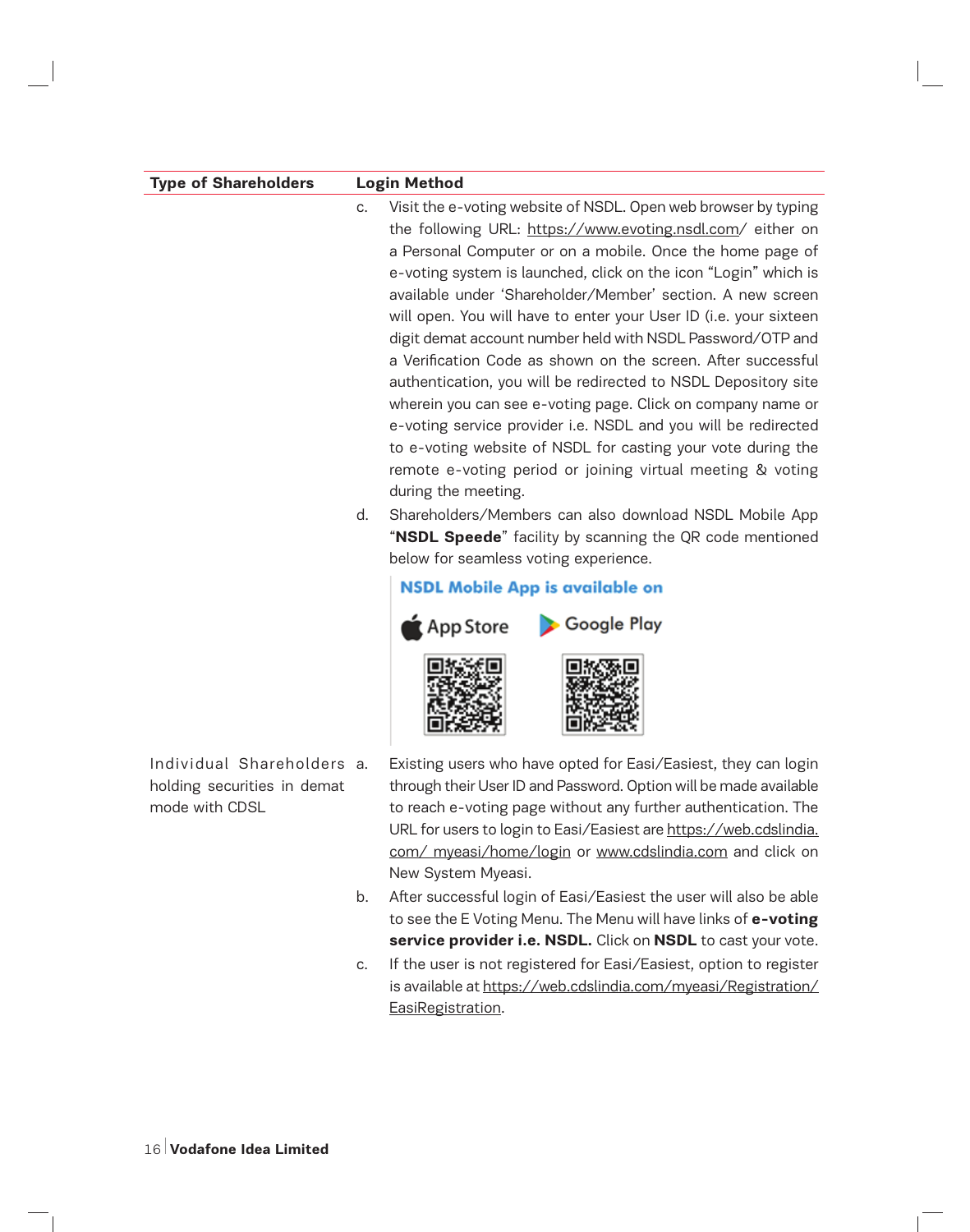| <b>Type of Shareholders</b> | <b>Login Method</b>                                                                                                                                                                                                                                                                                                                                                                                                                                                                                                                                                                                                                                                                                                 |
|-----------------------------|---------------------------------------------------------------------------------------------------------------------------------------------------------------------------------------------------------------------------------------------------------------------------------------------------------------------------------------------------------------------------------------------------------------------------------------------------------------------------------------------------------------------------------------------------------------------------------------------------------------------------------------------------------------------------------------------------------------------|
|                             | Alternatively, the user can directly access e-voting page by<br>d.<br>providing Demat Account Number and PAN details from a link in<br>www.cdslindia.com home page. The system will authenticate the<br>user by sending OTP on registered Mobile & Email as recorded<br>in the Demat Account. After successful authentication, user will<br>be provided links for the respective ESP i.e. <b>NSDL</b> where the<br>e-voting is in progress.                                                                                                                                                                                                                                                                         |
| depository participants     | Individual Shareholders You can also login using the login credentials of your demat account<br>(holding securities in demat through your Depository Participant registered with NSDL/CDSL for<br>mode) login through their e-voting facility. Upon logging in, you will be able to see e-voting<br>option. Click on e-voting option, you will be redirected to NSDL/CDSL<br>Depository site after successful authentication, wherein you can see<br>e-voting feature. Click on Company name or e-voting service provider<br>i.e. NSDL and you will be redirected to e-voting website of NSDL for<br>casting your vote during the remote e-voting period or joining virtual<br>meeting & voting during the meeting. |

**Important note:** Members who are unable to retrieve User ID/ Password are advised to use Forget User ID and Forget Password option available at abovementioned website.

# **Helpdesk for Individual Shareholders holding securities in demat mode for any technical issues related to login through Depository i.e. NSDL and CDSL.**

| Login type     | <b>Helpdesk details</b>                                                                     |  |  |  |
|----------------|---------------------------------------------------------------------------------------------|--|--|--|
|                | Individual Shareholders Members facing any technical issue in login can contact NSDL        |  |  |  |
|                | holding securities in demat helpdesk by sending a request at evoting@nsdl.co.in or call at  |  |  |  |
| mode with NSDL | toll free no.: 1800 1020 990 and 1800 22 44 30                                              |  |  |  |
|                | Individual Shareholders Members facing any technical issue in login can contact CDSL        |  |  |  |
|                | holding securities in demat helpdesk by sending a request at helpdesk.evoting@cdslindia.com |  |  |  |
| mode with CDSL | or contact at 022-23058738 or 022-23058542-43                                               |  |  |  |

**B. Login Method for e-voting and joining virtual meeting for shareholders other than individual shareholders holding securities in demat mode and shareholders holding securities in physical mode.** 

#### **How to Log-in to NSDL e-voting website?**

- i. Visit the e-voting website of NSDL. Open web browser by typing the following URL: https://www.evoting.nsdl.com/ either on a Personal Computer or on a mobile.
- ii. Once the home page of e-voting system is launched, click on the icon "Login" which is available under 'Shareholder/Member' section.
- iii. A new screen will open. You will have to enter your User ID, your Password/OTP and a Verification Code as shown on the screen.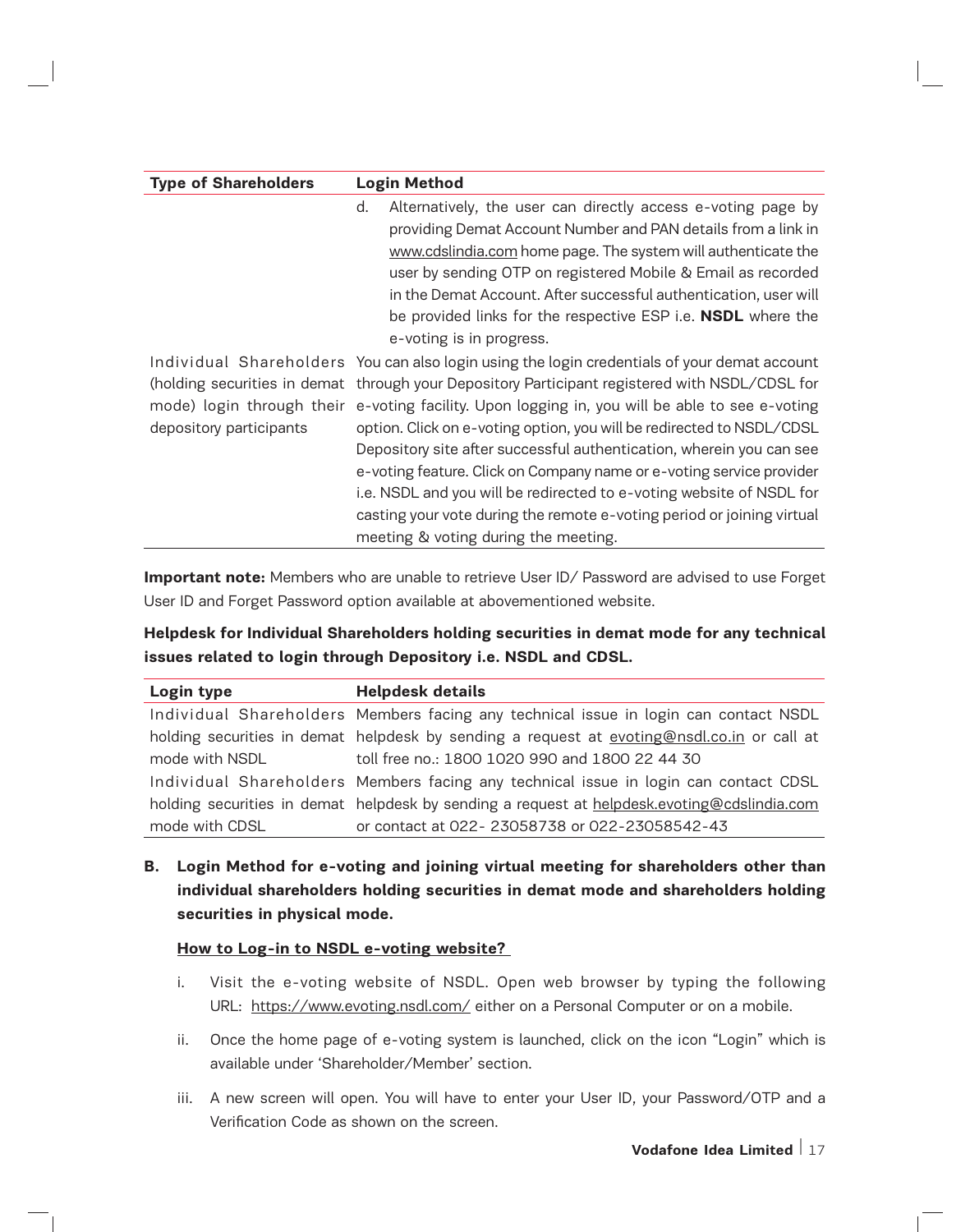*Alternatively, if you are registered for NSDL eservices i.e. IDEAS, you can log-in at https://eservices.nsdl.com/ with your existing IDEAS login. Once you log-in to NSDL eservices after using your log-in credentials, click on e-voting and you can proceed to Step 2 i.e. Cast your vote electronically.* 

iv. Your User ID details are given below:

| Manner of holding shares Your User ID is<br>i.e. Demat (NSDL or CDSL)<br>or Physical |                                       |                                                                                                                                                                                          |
|--------------------------------------------------------------------------------------|---------------------------------------|------------------------------------------------------------------------------------------------------------------------------------------------------------------------------------------|
| a)                                                                                   |                                       | For Members who hold 8 Character DP ID followed by 8 Digit Client ID.                                                                                                                    |
|                                                                                      | shares in demat account<br>with NSDL. | For example if your DP ID is IN300*** and Client ID is<br>12****** then your User ID is IN300***12******.                                                                                |
| b)                                                                                   | with CDSL.                            | For Members who hold 16 Digit Beneficiary ID For example if your Beneficiary ID is<br>shares in demat account 12************** then your User ID is 12***************.                   |
| C)                                                                                   | in Physical Form.                     | For Members holding shares EVEN Number followed by Folio Number registered with<br>the Company For example if Folio Number is 001***<br>and EVEN is 101456 then User ID is 101456001***. |

- v. Password details for shareholders other than Individual shareholders are given below:
	- (a) If you are already registered for e-voting, then you can use your existing password to login and cast your vote.
	- (b) If you are using NSDL e-voting system for the first time, you will need to retrieve the 'initial password' which was communicated to you. Once you retrieve your 'initial password', you need to enter the 'initial password' and the system will force you to change your password.
	- (c) How to retrieve your 'initial password'?

If your email ID is registered in your demat account or with the Company, your 'initial password' is communicated to you on your email ID. Trace the email sent to you from NSDL in your mailbox. Open the email and open the attachment i.e. a pdf file. Open the .pdf file. The password to open the .pdf file is your 8 digit Client ID for NSDL account, last 8 digits of Client ID for CDSL account or Folio Number for shares held in physical form. The pdf file contains your 'User ID' and your 'initial password'.

If your email ID is not registered, please follow steps mentioned below in **process for those shareholders whose email ids are not registered.**

- vi. If you are unable to retrieve or have not received the "Initial Password" or have forgotten your password:
	- a) Click on "Forgot User Details/Password?" (If you are holding shares in your demat account with NSDL or CDSL) option available on www.evoting.nsdl.com.
	- b) Physical User Reset Password? (If you are holding shares in physical mode) option available on www.evoting.nsdl.com.
- 18 **Vodafone Idea Limited**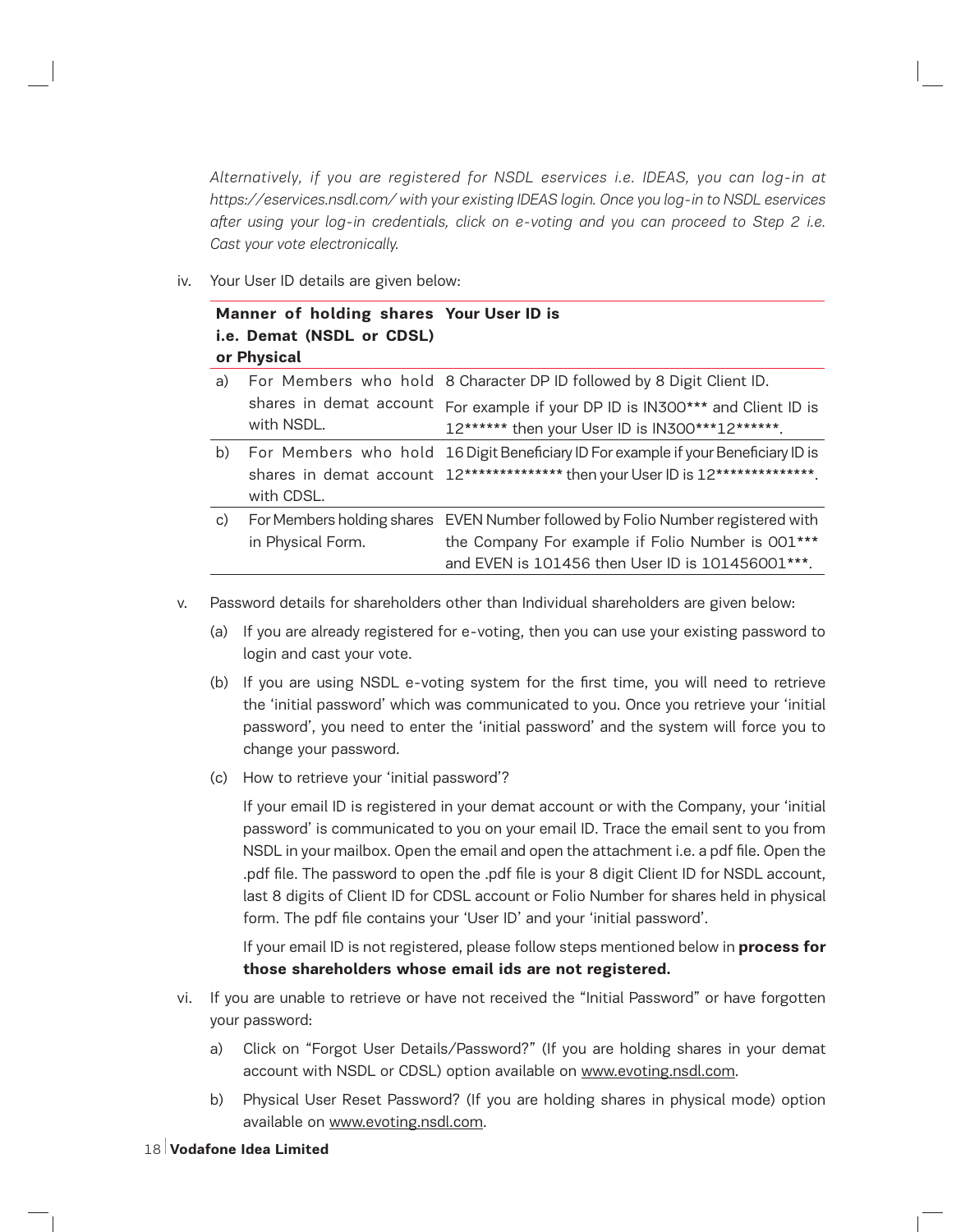- c) If you are still unable to get the password by aforesaid two options, you can send a request at evoting@nsdl.co.in mentioning your demat account number/folio number, your PAN, your name and your registered address etc.
- d) Members can also use the OTP (One Time Password) based login for casting the votes on the e-voting system of NSDL.
- vii. After entering your password, tick on Agree to "Terms and Conditions" by selecting on the check box.
- viii. Now, you will have to click on "Login" button.
- ix. After you click on the "Login" button, Home page of e-voting will open.

# **Step 2: Cast your vote electronically and join General Meeting on NSDL e-voting system.**

# **How to cast your vote electronically and join General Meeting on NSDL e-voting system?**

- i. After successful login at Step 1, you will be able to see all the companies "EVEN" in which you are holding shares and whose voting cycle and General Meeting is in active status.
- ii. Select "EVEN" of company for which you wish to cast your vote during the remote e-voting period and casting your vote during the General Meeting. For joining virtual meeting, you need to click on "VC/OAVM" link placed under "Join General Meeting".
- iii. Now you are ready for e-voting as the Voting page opens.
- iv. Cast your vote by selecting appropriate options i.e. assent or dissent, verify/modify the number of shares for which you wish to cast your vote and click on 'Submit' and also 'Confirm' when prompted.
- v. Upon confirmation, the message 'Vote cast successfully' will be displayed.
- vi. You can also take the printout of the votes cast by you by clicking on the print option on the confirmation page.
- vii. Once you confirm your vote on the resolution, you will not be allowed to modify your vote.

# **INSTRUCTIONS FOR E-VOTING DURING THE EGM ARE AS UNDER:**

- i. The procedure for remote e-voting during the EGM is same as the instructions mentioned above for remote e-voting since the Meeting is being held through VC / OAVM.
- ii. Only those Members/Shareholders, who will be present in the EGM through VC / OAVM facility and have not cast their vote on the Resolutions through remote e-voting and are otherwise not barred from doing so, shall be eligible to vote through e-voting system in the EGM.
- iii. Members who have voted through remote e-voting will be eligible to attend the EGM. However, they will not be eligible to vote at the EGM.
- iv. The details of the person who may be contacted for any grievances connected with the facility for e-voting on the day of the EGM shall be the same person mentioned for remote e-voting.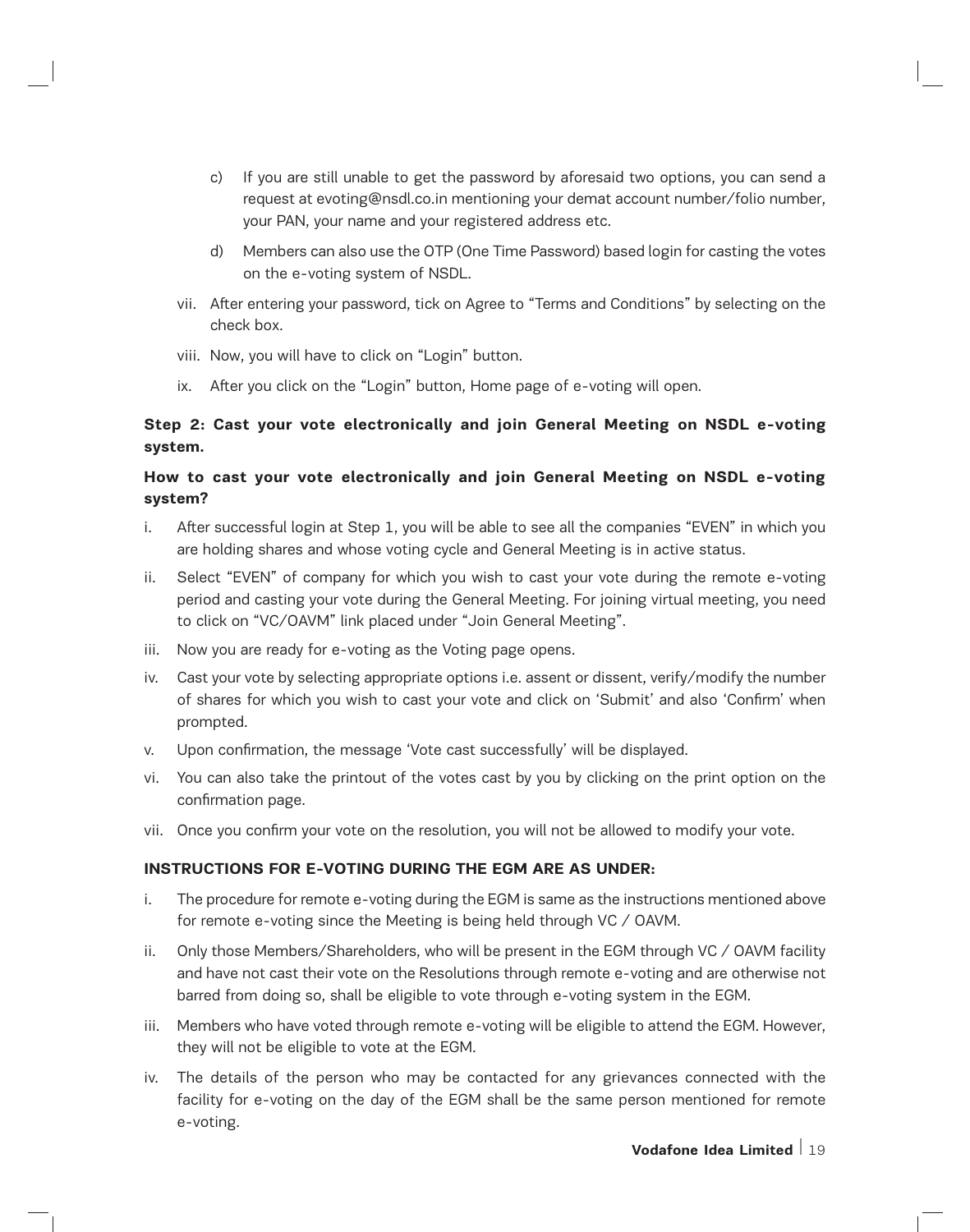### **General Guidelines for Members**

- i. It is strongly recommended not to share your password with any other person and take utmost care to keep your password confidential. Login to the e-voting website will be disabled upon five unsuccessful attempts to key in the correct password. In such an event, you will need to go through the "Forgot User Details/Password?" or "Physical User Reset Password?" option available on www.evoting.nsdl.com to reset the password.
- ii. In case of any queries/grievances pertaining to remote e-voting (before the EGM and during the EGM), you may refer to the Frequently Asked Questions (FAQs) for shareholders and e-voting user manual for shareholders available in the download section of www.evoting.nsdl.com or call on the toll-free numbers 1800 1020 990/1800 22 44 30 or send a request to Ms. Sarita Mote or Mr. Sagar Ghosalkar at evoting@nsdl.co.in.

By Order of the Board For **Vodafone Idea Limited**

**Pankaj Kapdeo**  Place : Mumbai **Company Secretary Company Secretary** Date : March 4, 2022 **Membership No.: ACS-9303**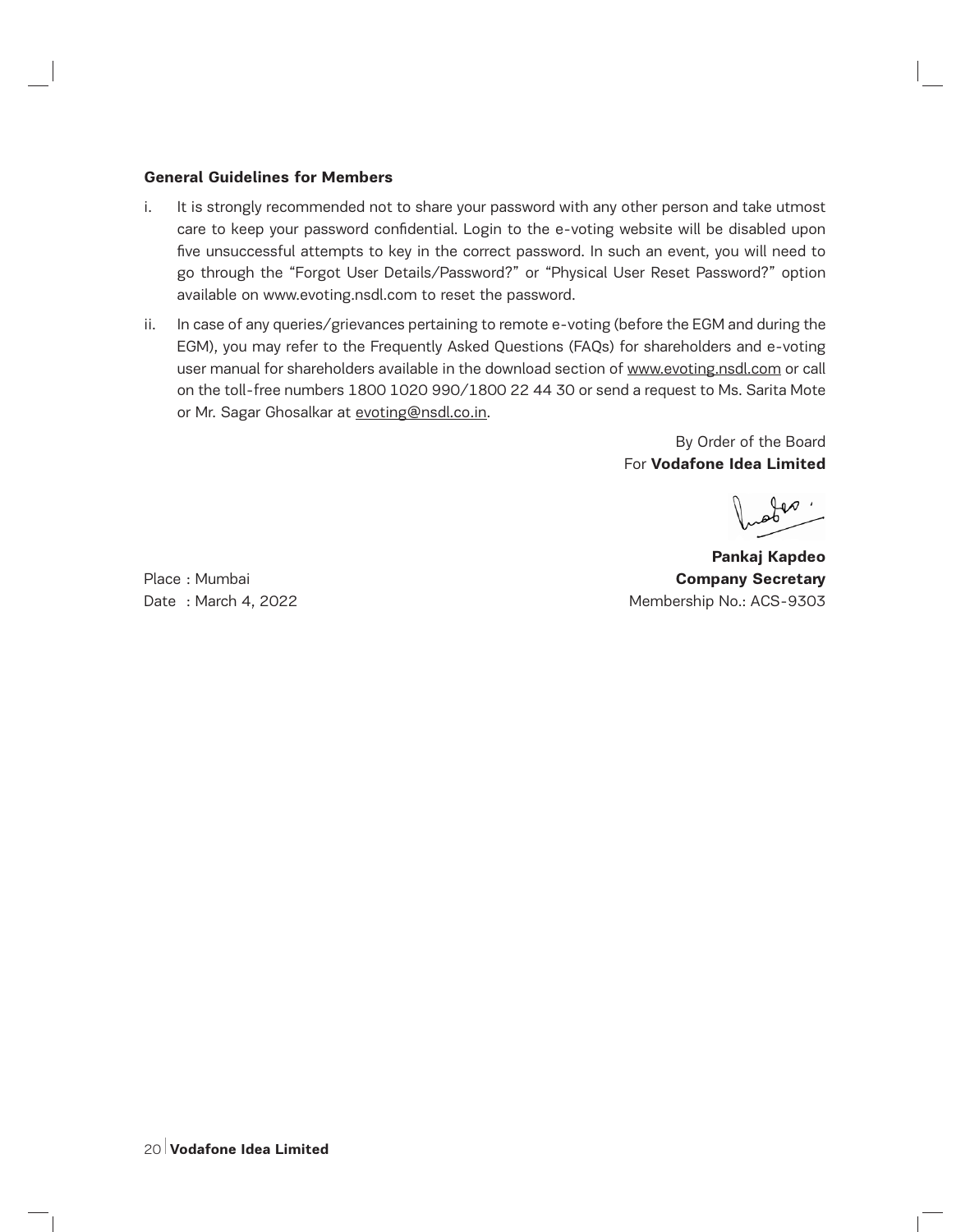# **ANNEXURE TO THE NOTICE**

## **EXPLANATORY STATEMENT PURSUANT TO SECTION 102 OF THE COMPANIES ACT, 2013**

Pursuant to Section 102 of the Companies Act, 2013 ("**the Act**"), the following Explanatory Statement sets out all material facts relating to the business mentioned under Item Nos. 1 to 8 of the accompanying Notice dated March 4, 2022.

### **Item No. 1**

Mr. Suresh Vaswani was appointed as an Independent Director of the Company with effect from February 8, 2019 upto February 7, 2022. Pursuant to the provisions of Section 149(10) of the Companies Act, 2013 ("**the Act**"), read with rules made thereunder and SEBI (Listing Obligations and Disclosure Requirements) Regulations, 2015, ("**Listing Regulations**") an Independent Director shall hold office for a term of upto five consecutive years on the Board of the Company and shall be eligible for re-appointment on passing of a Special Resolution by the Company and disclosure of such appointment in the Board Report. Also, Section 149(11) of the Act provides that an Independent Director may hold office for up to two (2) consecutive terms.

The Board of Directors vide its resolution dated December 14, 2021 on the recommendation of the Nomination and Remuneration Committee, approved the re-appointment of Mr. Suresh Vaswani as an Independent Director of the Company for a second term of three years with effect from February 8, 2022 upto February 7, 2025, based on his skills, experience, knowledge and report of his performance evaluation. His re-appointment is subject to the approval of the Shareholders at this Extraordinary General Meeting by way of a Special Resolution.

The Company has received a notice in writing from a Shareholder under Section 160 of the Act, proposing his candidature for the office of Independent Director of the Company.

In the opinion of the Board, Mr. Suresh Vaswani fulfills the conditions specified in the Act and rules made thereunder and Listing Regulations for his re-appointment as an Independent Director of the Company and is independent of the management. A copy of the letter for re-appointment of Mr. Suresh Vaswani as an Independent Director setting out the terms and conditions would be available for inspection in the manner specified in the Notice up to the date of the Extraordinary General Meeting.

Given his professional background and experience and contributions made by him during his tenure, the Board considers that his association would be of immense benefit to the Company as it has been beneficial in the past. Accordingly, the Board recommends the resolution in relation to the re-appointment of Mr. Suresh Vaswani as an Independent Director, for the approval by the Shareholders of the Company.

A brief profile of Mr. Suresh Vaswani, in terms of Regulation 36(3) of the Listing Regulations and the Secretarial Standard on General Meetings (SS-2) issued by the ICSI, has been provided as an Annexure to this Notice.

Except Mr. Suresh Vaswani, being the appointee and his relatives, none of the other Directors and Key Managerial Personnel of the Company and their relatives are concerned or interested in the resolution set out at Item No. 1.

The Board accordingly recommends the Special Resolution as set out in Item No. 1 of this Notice for your approval.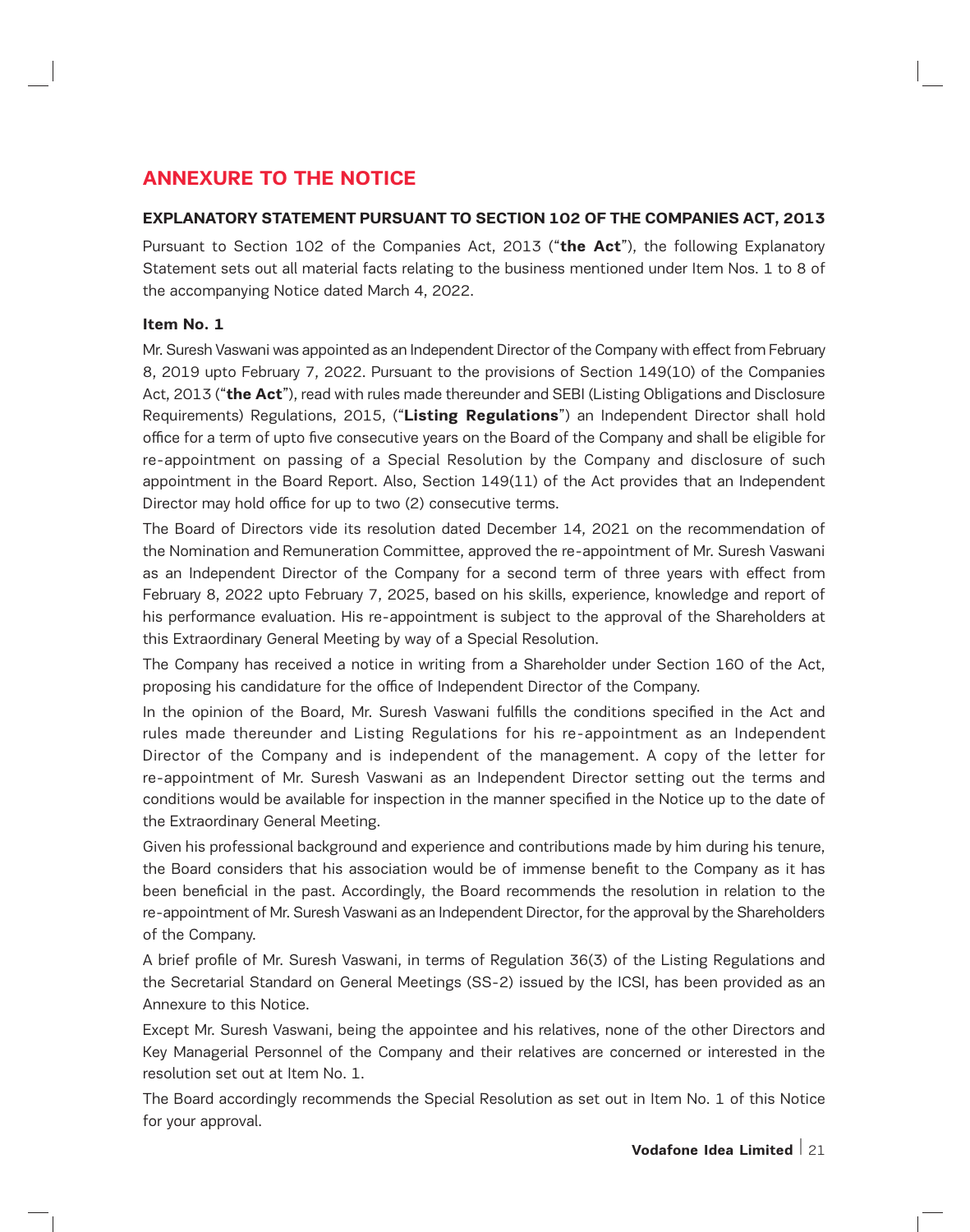## **Item No. 2**

Mr. Krishnan Ramachandran was appointed as an Independent Director of the Company with effect from December 27, 2018 upto December 26, 2021. Pursuant to the provisions of Section 149(10) of the Companies Act, 2013 ("**the Act**"), read with rules made thereunder and SEBI (Listing Obligations and Disclosure Requirements) Regulations, 2015, ("**Listing Regulations**") an Independent Director shall hold office for a term of upto five consecutive years on the Board of the Company and shall be eligible for re-appointment on passing of a Special Resolution by the Company and disclosure of such appointment in the Board Report. Also, Section 149(11) of the Act provides that an Independent Director may hold office for up to two (2) consecutive terms.

The Board of Directors vide its resolution dated December 14, 2021 on the recommendation of the Nomination and Remuneration Committee, approved the re-appointment of Mr. Krishnan Ramachandran as an Independent Director of the Company for a second term of three years with effect from December 27, 2021 upto December 26, 2024, based on his skills, experience, knowledge and report of his performance evaluation. His re-appointment is subject to the approval of the Shareholders at this Extraordinary General Meeting by way of a Special Resolution.

Further, Mr. Krishnan Ramachandran will attain the age of 75 years in June 2024. In terms of Regulation 17(1A) of the Listing Regulations, approval of the members by way of special resolution is required for continuation of directorship of non-executive directors who have attained the age of 75 years. Mr. Ramachandran can continue as a Director of the Company only after obtaining the approval of the shareholders of the Company by way of Special Resolution.

The Company has received a notice in writing from a Shareholder under Section 160 of the Act, proposing his candidature for the office of Independent Director of the Company.

In the opinion of the Board, Mr. Krishnan Ramachandran fulfills the conditions specified in the Act and rules made thereunder and Listing Regulations for his re-appointment as an Independent Director of the Company and is independent of the management. A copy of the letter for re-appointment of Mr. Krishnan Ramachandran as an Independent Director setting out the terms and conditions would be available for inspection in the manner specified in the Notice up to the date of the Extraordinary General Meeting.

Given his professional background, experience and contributions made by him during his tenure and above all being in good health and of sound and alert mind, the Board considers that his association would be of immense benefit to the Company as it has been beneficial in the past. Accordingly, the Board recommends the resolution in relation to the re-appointment of Mr. Krishnan Ramachandran as an Independent Director, for the approval by the Shareholders of the Company.

A brief profile of Mr. Krishnan Ramachandran, in terms of Regulation 36(3) of the Listing Regulations and the Secretarial Standard on General Meetings (SS-2) issued by the ICSI, has been provided as an Annexure to this Notice.

Except Mr. Krishnan Ramachandran, being the appointee and his relatives, none of the other Directors and Key Managerial Personnel of the Company and their relatives are concerned or interested in the resolution set out at Item No. 2.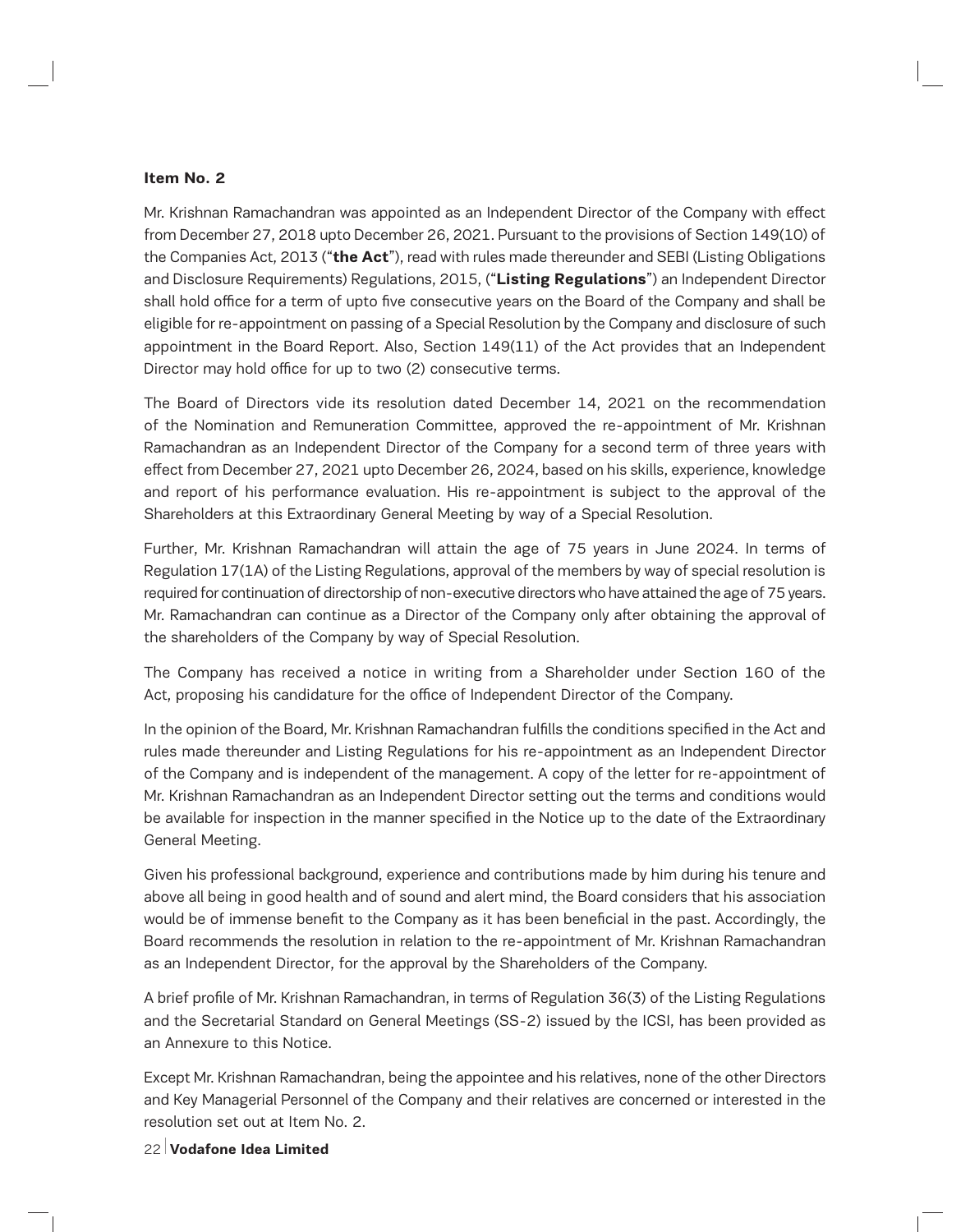The Board accordingly recommends the Special Resolution as set out in Item No. 2 of this Notice for your approval.

## **Item No. 3**

As recommended by the Nomination and Remuneration Committee, the Board of Directors has at its meeting held on March 03, 2022, appointed Mr. Krishna Kishore Maheshwari as Additional Director (Non-Executive and Non-Independent) of the Company w.e.f. March 03, 2022, liable to retire by rotation, subject to the approval of the Members.

Mr. Krishna Kishore Maheshwari has been nominated by Aditya Birla Group as its nominee on the Board of the Company pursuant to the Shareholders Agreement dated March 20, 2017 (as amended), executed, inter-alia, amongst the members of the Aditya Birla Group, certain members of the Vodafone Group and the Company.

As an Additional Director, Mr. Krishna Kishore Maheshwari holds office upto the date of the ensuing Annual General Meeting and is eligible to be appointed as a Director of the Company. In terms of the Securities and Exchange Board of India (Listing Obligations and Disclosure Requirements) Regulations, 2015 ("**Listing Regulations**"), effective January 01, 2022, a listed entity shall ensure that approval of shareholders for appointment of a person on the Board of Directors is taken at the next general meeting or within a time period of three months from the date of appointment, whichever is earlier.

The Company has received a notice from a Member under Section 160 of the Act proposing his candidature for the office of Director of the Company. Mr. Maheshwari has consented to act as Director of the Company along with a declaration to the effect that he is not disqualified from being appointed as a Director in terms of Section 164 of the Act, and has not been debarred or disqualified from being appointed or continuing as a Director of the Company by the Securities and Exchange Board of India, Ministry of Corporate Affairs or any such other Statutory Authority. Further, Mr. Maheshwari is not related to any other Director or Key Managerial Personnel of the Company.

Considering his leadership skills, expertise in strategy and finance, the Board recommends the resolution, pertaining to the appointment of Mr. Krishna Kishore Maheshwari as Non-Executive Director, for approval by the Members of the Company by way of an Ordinary Resolution.

A brief profile of Mr. Krishna Kishore Maheshwari, in terms of Regulation 36(3) of the Listing Regulations and the Secretarial Standard on General Meetings (SS-2) issued by the ICSI, has been provided as an Annexure to this Notice.

Except Mr. Krishna Kishore Maheshwari, being the appointee and his relatives, none of the other Directors and Key Managerial Personnel of the Company and their relatives are concerned or interested in the resolution set out at Item No. 3.

The Board accordingly recommends the Ordinary Resolution as set out in Item No. 3 of this Notice for your approval.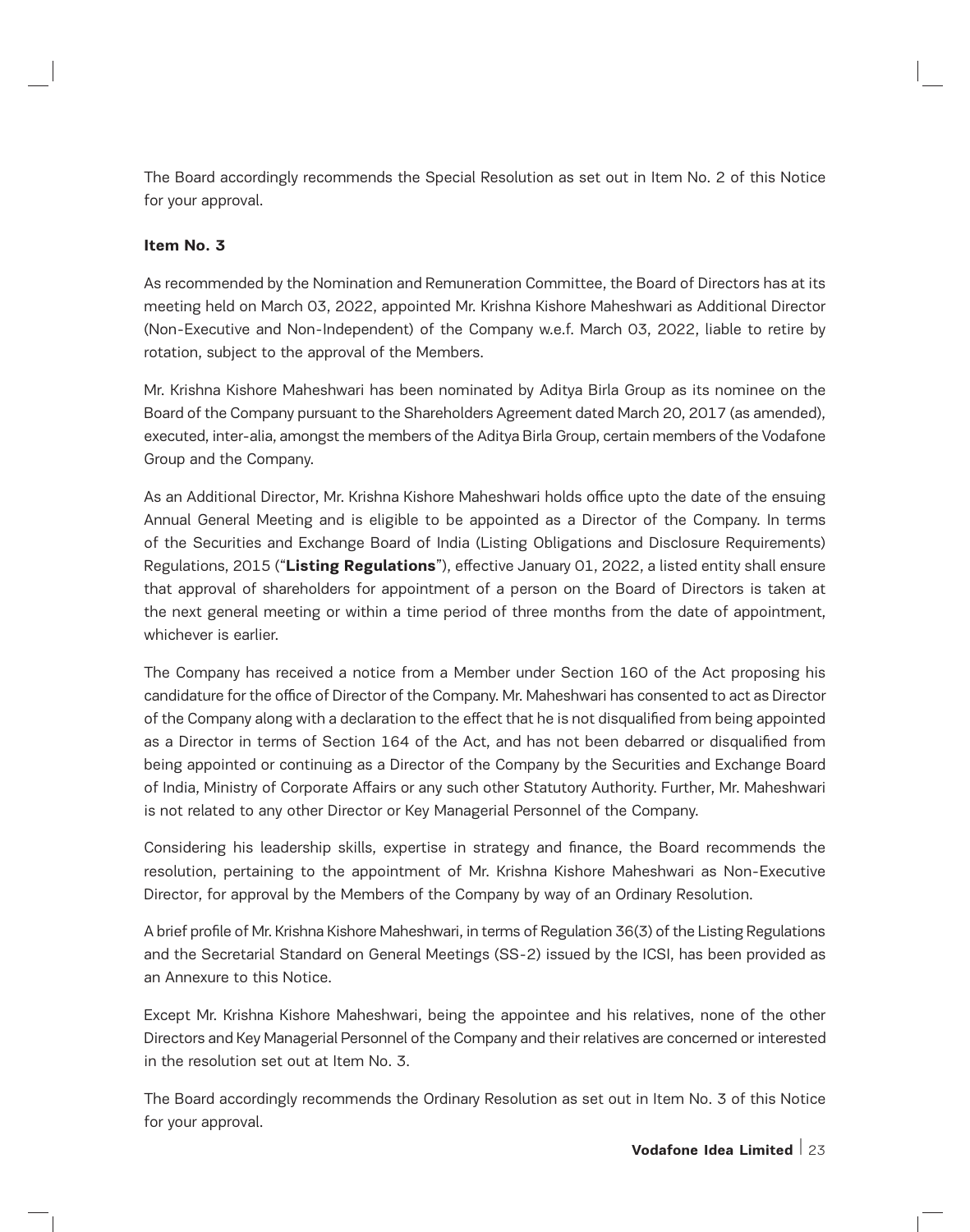#### **Item No. 4**

The members are informed that, a Shareholders' Agreement was executed on March 20, 2017, inter-alia, among certain Vodafone Group Companies, Aditya Birla Group Companies (together the "**Promoter Shareholders"**) and the Company, and was amended on August 30, 2018 and amended and restated on May 03, 2019 (the "**Shareholders Agreement"**). The Shareholders' Agreement gave the Promoter Shareholders, in their capacity as shareholders of the Company, certain rights with regard to the appointment of directors on the board of directors of the Company, veto rights in respect of specified reserved matters, the right to appoint and dismiss key employees etc. Such rights are available so long as the shareholding of a Promoter Group meets the Qualifying Threshold as stipulated in the Shareholders' Agreement and the same are also enshrined in the Articles of Association. The Qualifying Threshold so stipulated in the Articles of Association is presently 21% of the Company's share capital. The members are informed that pursuant to the decision of the Board to convert certain outstanding interest amounts due to Department of Telecommunications ("**DoT**") into equity by issuing shares to the Government of India in accordance with the letter dated October 14, 2021 issued by DoT, the aggregate shareholding of the promoters is likely to fall. Accordingly, certain amendments were made to the Shareholders' Agreement on January 11, 2022, inter-alia, modifying the definition of Qualifying Threshold from existing 21% to 13% as also consequence of the breach of Qualifying Threshold.

| Accordingly, the amendments to the Articles of Association have been proposed by the Board    |  |  |  |  |  |  |  |
|-----------------------------------------------------------------------------------------------|--|--|--|--|--|--|--|
| of Directors. The detailed clause-wise amendments to the Articles of Association are provided |  |  |  |  |  |  |  |
| hereunder:                                                                                    |  |  |  |  |  |  |  |

|                      | Article No. Existing text of the Article                                                                                                                                                                                                                                                                                                                                                                                                | <b>Proposed text of the Article</b>                                                                                                                                                                                                                                                                                                                                                                                                                               |
|----------------------|-----------------------------------------------------------------------------------------------------------------------------------------------------------------------------------------------------------------------------------------------------------------------------------------------------------------------------------------------------------------------------------------------------------------------------------------|-------------------------------------------------------------------------------------------------------------------------------------------------------------------------------------------------------------------------------------------------------------------------------------------------------------------------------------------------------------------------------------------------------------------------------------------------------------------|
| Part II              |                                                                                                                                                                                                                                                                                                                                                                                                                                         |                                                                                                                                                                                                                                                                                                                                                                                                                                                                   |
| 2.1<br>(Definitions) | "Qualifying Threshold" means:<br>(a) 26% of the Share Capital until:<br>(i) 31 March 2020, (ii) the date<br>of any Transfer of Equity Shares<br>by a Vodafone Group Shareholder<br>pursuant to Article 13.2.2A and<br>(iii) the date of enforcement of<br>any Permitted Security as a result<br>of the occurrence of a Trigger<br>Event or an Enforcement Event,<br>whichever of the foregoing is the<br>earliest in time to occur; and | "Qualifying Threshold" means 13% of<br>the Share Capital, provided that, solely for<br>purposes of calculation of the percentage of<br>the Qualifying Threshold and determination of<br>whether any Shareholding meets the Qualifying<br>Threshold, any outstanding employee stock<br>options granted by the Company after the<br>Effective Date shall not be taken into account<br>and the effect of such options on the Share<br>Capital shall be disregarded;" |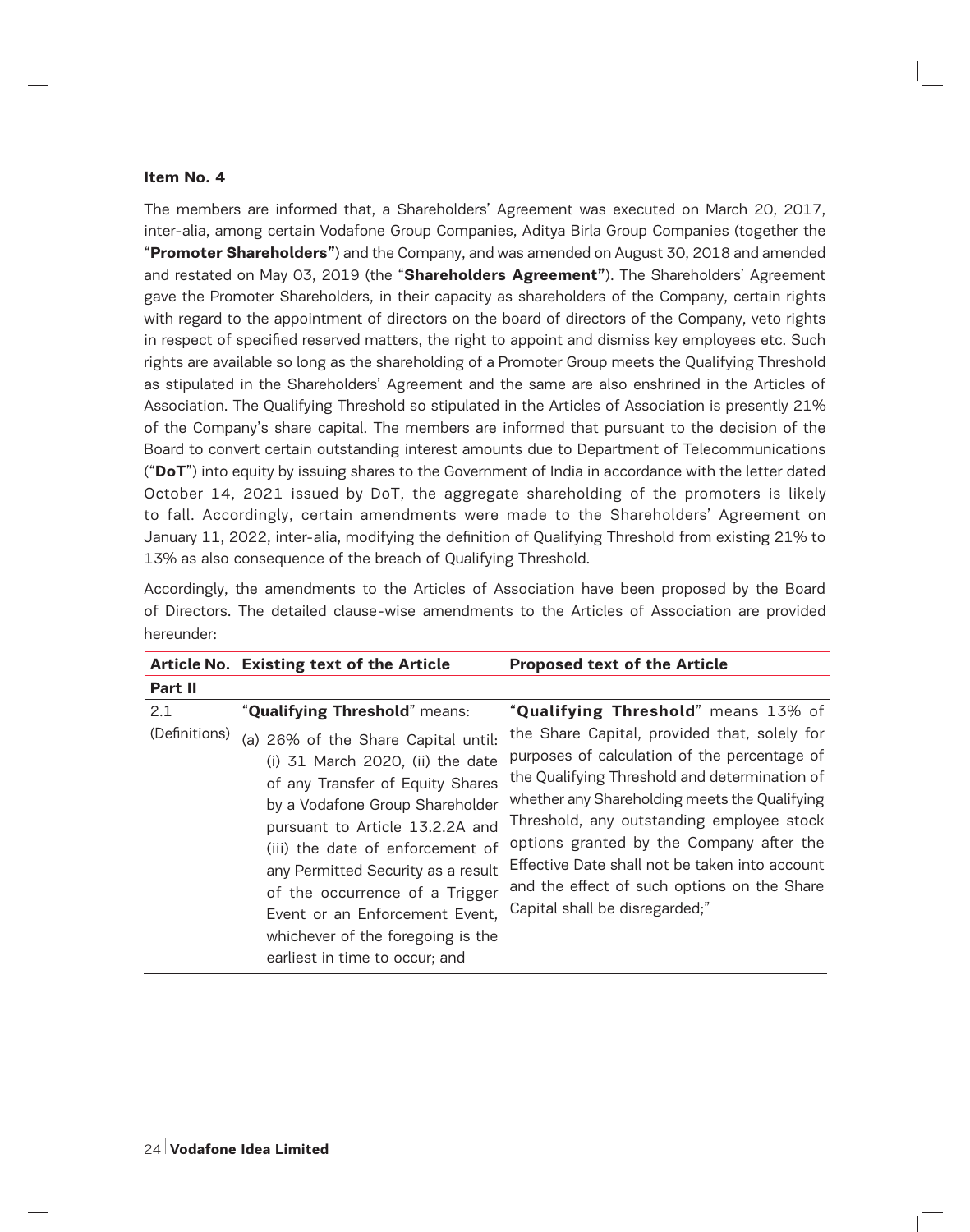| Article No. | <b>Existing text of the Article</b>                                                                                                                                                                                                                                                                                                                                                                                                                          | <b>Proposed text of the Article</b>                                                                                                                                                                                                                                                                                                                                                                                                                                                                                                                                                                                                                                                                                                                                                                                                                                                                                                                                                                                                                                                                                               |
|-------------|--------------------------------------------------------------------------------------------------------------------------------------------------------------------------------------------------------------------------------------------------------------------------------------------------------------------------------------------------------------------------------------------------------------------------------------------------------------|-----------------------------------------------------------------------------------------------------------------------------------------------------------------------------------------------------------------------------------------------------------------------------------------------------------------------------------------------------------------------------------------------------------------------------------------------------------------------------------------------------------------------------------------------------------------------------------------------------------------------------------------------------------------------------------------------------------------------------------------------------------------------------------------------------------------------------------------------------------------------------------------------------------------------------------------------------------------------------------------------------------------------------------------------------------------------------------------------------------------------------------|
|             | (b) 21% of the Share Capital at<br>any time thereafter; provided<br>that, solely for purposes of<br>calculation of the percentages<br>specified above and determination<br>of whether any Shareholding<br>meets the Qualifying Threshold,<br>any outstanding employee stock<br>options granted by the Company<br>after the Effective Date shall not<br>be taken into account and the<br>effect of such options on the Share<br>Capital shall be disregarded; |                                                                                                                                                                                                                                                                                                                                                                                                                                                                                                                                                                                                                                                                                                                                                                                                                                                                                                                                                                                                                                                                                                                                   |
| 17.3        | contained in the Articles of Association: the Articles of Association:<br>Matters) shall cease and the following<br>shall apply:<br>(a) the obligations of such Promoter<br>Group under the Articles of<br>Association shall cease only if<br>such Promoter Group no longer<br>holds any Equity Shares; and<br>(b) if the Shareholding of the ICL<br>Group Shareholders has fallen<br>below the Qualifying Threshold,<br>Article 12.2 shall cease to apply.  | 17.3 Notwithstanding anything 17.3 Notwithstanding anything contained in<br>17.3.1 Subject to Article 17.3.2, if the 17.3.1 If the Shareholding of a Promoter<br>Shareholding of a Promoter Group falls Group falls below the Qualifying Threshold,<br>below the Qualifying Threshold, the the Parties to the Shareholders' Agreement<br>rights of such Promoter Group under shall engage in discussions in good faith to<br>Articles 5 (Board of Directors of the determine the consequences of such breach<br>Company), 6 (Shareholders Meetings), of the Qualifying Threshold, provided, however<br>7 (Key Employees) and 10 (Reserved that, if no agreement is reached among such<br>Parties or the breach has not been cured within<br>a period of 90 days from the date on which the<br>Qualifying Threshold of a Promoter Group is<br>breached, the rights of such Promoter Group<br>(the "Non-Qualifying Promoter Group") under<br>Articles 5 (Board of Directors of the Company),<br>6 (Shareholders Meetings), 7 (Key Employees)<br>and 10 (Reserved Matters) shall irrevocably<br>cease and the following shall apply: |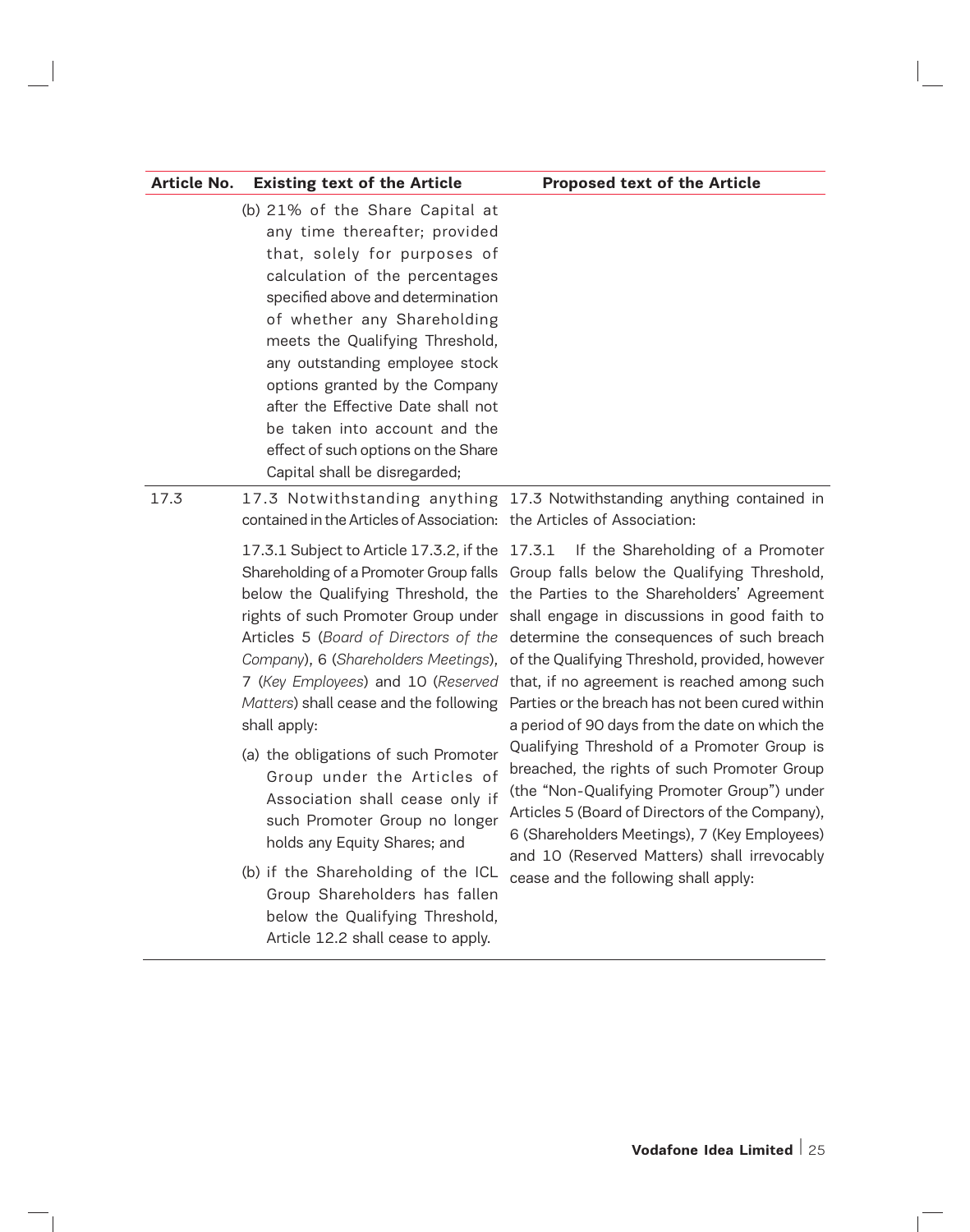#### **Article No. Existing text of the Article Proposed text of the Article**

Shareholders under the Articles of Association fall away pursuant to Article 17.3.1 as a result of nonparticipation or partial participation in a Rights Recapitalisation under Article 4, such rights shall be restored if the ICL Group Shareholders increase their Shareholding to at least the Qualifying Threshold in accordance with Article 4.7 (*Rights Recapitalisation Call Option prior to the Equal Shareholding Date*) within the time period specified therein(the "**Rights Cure Period**"), in which case:

- (a) the ICL Group Shareholders shall not be entitled to any rights under Article 5 (*Board of Directors of the Company*), 6 (*Shareholders Meetings*), 7 (*Key Employees*) or 10 (*Reserved Matters*) during the Rights Cure Period;
- Cure Period, the obligations of the ICL Group Shareholders under the Articles of Association shall cease only if no ICL Group Shareholder holds any Equity Shares; and
- (c) Article 12.2 shall not be applicable during the Rights Cure Period and, if the Shareholding of the ICL Group Shareholders is not increased to the Qualifying Threshold within the Rights Cure Period, Article 12.2 shall cease to apply thereafter.

# 17.3.2 If the rights of the ICL Group (a) the other Promoter Group (the "Qualifying Promoter Group") shall be entitled, by notice to the other Parties, to elect (in its sole discretion) to terminate the Shareholders' Agreement and this Part II of the Articles of Association, with immediate effect; and

(b) notwithstanding anything contained in the Articles of Association, including Article 3.2: (i) the Non- Qualifying Promoter Group shall be entitled to take necessary actions to declassify the persons / entities belonging to such Non-Qualifying Promoter Group, as promoter / promoter group of the Company under the applicable laws and regulations; and (ii) the Qualifying Promoter Group shall not have any obligation to facilitate any action described in (i) above in any manner whatsoever.

(b) before, during and after the Rights this Part II of the Articles of Association, shall 17.3.2 Upon exercise by the Qualifying Promoter Group of its right under Article 17.3.1(a), the Shareholders' Agreement and terminate and fall away with immediate effect.

> 17.3.3 If the Qualifying Promoter Group does not exercise its right to terminate the Shareholders' Agreement and this Part II of the Articles of Association, under Article 17.3.1(a):

- (a) the obligations of the Non-Qualifying Promoter Group under the Shareholders Agreement shall cease only if such Promoter Group no longer holds any Equity Shares; and
- (b) if the Shareholding of the ICL Group Shareholders has fallen below the Qualifying Threshold, Article 12.2 shall cease to apply."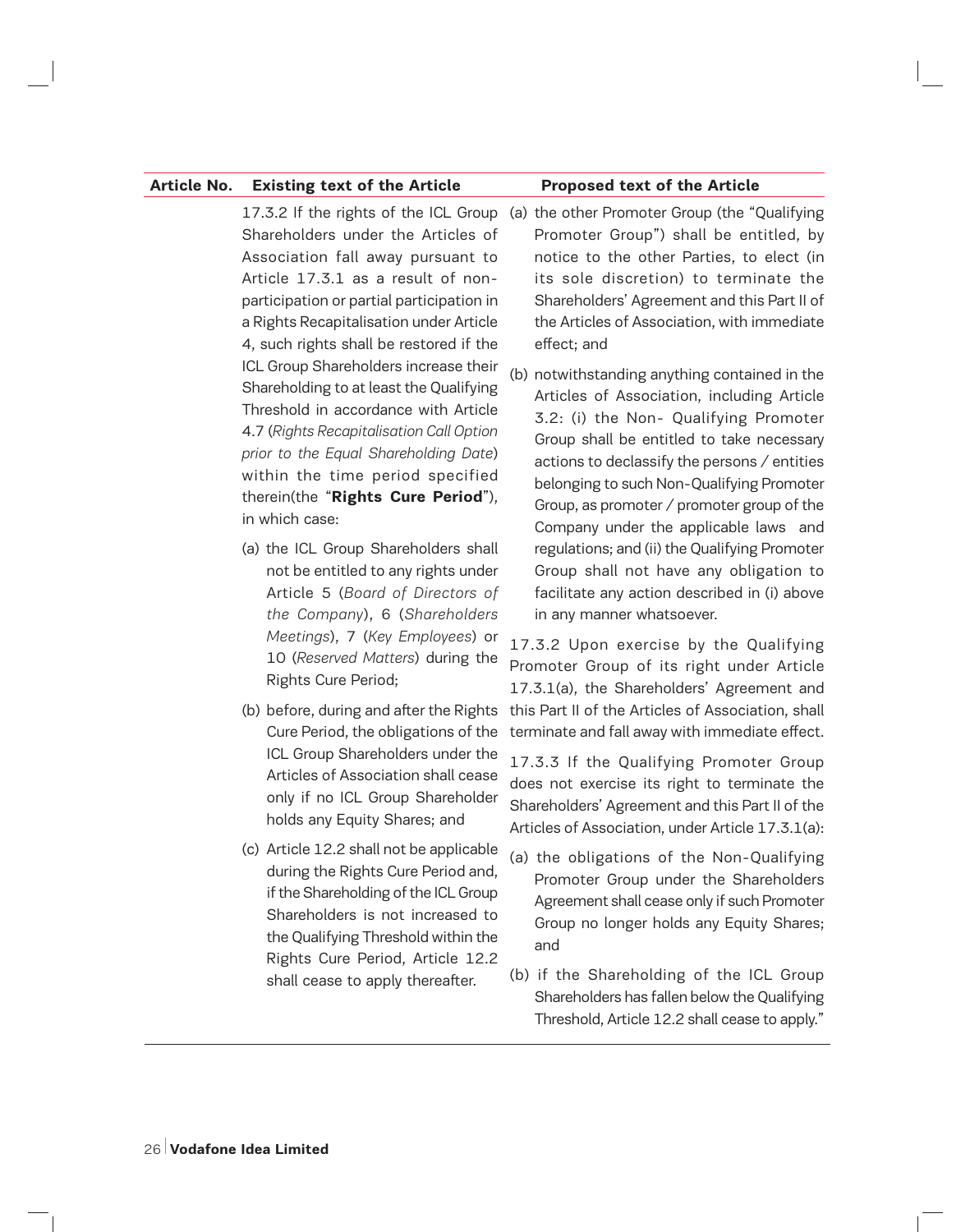| Article No. | <b>Existing text of the Article</b> | <b>Proposed text of the Article</b>                                                                                                                                                                                                                                                                                                                                                                                                                                                                                                                                                           |
|-------------|-------------------------------------|-----------------------------------------------------------------------------------------------------------------------------------------------------------------------------------------------------------------------------------------------------------------------------------------------------------------------------------------------------------------------------------------------------------------------------------------------------------------------------------------------------------------------------------------------------------------------------------------------|
| 17.4        | Previously Article 17.3.2 above     | "17.4 If the rights of the ICL Group Shareholders<br>under the Articles of Association fall away<br>pursuant to Article 17.3.1 as a result of non-<br>participation or partial participation in a Rights<br>Recapitalisation under Article 4, such rights<br>shall be restored if the ICL Group Shareholders<br>increase their Shareholding to at least the<br>Qualifying Threshold in accordance with Article<br>4.7 (Rights Recapitalisation Call Option prior to<br>the Equal Shareholding Date) within the time<br>period specified therein (the "Rights Cure<br>Period"), in which case: |
|             |                                     | (a) the ICL Group Shareholders shall not<br>be entitled to any rights under Article 5<br>(Board of Directors of the Company), 6<br>(Shareholders Meetings), 7 (Key Employees)<br>or 10 (Reserved Matters) during the Rights<br>Cure Period;                                                                                                                                                                                                                                                                                                                                                   |
|             |                                     | (b) before, during and after the Rights Cure<br>Period, the obligations of the ICL Group<br>Shareholders under the Shareholders<br>Agreement shall cease only if no ICL Group<br>Shareholder holds any Equity Shares; and                                                                                                                                                                                                                                                                                                                                                                     |
|             |                                     | (c) Article 12.2 shall not be applicable<br>during the Rights Cure Period and, if the<br>Shareholding of the ICL Group Shareholders<br>is not increased to the Qualifying Threshold<br>within the Rights Cure Period, Article 12.2<br>shall cease to apply thereafter."                                                                                                                                                                                                                                                                                                                       |

A copy of the Memorandum of Association and Articles of Association of the Company together with the proposed alteration is available for inspection by the members of the Company without any fee from the date of circulation of this Notice up to the date of the Meeting. Members seeking to inspect such documents can send an e-mail at shs@vodafoneidea.com

None of the Directors and Key Managerial Personnel or their relatives are, in any way, concerned or interested, financially or otherwise, in the said resolution, except Mr. Diego Massidda, Mr. Ravinder Takkar and Mr. Sunil Sood, Directors of the Company who are nominees of Vodafone Group on the Board of the Company and Mr. Himanshu Kapania, Mr. K.K. Maheshwari and Mr. Sushil Agarwal, Directors of the Company who are nominees of Aditya Birla Group on the Board of the Company and may be considered as deemed to be concerned or interested in the said resolution due to their Directorship on the Board of the Company.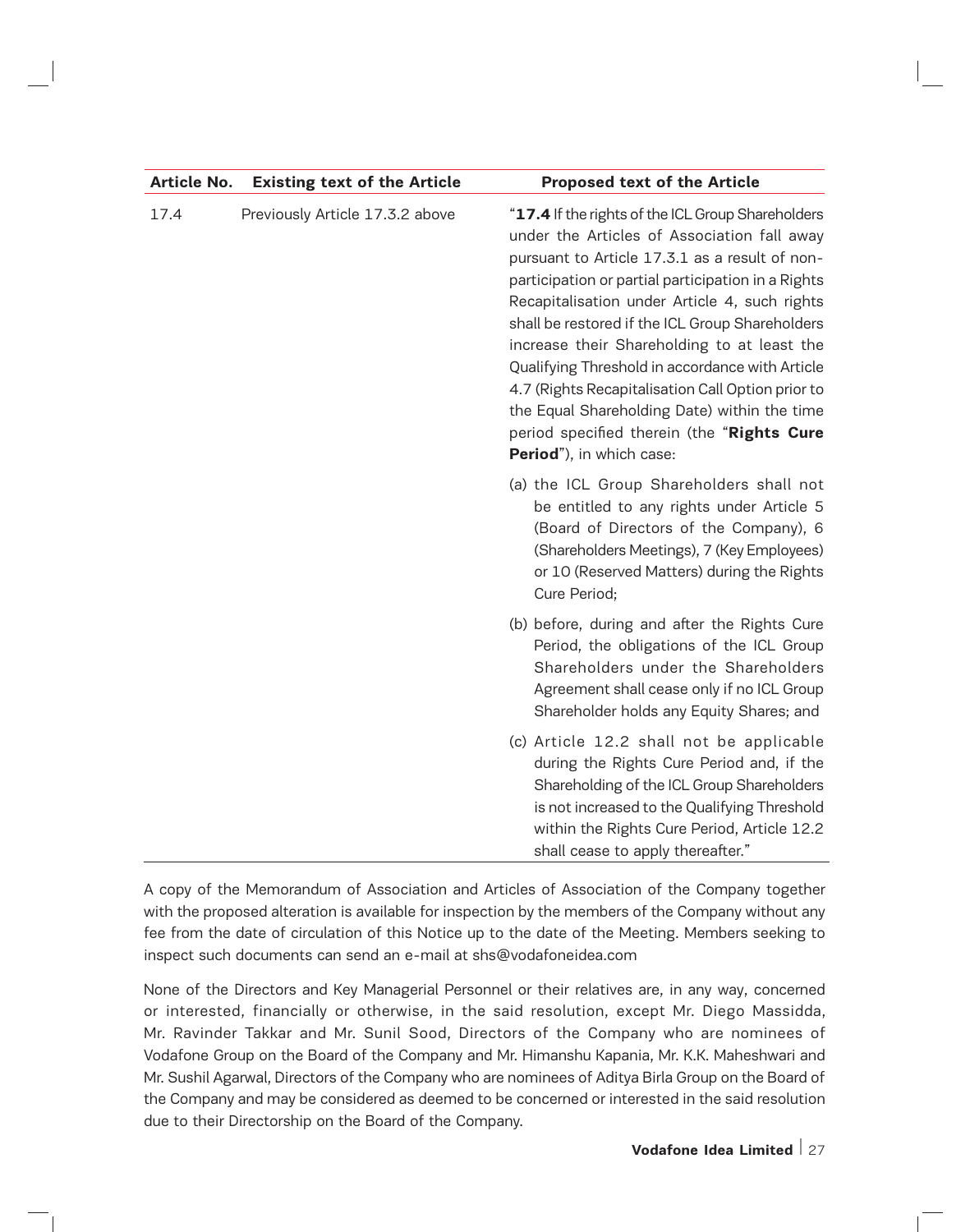The Board accordingly recommends the Special Resolution as set out in Item No. 4 of this Notice for your approval.

## **Item No. 5**

The Board of Directors of the Company in their meeting held on March 3, 2022, approved raising funds of up to  $\bar{\tau}$  4,500 Crore by way of issuance of equity shares of the Company of  $\bar{\tau}$  10/each ("**Equity Shares**") to the following promoters / members of the promoter group (together "**the Proposed Allottees**"), by way of a preferential issue through private placement offer, who have agreed to subscribe to the proposed preferential issue and have confirmed their eligibility in terms of Regulation 159 of Securities and Exchange Board of India (Issue of Capital and Disclosure Requirements) Regulations, 2018 (the "**ICDR Regulations**").

| Sr.<br>No. | Name of the Proposed Allottee(s) | Category       | <b>Number of Equity Shares</b>                   |
|------------|----------------------------------|----------------|--------------------------------------------------|
|            | Euro Pacific Securities Ltd.     | Promoter       | Upto 2,53,75,93,984 Equity                       |
| 2.         | Prime Metals Ltd.                | Promoter       | Shares of ₹10/- each                             |
| 3.         | Oriana Investments Pte. Ltd.     | Promoter Group | Upto 84,58,64,661 Equity<br>Shares of ₹10/- each |

In accordance with Sections  $23(1)(b)$ , 42 and  $62(1)(c)$  and other applicable provisions, if any, of the Companies Act, 2013 (the "**Act**") and the rules made thereunder and in accordance with the ICDR Regulations and the Securities and Exchange Board of India (Listing Obligations and Disclosure Requirements) Regulations, 2015 (the "**Listing Regulations**"), as amended from time to time, approval of the Members of the Company by way of special resolution is required to issue securities by way of private placement on a preferential basis.

Accordingly, in terms of the Act and the ICDR Regulations, consent of the members is being sought for the issue and allotment of up to 3,38,34,58,645 Equity Shares of face value of  $\bar{\tau}$  10/- each for cash at a price of  $\bar{\tau}$  13.30 each (including a premium of  $\bar{\tau}$  3.30) per equity share aggregating upto to  $\bar{\tau}$  4,500 Crore on a preferential basis to the Proposed Allottees.

The salient features of the preferential issue, including disclosures required to be made in accordance with Chapter V of the ICDR Regulations and the Act, are set out below:

#### **(i) Objects of the Issue**

The Company proposes to utilise the proceeds raised from the proposed preferential issue as follows:

- Subscription monies received from Euro Pacific Securities Ltd. and Prime Metals Ltd. would be used for making payments due to Indus Towers Limited ("**Indus**") under the terms of the master service agreements executed between the Company and Indus for the provision of passive infrastructure services.
- 28 **Vodafone Idea Limited**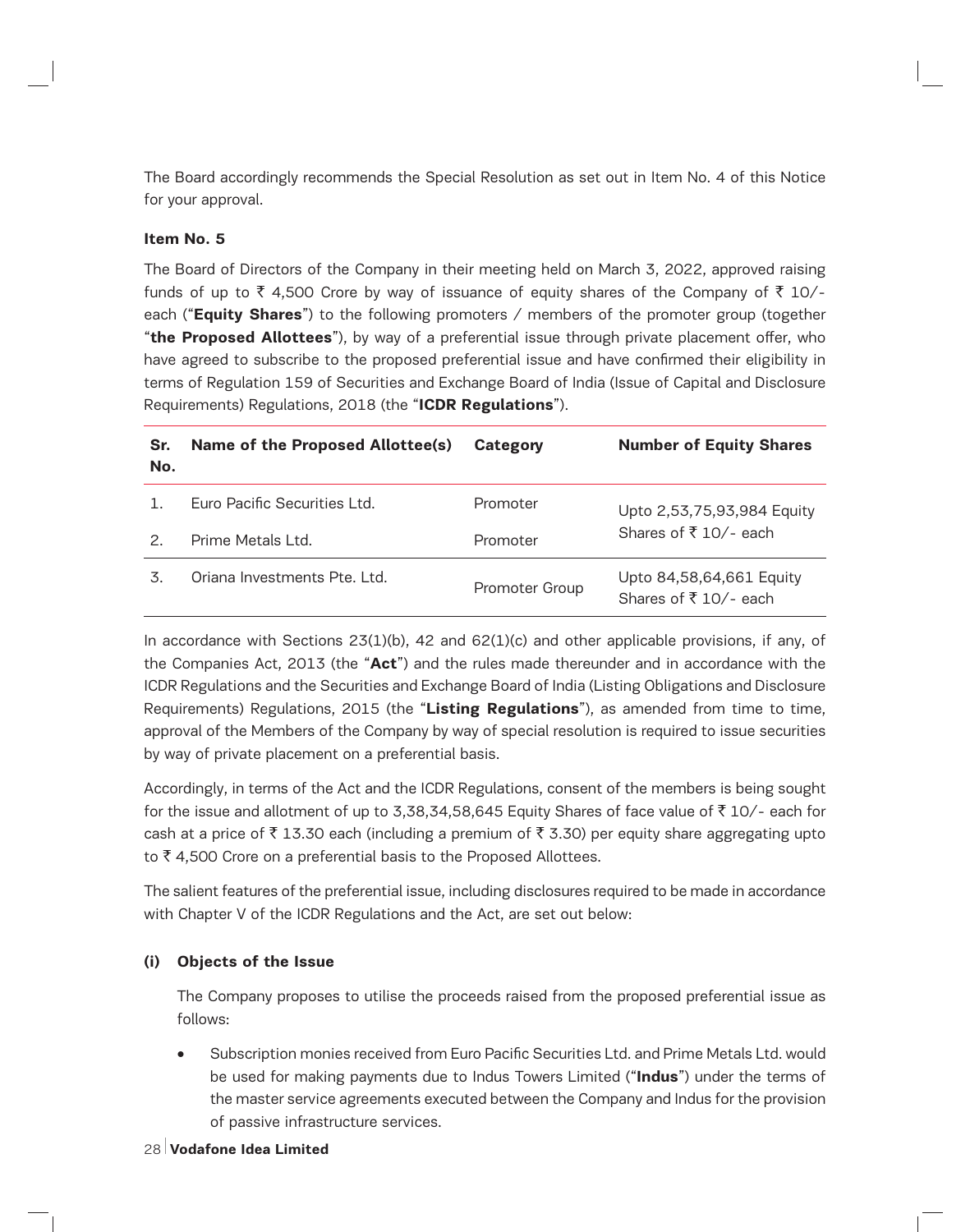• Subscription money received from Oriana Investments Pte. Ltd. will be used towards general corporate purposes.

#### **(ii) Relevant Date**

The "Relevant Date" as per ICDR Regulations for the determination of the minimum price for Equity Shares to be issued is fixed as Thursday, February 24, 2022 i.e. 30 (Thirty) days prior to the date of this Extraordinary General Meeting.

# **(iii) Basis or justification for the price (including the premium, if any) has been arrived at**

Regulation 164 of the ICDR Regulations prescribes the minimum price at which a preferential issue may be made. In accordance with Regulation 164, the minimum price of the shares shall be the higher of:

- (a) the 90 trading days' volume weighted average price of the related equity shares quoted on the recognised stock exchange preceding the relevant date; and
- (b) the 10 trading days' volume weighted average prices of the related equity shares quoted on a recognised stock exchange preceding the relevant date.

The Equity Shares of the Company are listed on the BSE Limited and the National Stock Exchange of India Limited and are frequently traded in accordance with the ICDR Regulations. For the purposes of computation of price per equity share, the National Stock Exchange of India Limited is the stock exchange that has higher trading volume for the said period and, accordingly, has been considered. As per the provisions of Regulation 164 of the ICDR Regulations, the Equity Shares will be issued at a price of  $\bar{\tau}$  13.30 (including premium of  $\bar{\tau}$  3.30) per Equity Shares, which is not less than the minimum price computed in accordance with Regulation 164 of the ICDR Regulations.

# **(iv) The number of persons to whom allotment on preferential basis have already been made during the year, in terms of number of securities as well as the price**

The Company has not made any preferential allotment during the current financial year 2021-22.

### **(v) Maximum number of securities to be issued**

The resolution set out in the accompanying notice authorises the Board to issue upto 3,38,34,58,645 Equity Shares of face value of ` 10/- each ("**Equity Shares**") for cash at a price of  $\bar{\tau}$  13.30 (including a premium of  $\bar{\tau}$  3.30) per equity share aggregating upto ₹ 4,500 Crore.

**(vi) Intent of the promoters, directors or key managerial personnel of the Company to subscribe to the offer**

Each of the Proposed Allottees form a part of the promoter  $\prime$  promoter group of the Company.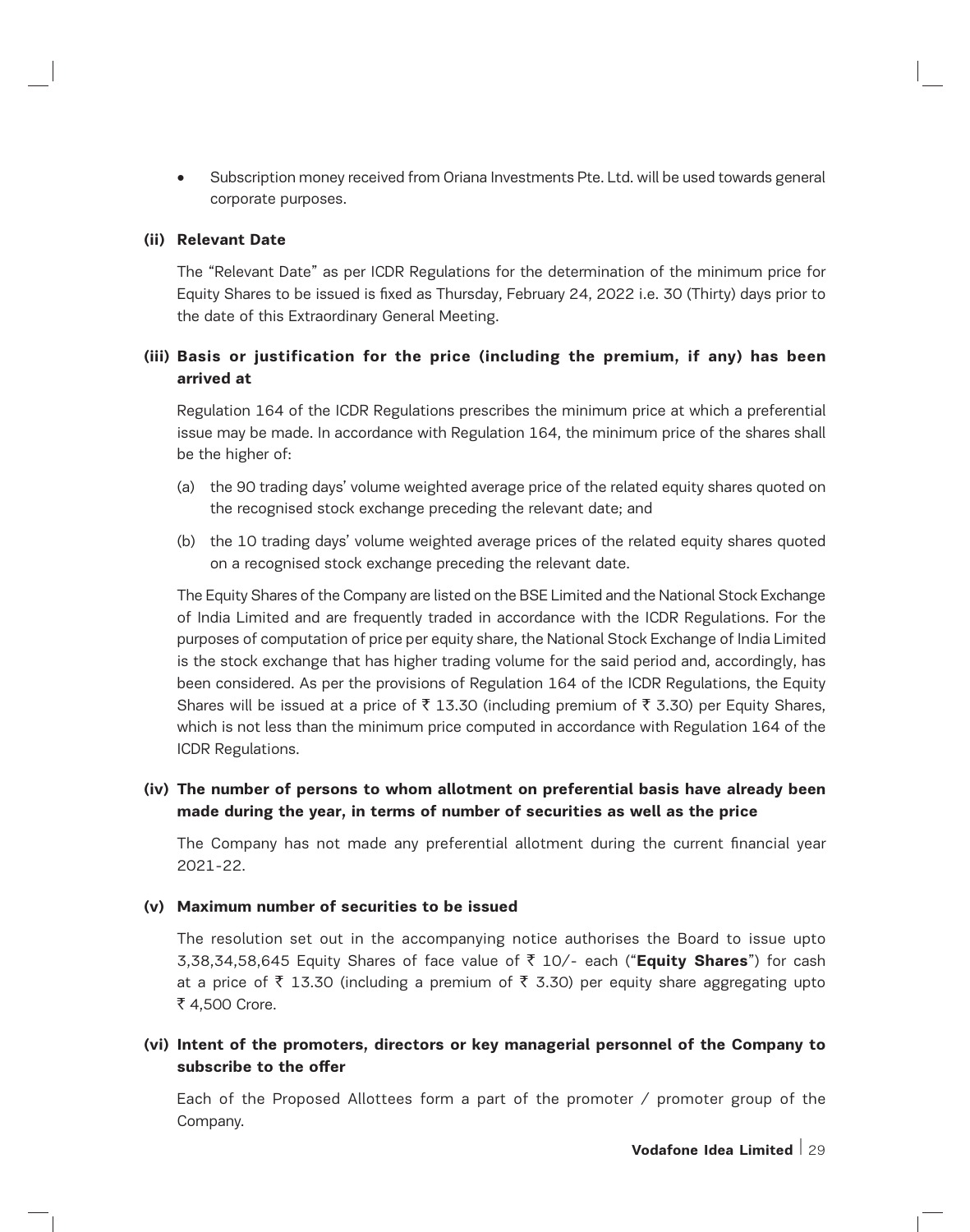| SI.            | <b>Category</b>                | <b>Pre-Preferential Issue</b> |       |                        | <b>Post-Preferential Issue</b> |  |  |
|----------------|--------------------------------|-------------------------------|-------|------------------------|--------------------------------|--|--|
| No.            |                                | <b>Shareholding</b>           |       | <b>Shareholding</b>    |                                |  |  |
|                |                                | (as on 31 December 2021)      |       | (Proposed)             |                                |  |  |
|                |                                | <b>Number of</b>              | $\%$  | <b>Number of</b>       | $\%$                           |  |  |
|                |                                | equity shares                 |       | equity shares          |                                |  |  |
| (A)            | <b>Promoters' Shareholding</b> |                               |       |                        |                                |  |  |
|                | Aditya Birla Group             | 7,94,83,41,627                | 27.66 | 8,79,42,06,288         | 27.38                          |  |  |
|                | Vodafone Group                 | 12,75,55,76,455               | 44.39 | 15,29,31,70,439        | 47.61                          |  |  |
|                | <b>Total Promoters'</b>        | 20,70,39,18,082               | 72.05 | 24,08,73,76,727        | 74.99                          |  |  |
|                | <b>Shareholding (A)</b>        |                               |       |                        |                                |  |  |
| (B)            | <b>Public Shareholding</b>     |                               |       |                        |                                |  |  |
| $\mathbf{1}$   | <b>Institutions</b>            |                               |       |                        |                                |  |  |
| (a)            | Mutual Funds / AIF             | 29,87,91,502                  | 1.04  | 29,87,91,502           | 0.93                           |  |  |
| (b)            | Insurance Companies            | 9,26,77,689                   | 0.32  | 9,26,77,689            | 0.29                           |  |  |
| (c)            | Financial Institutions/        | 28,47,384                     | 0.01  | 28,47,384              | 0.01                           |  |  |
|                | <b>Banks</b>                   |                               |       |                        |                                |  |  |
| (d)            | Foreign Portfolio Investors    | 1,20,55,10,598                | 4.20  | 1,20,55,10,598         | 3.75                           |  |  |
|                | Sub-Total (B)(1)               | 1,59,98,27,173                | 5.57  | 1,59,98,27,173         | 4.98                           |  |  |
| $\overline{2}$ | <b>Non-Institutions</b>        |                               |       |                        |                                |  |  |
| (a)            | <b>Bodies Corporate</b>        | 70,63,47,311                  | 2.46  | 70,63,47,311           | 2.20                           |  |  |
| (b)            | Public                         | 5,15,16,45,688                | 17.93 | 5,15,16,45,688         | 16.04                          |  |  |
| (c)            | Non Resident Indians           | 16,58,40,117                  | 0.58  | 16,58,40,117           | 0.52                           |  |  |
| (d)            | <b>Clearing Members</b>        | 40,50,11,813                  | 1.40  | 40,50,11,813           | 1.26                           |  |  |
| (e)            | Others                         | 27,99,056                     | 0.01  | 27,99,056              | 0.01                           |  |  |
|                | Sub-Total (B)(2)               | 6,43,16,43,985                | 22.38 | 6,43,16,43,985         | 20.02                          |  |  |
|                | <b>Total Public</b>            | 8,03,14,71,158                | 27.95 | 8,03,14,71,158         | 25.01                          |  |  |
|                | <b>Shareholding</b>            |                               |       |                        |                                |  |  |
|                | $(B)=(B)(1)+(B)(2)$            |                               |       |                        |                                |  |  |
|                | TOTAL $(A)+(B)$                | 28,73,53,89,240               |       | 100.00 32,11,88,47,885 | 100.00                         |  |  |

**(vii) Shareholding pattern of the Company before and after the preferential issue**

# **(viii) Intent of the promoters, directors or key managerial personnel of the Company to subscribe to the offer**

Each of the Proposed Allottee(s) forms part of the promoter  $\prime$  promoter group of the Company.

#### **(ix) Time frame within which the preferential issue shall be completed**

In accordance with Regulation 170 of the ICDR Regulations, the allotment of the Equity Shares shall be completed within a period of 15 days from the date of passing of the resolution by the shareholders, provided that where the allotment is pending on account of pendency of any approval(s) or permission(s) from any regulatory authority / body, the allotment shall be completed by the Company within a period of 15 days from the date of such approval(s) or permission(s).

30 **Vodafone Idea Limited**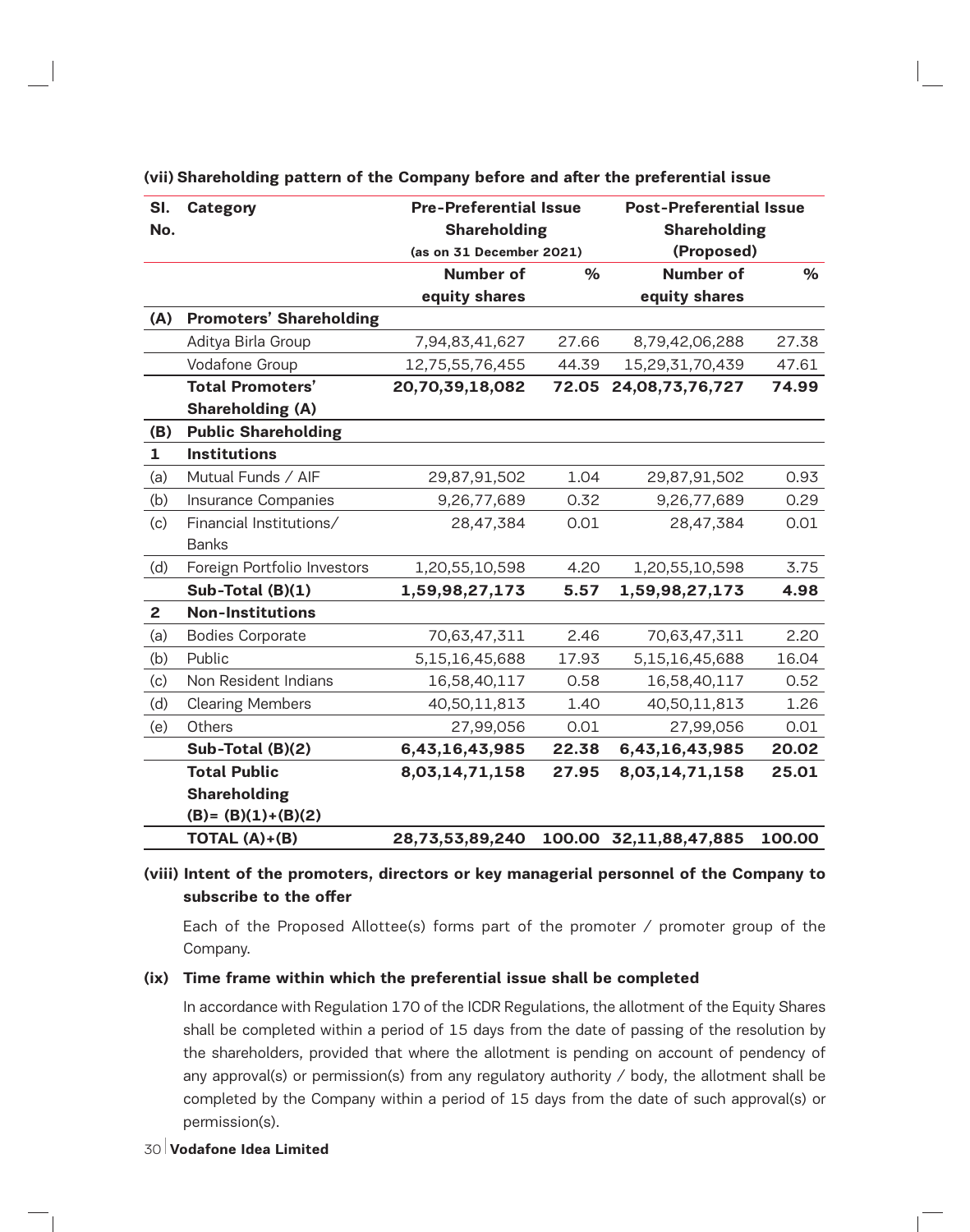**(x) Identity of the natural persons who are the ultimate beneficial owners of the shares proposed to be allotted and / or who ultimately control the Proposed Allottees**

| Sr. | <b>Details of Proposed</b><br>No. Allottee | Name of Ultimate Beneficial Owner of the Proposed<br><b>Allottees</b>                                                                                             |
|-----|--------------------------------------------|-------------------------------------------------------------------------------------------------------------------------------------------------------------------|
|     | Euro Pacific Securities Ltd.               | Not Applicable                                                                                                                                                    |
| 2.  | Prime Metals Ltd.                          | Not Applicable                                                                                                                                                    |
| 3.  |                                            | Oriana Investments Pte. Ltd. Mr. Kumar Mangalam Birla is the ultimate beneficial owner<br>and / or who ultimately owns / controls Oriana Investments<br>Pte. Ltd. |

# **(xi) The percentage of the post-preferential issue that may be held by the Proposed Allottees and change in control, if any, in the Company consequent to the preferential issue**

| Sr.<br>No.            | Name of the<br><b>Proposed Allottee</b>              | <b>Category</b>      | <b>Pre Issue</b><br>% Holding | <b>Number of Equity</b><br><b>Shares proposed</b><br>to be allotted | <b>Post Issue</b><br>% Holding |
|-----------------------|------------------------------------------------------|----------------------|-------------------------------|---------------------------------------------------------------------|--------------------------------|
| $\mathcal{P}_{\cdot}$ | Euro Pacific<br>Securities Ltd.<br>Prime Metals Ltd. | Promoter<br>Promoter | 11.13%<br>7.61%               | Upto<br>2,53,75,93,984<br>Equity Shares of                          | Upto 24.66%                    |
|                       |                                                      |                      |                               | ₹ 10/- each                                                         |                                |
| 3.                    | Oriana Investments<br>Pte. Ltd.                      | Promoter Group       | 7.47%                         | Upto 84,58,64,661<br>Equity Shares of<br>₹ 10/- each                | Upto 9.32%                     |

There will be no change in control of the Company consequent to the preferential issue.

#### **(xii) The Company hereby undertakes that:**

- (a) It would re-compute the price of the Equity Shares in terms of the provisions of the ICDR Regulations where it is required to do so;
- (b) If the amount payable on account of re-computation of price is not paid within the time stipulated in the ICDR Regulations, the above shares shall continue to be locked in till the time such amount is paid by the Proposed Allottee.

# **(xiii) Current and proposed status of the Proposed Allottees post the preferential issue viz. promoter or non-promoter**

As mentioned above, the Proposed Allottees are part of promoters / promoter group and their status will continue post the preferential issue.

#### **(xiv) Lock-in period**

The Equity Shares allotted pursuant to this resolution as above shall be subject to a lock-in for such period as specified under applicable provisions of the ICDR Regulations.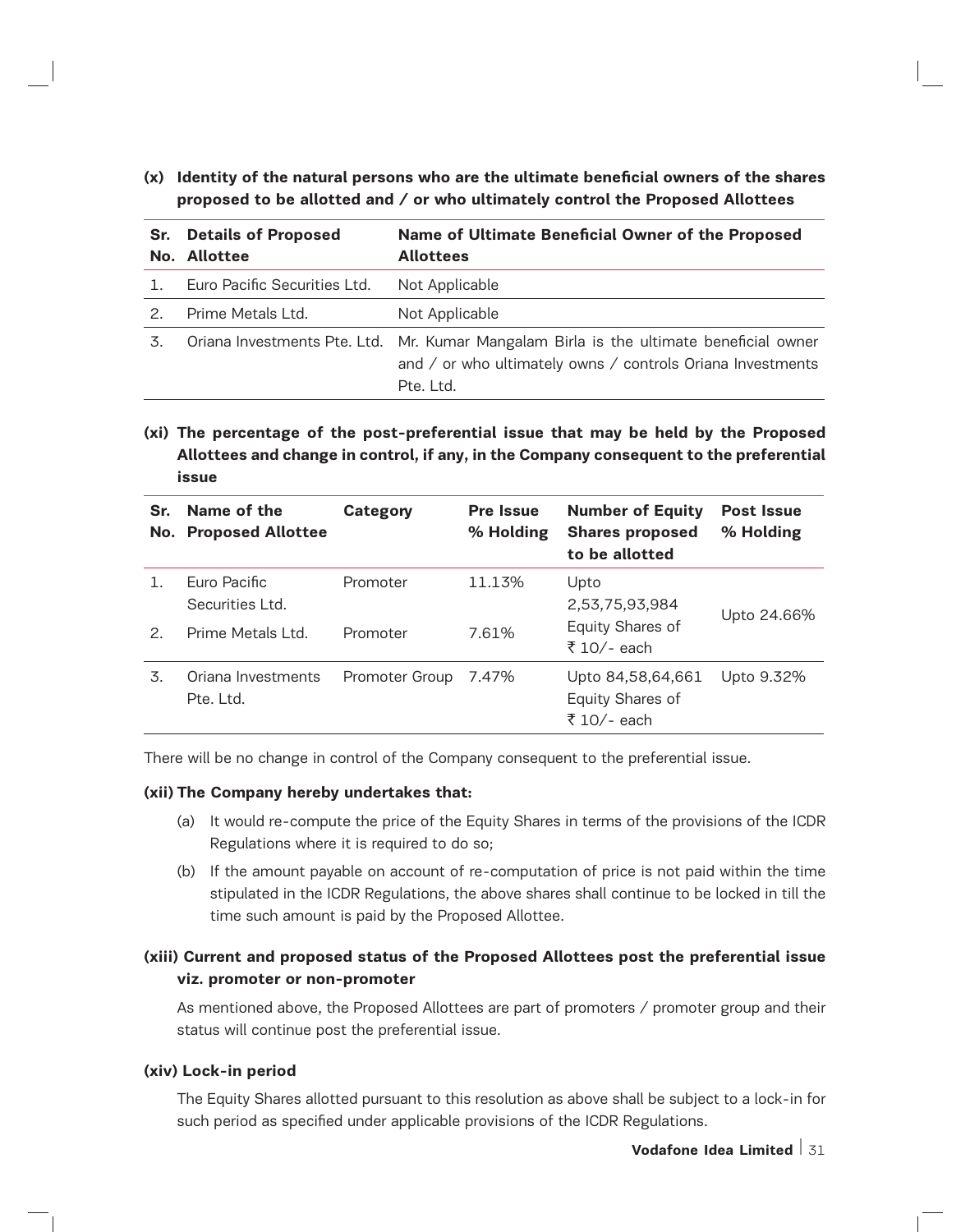# **(xv) Practicing Company Secretary's Certificate**

A certificate from M/s Anish Gupta & Associates, Company Secretaries dated March 3, 2022 has been obtained by the Company certifying that the preferential issue is being made in accordance with the requirements of the ICDR Regulations. The certificate can be accessed at https://www.myvi.in/investors/annual-reports and shall be placed before the general meeting of the shareholders.

Other than Mr. Diego Massidda, Mr. Ravinder Takkar and Mr. Sunil Sood, Directors of the Company who are nominees of Vodafone Group on the Board of the Company and Mr. Himanshu Kapania, Mr. K.K. Maheshwari and Mr. Sushil Agarwal, Directors of the Company who are nominees of Aditya Birla Group on the Board of the Company and may be considered as deemed to be concerned or interested in the said resolution due to their Directorship on the Board of the Company, none of the other Directors or Key Managerial Personnel of the Company or their relatives are, in any way, concerned or interested, financially or otherwise, in the said resolution, except to the extent of their shareholding in the Company.

The Board accordingly recommends the Special Resolution as set out in Item No. 5 of this Notice for your approval.

#### **Item No. 6**

Pursuant to Sections 23, 42, 62, 71 of the Companies Act, 2013, Companies (Prospectus and Allotment of Securities) Rules, 2014, the Companies (Share Capital and Debentures) Rules, 2014 and other applicable provisions, if any, including any amendment(s), statutory modification(s) and/ or re-enactment thereof for the time being in force, the Securities and Exchange Board of India (Issue of Capital and Disclosure Requirements) Regulations, 2018 (the "**ICDR Regulations**") and the Securities and Exchange Board of India (Listing Obligations and Disclosure Requirements) Regulations, 2015, approval of members is required to be obtained by a special resolution for making any further issue of Equity Shares or Securities (defined hereinafter) to any person(s) other than the existing members of the Company.

As the Members are aware, the Company, is engaged in the business of telecom services. The Company requires additional funding including for servicing and/or repayment of existing debts, capital expenditure, working capital requirements of the Company, and / or general corporate purposes. It is therefore necessary that the Company should have necessary approvals for accessing various opportunities for capital / fund raising going forward. Accordingly, the Board of Directors, at its meeting held on March 3, 2022 has approved, raising of funds by issuance of equity shares or securities convertible into equity shares, Global Depository Receipts, American Depository Receipts, Foreign Currency Convertible Bonds, Convertible Debentures, Warrants, composite issue of Non-Convertible Debentures and warrants entitling the warrant holder(s) to apply for equity shares or a combination thereof up to an aggregate amount of  $\bar{\tau}$  10,000 Crore by way of private placement, qualified institutions placement or through any other permissible mode in one or more tranches.

For the above purpose, the Company has been exploring various avenues for raising funds by way of issue of Equity Shares or by way of issue of any instrument or security including fully/partly/optionally convertible debentures, warrants, securities convertible into Equity Shares, Global Depository Receipts,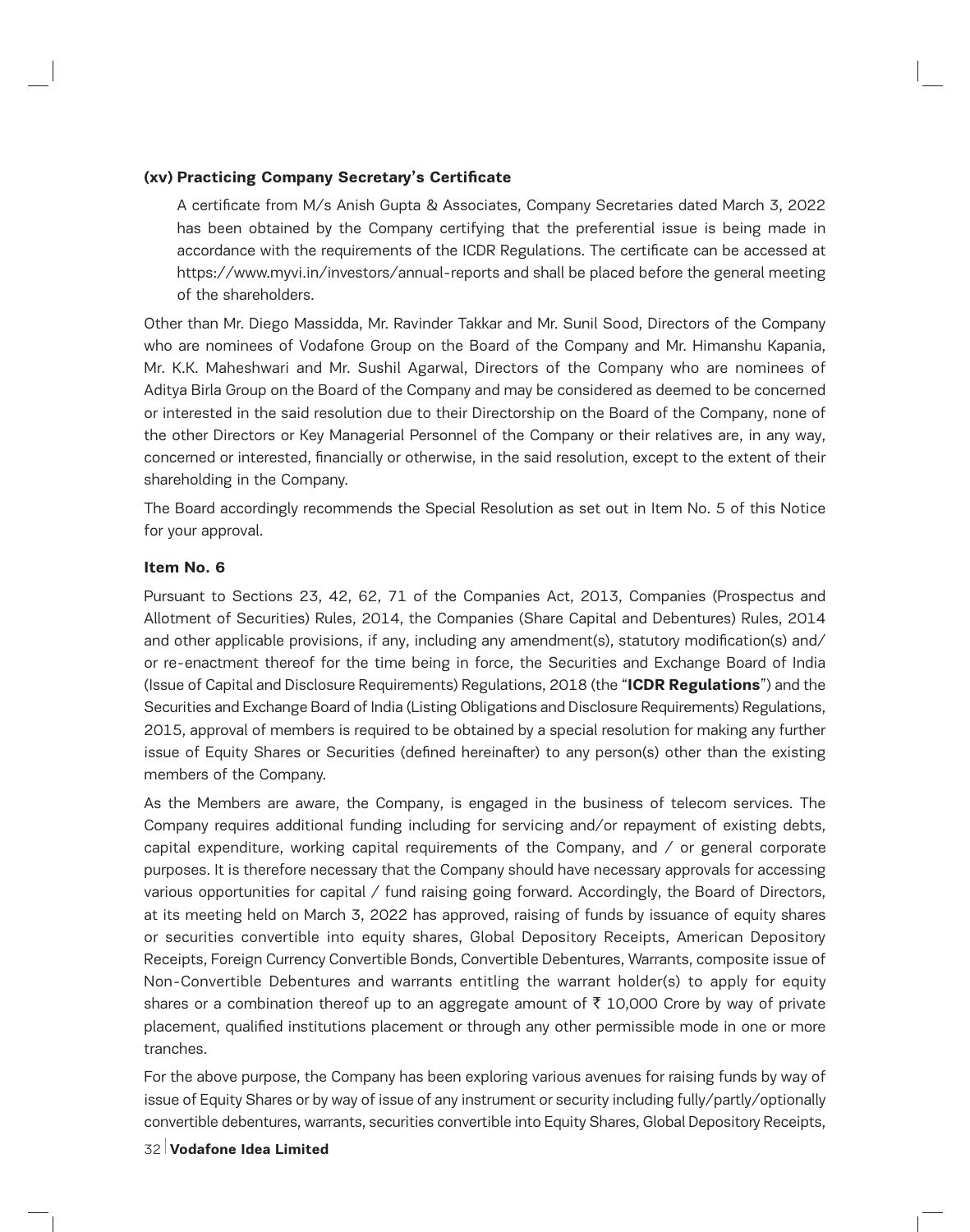American Depository Receipts, Foreign Currency Convertible Bonds or by way of a composite issue of Non-Convertible Debentures and warrants entitling the warrant holder(s) to apply for equity shares and/or any combination thereof (the "Securities") for an aggregate amount of up to ₹10,000 Crore (Rupees Ten Thousand Crore only) including through qualified institutions placement (the "**QIP**") to qualified institutional buyers (the "**QIBs**") as defined in ICDR Regulations or private placement or through any other permissible mode and/or combination thereof as may be considered appropriate under the applicable laws. The issue of Securities may be consummated in one or more tranches at such time or times at such price as may be determined by the Board in its absolute discretion, taking into consideration prevailing market conditions and other relevant factors and wherever necessary in consultation with advisors, lead managers, underwriters and such other authority or authorities as may be necessary and subject, as applicable, to the ICDR Regulations, and other applicable law, guidelines, notifications, rules and regulations, each as amended.

The proposed Special Resolution seeks to confer upon the Board (including any Committee thereof) the absolute discretion to determine the terms of the aforementioned issuance of Securities, including the exact price, proportion and timing of such issuance, based on an analysis of the specific requirements. The detailed terms and conditions of such issuance will be determined by the Board or any Committee duly authorised by the Board, considering prevailing market conditions, practices and in accordance with the applicable laws. Accordingly, the Board (including a Committee thereof) may, in its discretion, adopt any one or more of the mechanisms prescribed above to meet its objectives as stated in the aforesaid paragraphs without the need for fresh approval from the Members of the Company.

The relevant date for the purpose of pricing the Securities shall be the meeting in which the Board or any Committee duly authorised by the Board decides to open the issue of such Securities, subsequent to receipt of Members' approval in terms of the applicable laws. In the event that convertible securities (as defined under the ICDR Regulations) are issued to QIBs by way of a QIP, the relevant date for the purpose of pricing of such Securities shall be either the date of the meeting in which the Board decides to open the issue of such convertible securities or the date on which the holders of such convertible securities become entitled to apply for the Equity Shares, as determined by the Board or any Committee duly authorised by the Board.

In the event of issuance of Securities by way of a QIP, as per the provisions of Chapter VI of the ICDR Regulations, an issue of Securities shall be made at a price not less than the floor price calculated in accordance with Chapter VI of the ICDR Regulations. The Board or any Committee duly authorised by the Board may offer a discount of not more than five percent on such price determined in accordance with the pricing formula provided under the said Chapter, in accordance with the applicable laws. Further, in the event that such issuance of Securities is undertaken by way of a QIP, the allotment of Securities shall be completed within a period of 365 days from passing the Special Resolution by the Members.

None of the Directors and Key Managerial Personnel or their relatives is, in any way, concerned or interested, financially or otherwise, in the said resolution except to the extent of their shareholding, if any.

The Board accordingly recommends the Special Resolution as set out in Item No. 6 of this Notice for your approval.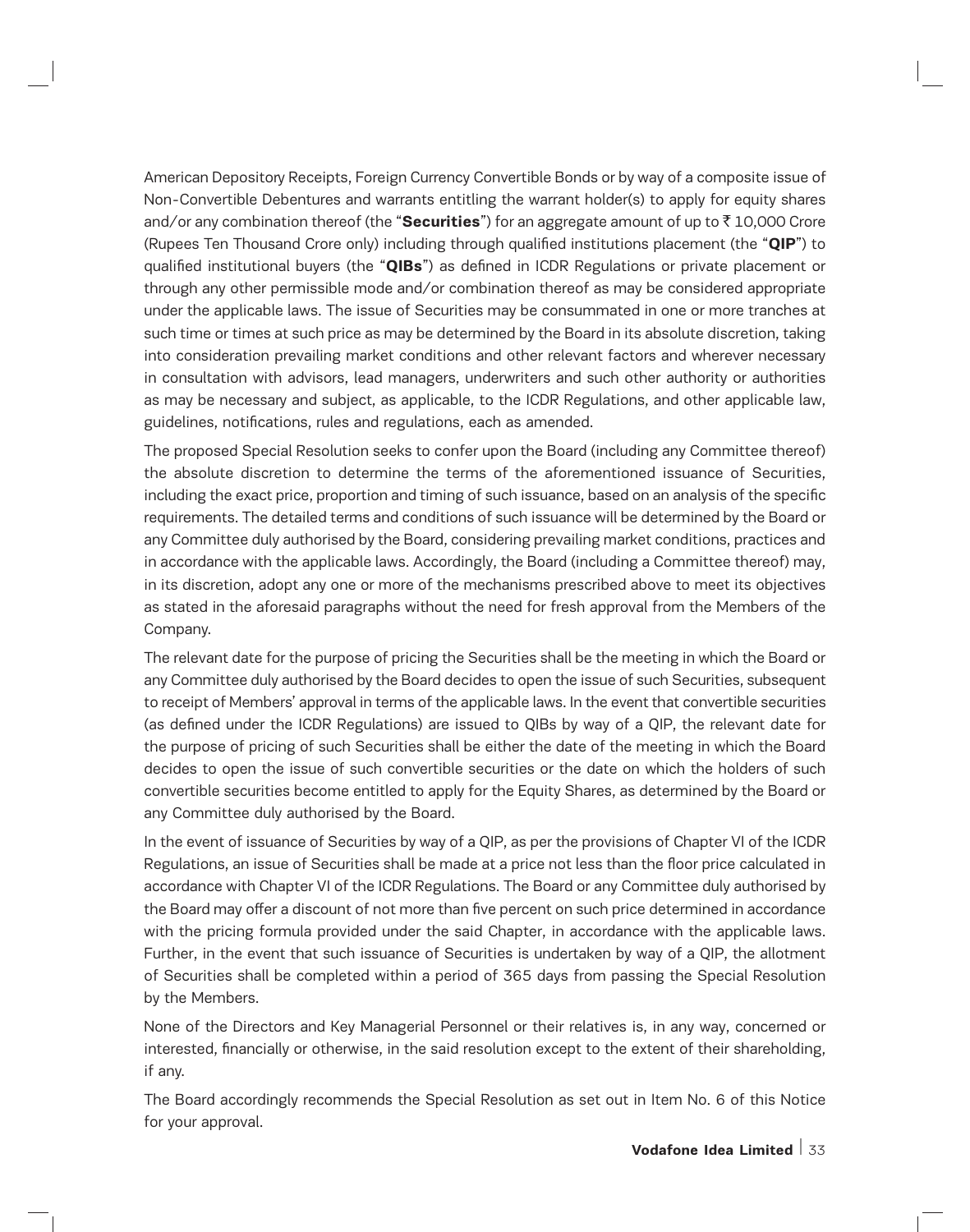## **Item No. 7**

| <b>Particulars</b>                                                  | <b>Authorised Share Capital</b> |                   | <b>Issued / Subscribed / Paid-up Capital</b> |                   |
|---------------------------------------------------------------------|---------------------------------|-------------------|----------------------------------------------|-------------------|
|                                                                     | Number of<br><b>Shares</b>      | Value $(\bar{z})$ | Number of<br><b>Shares</b>                   | Value $(\bar{z})$ |
| <b>Equity Shares</b>                                                | 48,50,00,00,000                 | 4,85,00,00,00,000 | 28,73,53,89,240                              | 2,87,35,38,92,400 |
| Redeemable<br>cumulative<br>non-convertible<br>preference<br>shares | 1,500                           | 15,00,00,00,000   |                                              |                   |
| <b>Total</b>                                                        |                                 | 5,00,00,00,00,000 |                                              | 2,87,35,38,92,400 |

The present capital structure of the Company is as under:

The members are informed that with the Company opting to pay the interest on deferred AGR dues and spectrum instalments by way of conversion into equity of about  $\bar{\tau}$  16,000 Crore under the telecom reform package announced by the Government of India as also pursuant to the enabling resolution proposed at Item No. 6, the existing authorised capital may not be adequate. Further, to facilitate any future funding requirement, it is necessary that the Company has sufficient Authorised Share Capital. It is therefore proposed to increase the Authorised Share Capital to  $\bar{z}$  7,50,00,00,00,000 (Rupees Seventy Five Thousand Crore only) divided into 70,00,00,00,000 (Seven Thousand Crore) equity shares of  $\bar{\tau}$  10/- each and 500,00,00,000 (Five Hundred Crore) Preference Shares of  $\bar{\tau}$  10/- each by: (a) addition of 21,50,00,00,000 (Two Thousand One Hundred and Fifty Crore) equity shares of ` 10/- each; and (b) cancelling 1,500 redeemable cumulative non-convertible preference shares of ` 1,00,00,000/- each (Rupees One Crore only) and (c) creating 500,00,00,000 (Five Hundred Crore) Preference Shares of  $\bar{z}$  10/- each.

As per the provisions of Section 13 read with Section 61 of the Companies Act, 2013 read with Articles of Association of the Company, any increase in Authorised Share Capital and consequent amendment in Memorandum of Association of the Company requires approval of the members of the Company by way of a special resolution. Accordingly, approval of the members is being sought by way of a special resolution.

A copy of the Memorandum of Association and Articles of Association of the Company together with the proposed alteration is available for inspection by the members of the Company without any fee from the date of circulation of this Notice up to the date of the Meeting. Members seeking to inspect such documents can send an e-mail at shs@vodafoneidea.com.

None of the Directors and Key Managerial Personnel or their relatives is, in any way, concerned or interested, financially or otherwise, in the said resolution except to the extent of their shareholding, if any.

The Board accordingly recommends the Special Resolution as set out in Item No. 7 of this Notice for your approval.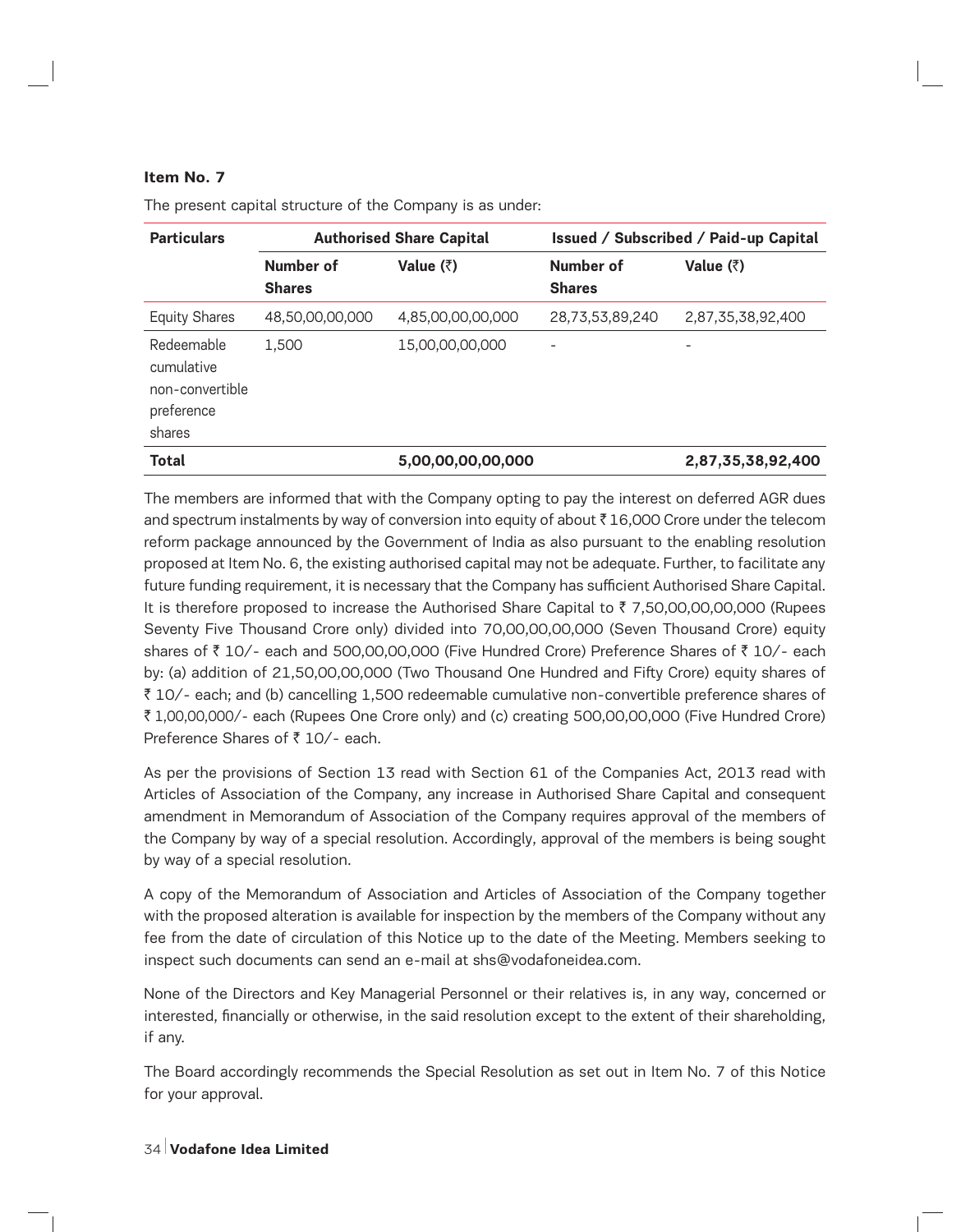#### **Item No. 8**

Pursuant to Regulation 23 of the Securities and Exchange Board of India (Listing Obligations and Disclosure Requirements) Regulations, 2015 ("**Listing Regulations**"), as amended, prior approval of the members through ordinary resolution is required for all material related party transactions, even where such transactions are entered into in the ordinary course of business and on an arm's length basis. Under the Listing Regulations (as amended and applicable w.e.f. April 1, 2022), a transaction with a related party is considered material, if the transaction(s) to be entered into individually or taken together with previous transactions during the financial year, exceeds  $\bar{\tau}$  1,000 Crore or 10% of the annual consolidated turnover of the Company as per the last audited financial statements of the Company, whichever is lower. Further, no related party of the Company shall vote to approve a resolution for such a related party transaction, irrespective of whether such related party is a party to the particular transaction.

Indus Towers Limited ("**Indus**"), is a 'Related Party' of the Company under Section 2(76) of the Act. The Company has existing arrangements with Indus which are in the ordinary course of business and on an arm's length basis. Members may note that the Company has been undertaking transactions with Indus in the past financial years, in the ordinary course of business and on arms' length after obtaining requisite approvals from the Audit Committee as well as by the Shareholders of the Company.

Indus is currently one of the world's largest tower companies providing passive infrastructure services and related operations and maintenance services to various telecom operators in India, including your Company. Your Company had entered into a Master Service Agreement(s) ("**MSA**") with Indus in 2008 and 2009 for availing passive infrastructure services provided by them in certain service areas. The MSA requires individual tenancy service contracts to be executed for each passive infrastructure site, the terms of which vary depending on the location, type of site, number of existing tenants, etc., and contain lock in periods for ensuring continuity. Such terms are similarly applicable to all other telecom providers having arrangements with Indus.

| <b>Particulars</b>               | <b>Information</b>                                                                                                                                                                                                                                                          |
|----------------------------------|-----------------------------------------------------------------------------------------------------------------------------------------------------------------------------------------------------------------------------------------------------------------------------|
| <b>Name of the Related Party</b> | Indus Towers Limited ("Indus")                                                                                                                                                                                                                                              |
| <b>Nature of Relationship</b>    | Joint Venture of Promoter Group                                                                                                                                                                                                                                             |
| related, if any                  | <b>Name of the Directors or Key</b> Mr. Ravinder Takkar, Managing Director & Chief Executive<br><b>Managerial Personnel, who is</b> Officer of the Company is a nominee of Vodafone Group on<br>the Board of Indus                                                          |
| <b>Nature of Contract</b>        | Availing of services under Master Service Agreement(s)<br>("MSA") for Passive Infrastructure Services and related<br>Operations & Maintenance Services, Rendering of service(s)<br>including telecommunication services viz. mobile, leased line<br>broadband facility etc; |

The particulars of the contracts / arrangements with Indus are as under: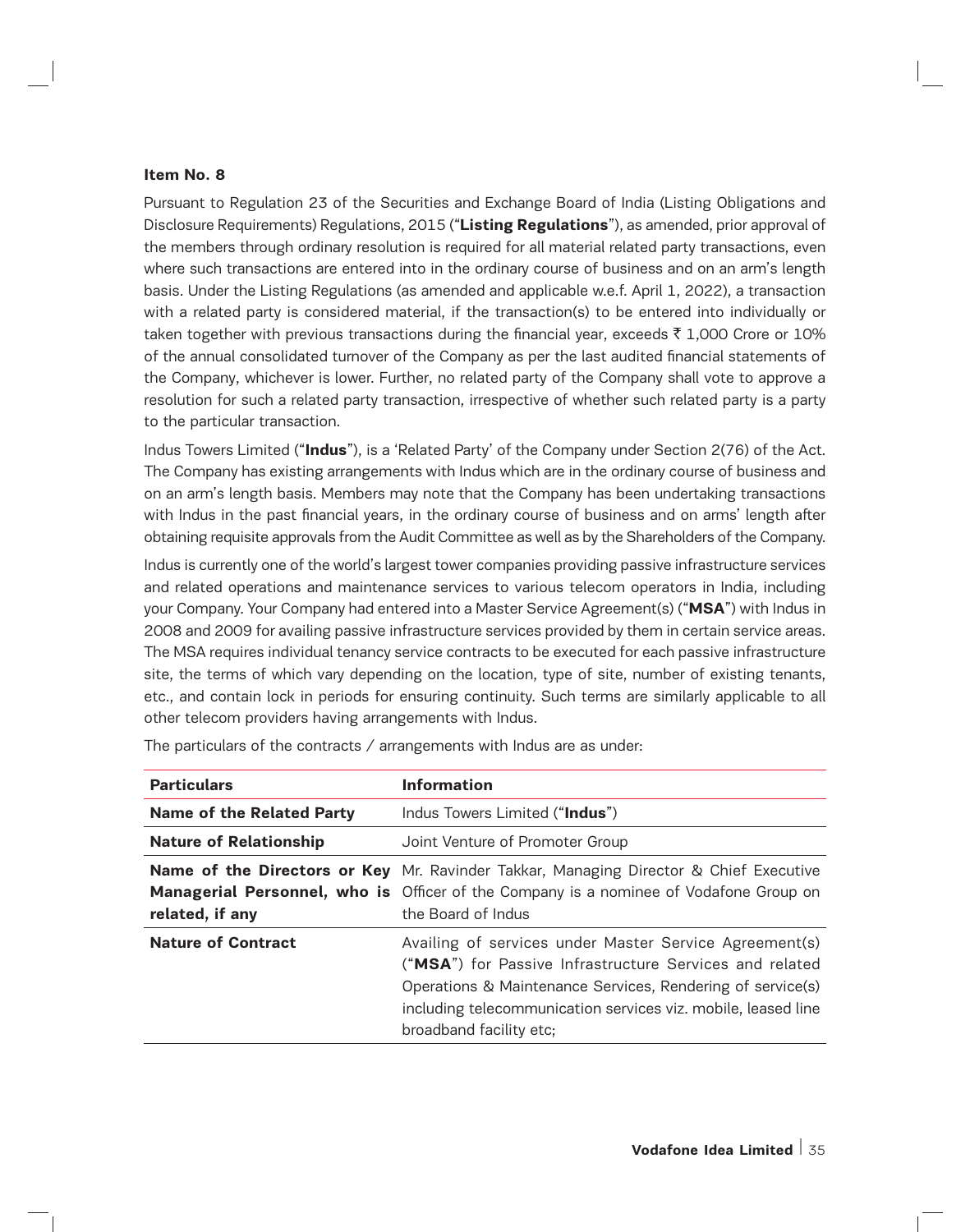|                                             | <b>Material terms, particulars</b> Passive Infrastructure Services are provided by Indus mainly |
|---------------------------------------------|-------------------------------------------------------------------------------------------------|
| and duration of the contract /              | on co-sharing basis for each passive infrastructure site, after                                 |
| arrangement                                 | obtaining necessary approvals, which enables the Company                                        |
|                                             | to deploy active telecommunications equipment on sites                                          |
|                                             | for providing telecom services. The MSA provides for details                                    |
|                                             | of various terms and conditions under which the Company                                         |
|                                             | avails such services. The key terms and conditions include                                      |
|                                             | conditions for sharing of passive infrastructure at a site, service                             |
|                                             | level agreements (SLAs), related operations and maintenance                                     |
|                                             | services, deployment timelines, governance mechanism, etc.                                      |
|                                             | The MSA also provides for details of commercial arrangement                                     |
|                                             | on the basis of which the services are availed by the Company                                   |
|                                             | which include standard charges, annual increment, various site                                  |
|                                             | premiums and additional charges on the basis of equipment                                       |
|                                             | installed by the Company. The maximum term of each tenancy                                      |
|                                             | service contract executed for each passive infrastructure site                                  |
|                                             | under the MSA is 7 to 15 years or more, with either party having                                |
|                                             | a right to terminate, subject to certain conditions.                                            |
| Date of Approval of the Board/              | Audit Committee : March 3, 2022                                                                 |
| <b>Audit Committee</b>                      | Board Meeting: March 3, 2022                                                                    |
| Value of Transaction for the                | Availing of Services : ₹8,197 Crore                                                             |
| year ended March 31, 2021                   | Rendering of Services : ₹1 Crore                                                                |
| <b>Estimated Value of Transactions*</b>     | Approximately ₹ 11,000 Crore for FY 2021-22,                                                    |
| (Includes transaction value of              | Approximately ₹ 12,500 Crore for FY 2022-23,                                                    |
| tenancies taken from erstwhile Bharti       | Approximately ₹ 14,000 Crore for FY 2023-24,                                                    |
| Infratel Limited, which has since been      | Approximately ₹ 16,000 Crore for FY 2024-25                                                     |
| renamed as Indus Towers Ltd, post           |                                                                                                 |
| merger of erstwhile Indus Towers Ltd.       |                                                                                                 |
| with Bharti Infratel Ltd.)                  |                                                                                                 |
|                                             | Percentage of Company's annual Based on the annual consolidated turnover of the Company         |
|                                             | consolidated turnover, for the for FY 2020-21, the estimated transaction value with             |
|                                             | immediately preceding financial Indus for FY 2021-22, FY 2022-23, FY 2023-24 and                |
|                                             | year, that is represented by FY 2024-25 shall account for around 26%, 30%, 33% and              |
| the value of the proposed 38% respectively. |                                                                                                 |
| transactions                                | Note: The percentage above is based on the consolidated                                         |
|                                             | turnover of FY 2020-21 and the actual percentage shall depend                                   |
|                                             | upon consolidated turnover of the Company for the above referred                                |
|                                             | respective financial years from 2021-22 to 2024-25.                                             |
| Details about valuation/arm's               | The proposed related party transactions are purely operational/                                 |
| length and ordinary course of               | integral part of Company's operations given the nature of                                       |
| <b>business</b>                             | telecommunication industry and are under the ordinary course                                    |
|                                             | of business of the Company and on arm's length basis.                                           |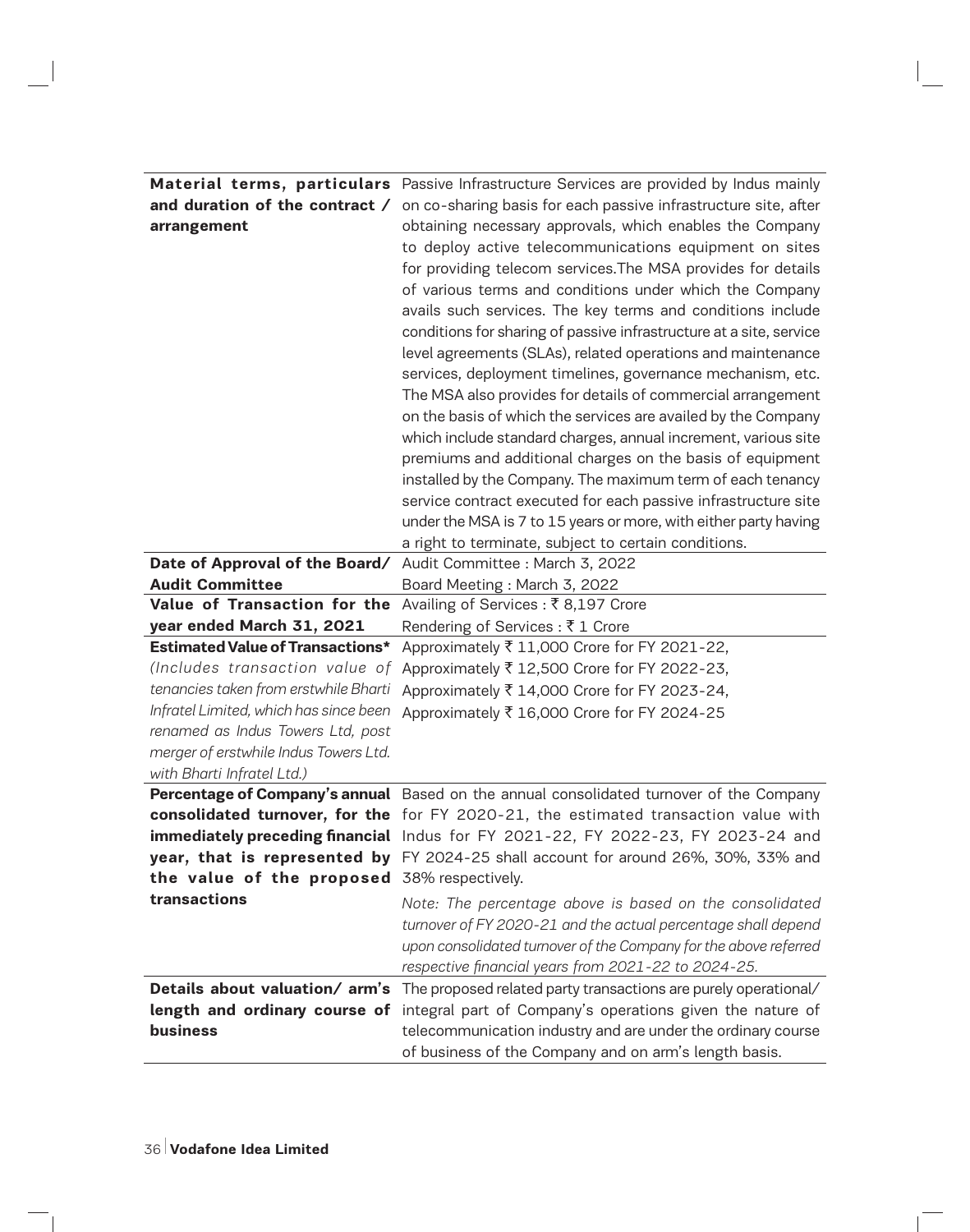**to why the transactions with Indus Towers Limited are in the interest of the Company**

**Rationale/ benefit of the**  The strategic advantages for the Company in transacting with **transactions with Indus Towers** Indus / justification as to why the transactions with Indus **Limited or the justification as**  Towers are in the interest of the Company, are as follows:

- a) Indus is one of the world's largest telecom tower companies, with a nationwide presence covering all 22 telecom circles in India. Therefore, the Company remains in a better position with Indus Towers in terms of tower sharing process, site selection, speed and quality of acquisition and deployment, the service levels, uptime, site electrification requirements and the governance process etc. Availability of such synergies in the operational processes helps the Company in providing improved quality of services and maintaining consistent high service standards across the business.
	- b) Network requires site infrastructure to be established for providing mobility & enterprise services. Sites planned in the network are defined so that they can provide best coverage & performance for services provided by the Company. As establishment of infrastructure is capital intensive, the contracts/ agreements with infrastructure partners are built for long term period. Therefore, to enable Company maintain continuity of services, experience & contractual obligations, the Company needs to continue to use such passive infrastructure established with Indus Towers on long-term basis.
	- c) Switching the passive infrastructure sites may not be prudent for the Company as switching of such sites comes with disruption in the network as well as surrender penalty for the infrastructure the terms of which are part of such infrastructure contracts. The arrangement with Indus Towers places the Company well to benefit from optimization of sites (within the eligibility of the contracts) thereby bringing in optimized cost structure driven by scale, reduction in operational expenditure and improvement of expenditure.
	- d) The Company also fiberizes required passive infrastructure sites for backhaul which again is long term cost once incurred. Therefore, switching to other new partners or moving such sites would need fiber infrastructure to be adjusted accordingly which may adversely impact the costeffectiveness and also impact Company's backhaul topology as multiple sites are inter-connected for creating end to end backhaul network.

Based on the audited financial statements for the year ended March 31, 2021, the estimated value of transactions with Indus in respect of Financial Year 2021-22 and the estimated value of transactions from the next Financial Year onwards is, in each case, likely to exceed the threshold prescribed under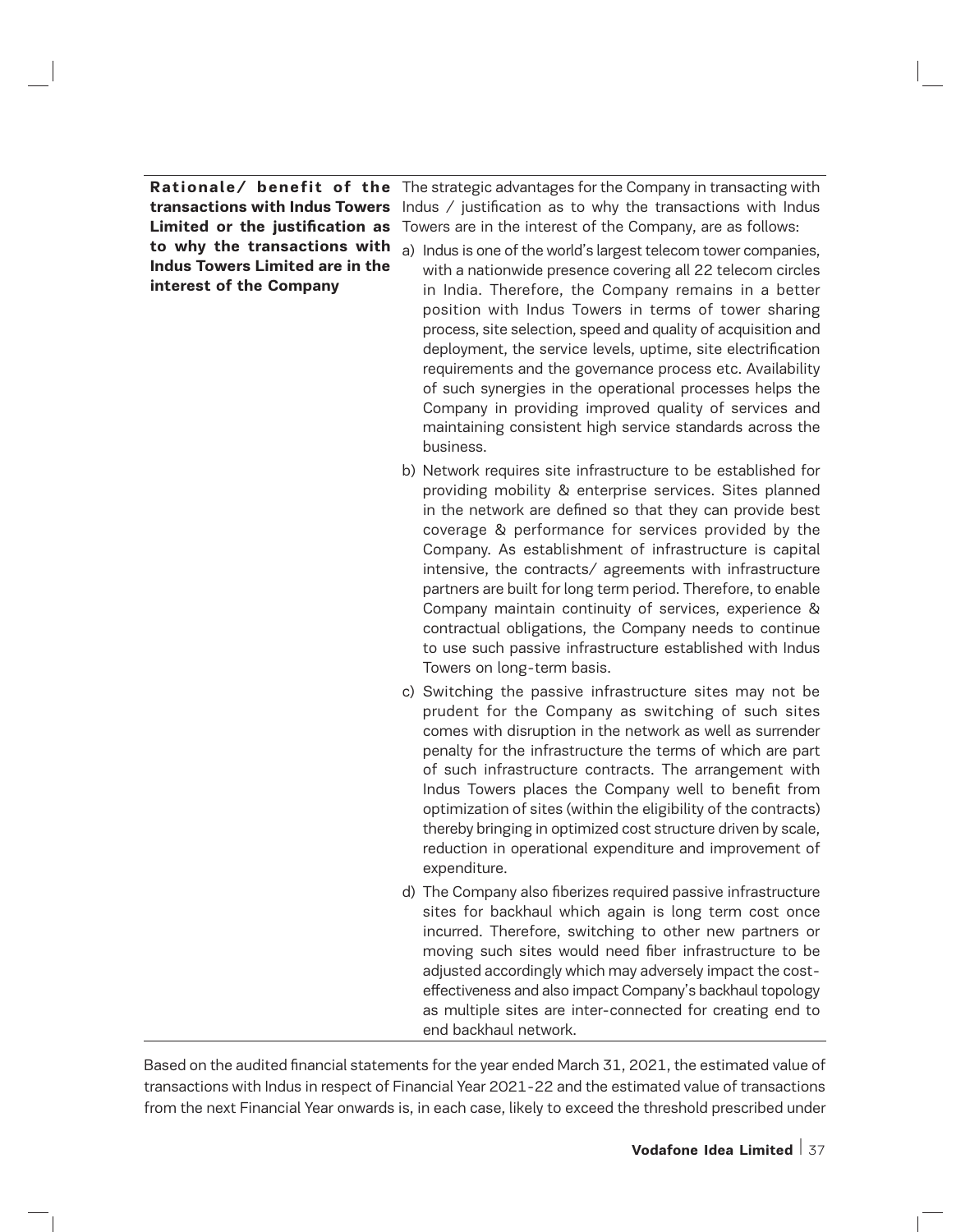the Listing Regulations. Thus, the transactions with Indus will be considered as material related party transactions under the Listing Regulations and would require the approval of the members by way of an ordinary resolution.

Members may note that the Related Party Transaction, placed for members' approval, shall, at all times, be subject to prior approval of the Audit Committee of the Company and shall continue to be in the ordinary course of business and at arm's length. As per the amended regulations which are effective from January 01, 2022, all the related party transactions shall be approved only by those members of the audit committee, who are independent directors. The transactions shall also be reviewed/ monitored on quarterly basis by the Audit Committee of the Company as per Regulation 23(2) and 23(3) of the Listing Regulations and Section 177 of the Act and shall remain within the proposed amount(s) being placed before the members.

The Board of Directors of the Company, at its meeting held on March 3, 2022, on the approval and recommendation of the Audit Committee and subject to approval of the members, approved the above proposals such that the maximum value of the Related Party Transaction with Indus in any one financial year does not exceed the amounts specified above with regard to the estimated value of transaction.

Pursuant to Regulation 23 of the Listing Regulations, members may also note that no related party of the Company (which includes each of the Company's promoters and promoter group companies) shall vote to approve the said resolution, whether the entity is a related party to the particular transaction or not.

Other than Mr. Ravinder Takkar, Managing Director & Chief Executive Officer of the Company, who is also on the Board of Directors of Indus and may be deemed to be concerned or interested in the said resolution as such, none of the other Directors or Key Managerial Personnel of the Company or their relatives are, in any way, concerned or interested, financially or otherwise, in the said resolution, except to the extent of their shareholding in the Company and / or Indus, if any.

The Board accordingly recommends the Ordinary Resolution as set out in Item No. 8 of this Notice for your approval.

> By Order of the Board For **Vodafone Idea Limited**

**Pankaj Kapdeo**  Place : Mumbai **Company Secretary**  Date : March 4, 2022 **Membership No.:ACS-9303** 

## **Registered Office**:

Suman Tower, Plot No. 18, Sector - 11, Gandhinagar - 382 011, Gujarat CIN: L32100GJ1996PLC030976 Email: shs@vodafoneidea.com Website: www.myvi.in Tel.: +91-79-66714000 • Fax: +91-79-23232251

38 **Vodafone Idea Limited**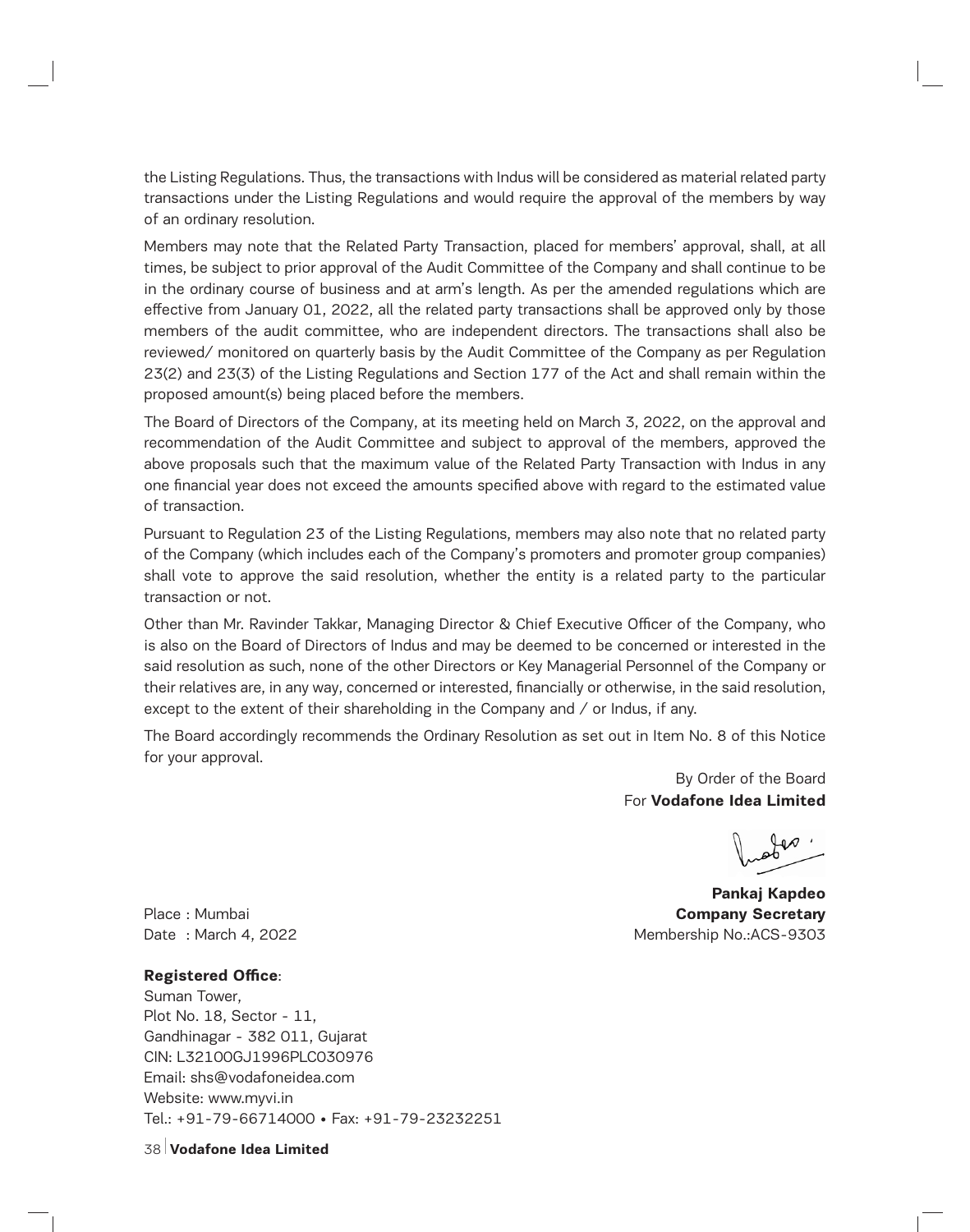| <b>Particulars</b>                                                                                                  | Mr. Krishnan       | Mr. Suresh Vaswani                                                                                                                                                                                                                                                                                                                                                                                                                                                                                                                                                                                                                                                                                                                                                                                                                                                                                                                                                                                                                                                                                                                                                                                                                                                                                                                                                                                                                                                         | Mr. Krishna Kishore                                                                                                                                                                                                                                                                                                                                                                                         |  |
|---------------------------------------------------------------------------------------------------------------------|--------------------|----------------------------------------------------------------------------------------------------------------------------------------------------------------------------------------------------------------------------------------------------------------------------------------------------------------------------------------------------------------------------------------------------------------------------------------------------------------------------------------------------------------------------------------------------------------------------------------------------------------------------------------------------------------------------------------------------------------------------------------------------------------------------------------------------------------------------------------------------------------------------------------------------------------------------------------------------------------------------------------------------------------------------------------------------------------------------------------------------------------------------------------------------------------------------------------------------------------------------------------------------------------------------------------------------------------------------------------------------------------------------------------------------------------------------------------------------------------------------|-------------------------------------------------------------------------------------------------------------------------------------------------------------------------------------------------------------------------------------------------------------------------------------------------------------------------------------------------------------------------------------------------------------|--|
|                                                                                                                     | Ramachandran       |                                                                                                                                                                                                                                                                                                                                                                                                                                                                                                                                                                                                                                                                                                                                                                                                                                                                                                                                                                                                                                                                                                                                                                                                                                                                                                                                                                                                                                                                            | <b>Maheshwari</b>                                                                                                                                                                                                                                                                                                                                                                                           |  |
| <b>Directors</b><br>Identification<br>Number                                                                        | 00193357           | 02176528                                                                                                                                                                                                                                                                                                                                                                                                                                                                                                                                                                                                                                                                                                                                                                                                                                                                                                                                                                                                                                                                                                                                                                                                                                                                                                                                                                                                                                                                   | 00017572                                                                                                                                                                                                                                                                                                                                                                                                    |  |
| Age /                                                                                                               | 72 years /         | 62 years /                                                                                                                                                                                                                                                                                                                                                                                                                                                                                                                                                                                                                                                                                                                                                                                                                                                                                                                                                                                                                                                                                                                                                                                                                                                                                                                                                                                                                                                                 | 67 years /                                                                                                                                                                                                                                                                                                                                                                                                  |  |
| Date of Birth                                                                                                       | June 22, 1949      | January 2, 1960                                                                                                                                                                                                                                                                                                                                                                                                                                                                                                                                                                                                                                                                                                                                                                                                                                                                                                                                                                                                                                                                                                                                                                                                                                                                                                                                                                                                                                                            | March 01, 1955                                                                                                                                                                                                                                                                                                                                                                                              |  |
| Qualifications                                                                                                      | from IIM, Calcutta | B.E. (Honours) in B Tech (Honours) in Chartered Accountant<br>Electrical Branch from Metallurgical Engineering<br>BITS, Pilani and PGDM from IIT, Kharagpur<br>and PGDM from IIM,<br>Ahmedabad                                                                                                                                                                                                                                                                                                                                                                                                                                                                                                                                                                                                                                                                                                                                                                                                                                                                                                                                                                                                                                                                                                                                                                                                                                                                             |                                                                                                                                                                                                                                                                                                                                                                                                             |  |
| <b>Brief details</b><br>of experience<br>and nature<br>of expertise<br>in specific<br>functional area<br>and skills | Mr.<br>management. | Krishnan Mr. Suresh Vaswani is Mr. K. K. Maheshwari is<br>Ramachandran was a Senior Director and currently Vice-Chairman<br>earlier associated with Operating Partner at and Non-Executive<br>Philips India Limited Everstone Capital, Board Director of UltraTech<br>as its Vice Chairman & member of US based Cement Ltd. He is a<br>Managing Director and IT Services companies proven leader with<br>was also associated Servion Global Solutions expertise in strategy<br>with Tata Administrative and Omega Health Care, and finance, a passion<br>Service and Voltas board member of Tech/ for building outstanding<br>Limited as General SAAS companies Innoveo teams and a disciplined<br>Manager (Operations). He AG Switzerland and focus on innovation and<br>was also engaged as an Acqueon US where he excellence in operations.<br>Advisor to the Chancellor is also the Chairman. He In a distinguished career<br>of BITS Pilani from has served as President spanning four decades,<br>2009 to 2017. He has of Dell Services globally, of which 36 years have<br>advised and worked with Chairman of Dell India, been with the Group,<br>the leadership teams Co-CEO of Wipro IT Mr. Maheshwari has held<br>of several companies Business and as General several key leadership<br>and has over 47 years Manager at IBM Global roles, including that of<br>of experience in general Technology Services. steering the Group's<br>leveraged/Tech business. | He has over 36 years Chemicals, International<br>of experience in IT/IT Trading, Pulp and Fibre,<br>Textiles and Cement<br>business. Mr. Maheshwari<br>is credited with steering<br>the growth of each of<br>the businesses towards<br>a more competitive and<br>sustainable model and<br>has overseen various<br>greenfield and brownfield<br>expansions as well as<br>strategic acquisitions<br>globally. |  |

# **A. Brief Profile**